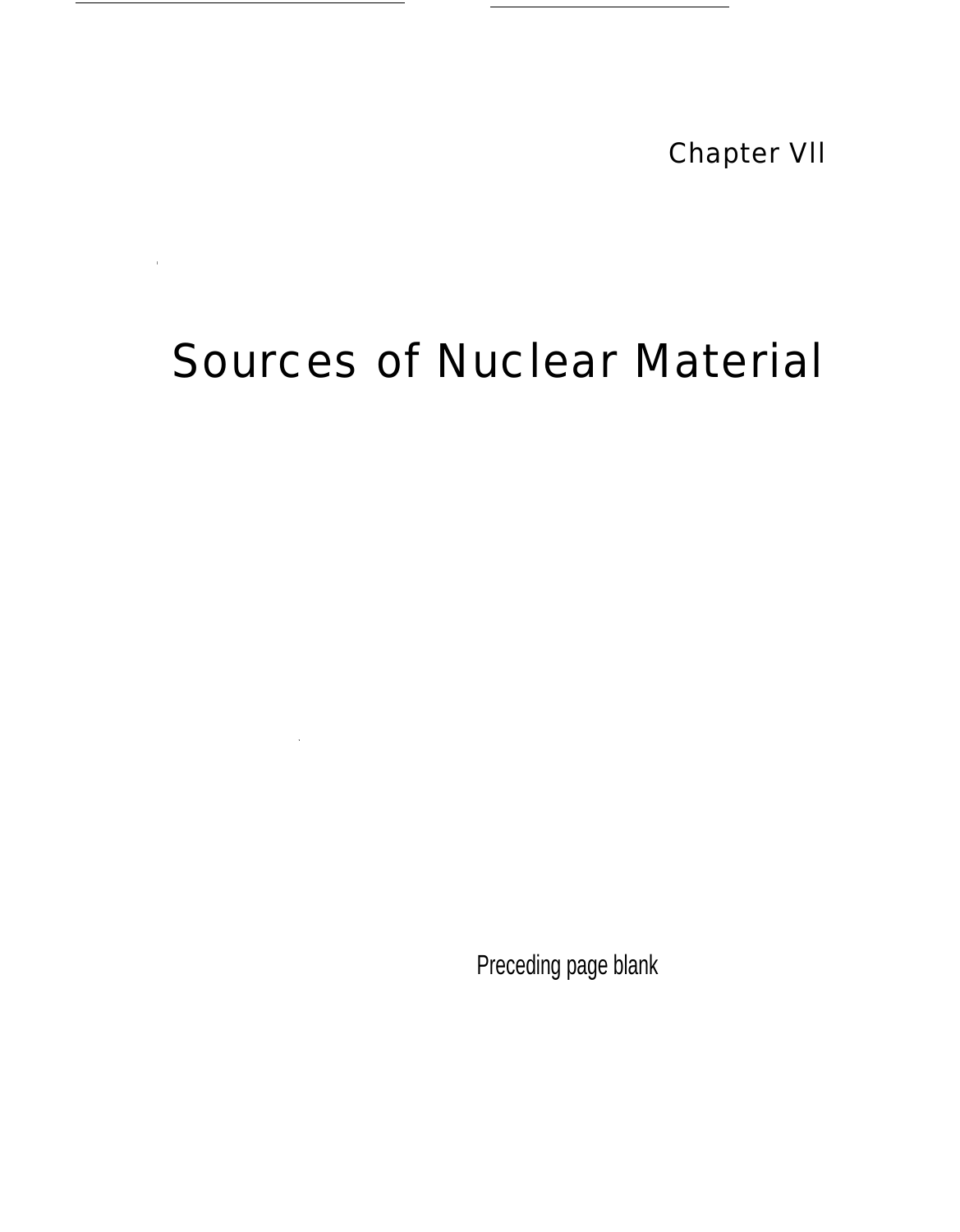## Chapter VII

## Sources of Nuclear Material

A nation planning the development of nuclear weapons has several options for obtaining fissile material. Diversion from commercial nuclear power facilities has received the greatest attention recently: nuclear material could be obtained through the evasion of safeguards or the use of unsafeguarded facilities, possibly following abrogation of safeguarding agreements. The other routes are the construction of dedicated facilities, such as a small plutonium production reactor or a weapons-grade enrichment plant, and purchase or theft of weapons material or complete weapons. Each of these routes is subject to constraints and each country will weigh the options differently depending on its own resources, capabilities, political situation, and intentions.

#### **DIVERSION FROM COMMERCIAL POWER SYSTEMS**

Although none of the nations that have nuclear weapons have obtained them by this means, it is possible that a nation could extract the fissile material needed for nuclear weapons from its commercial nuclear power systems. This section will examine existing reactors and several under development, along with their complete fuel cycles. With this background, the relative difficulty of diversion from each system can be understood and compared. In the past, resistance to diversion has not been a parameter in the design of nuclear power systems. As diversion is increasingly seen as a problem, research is beginning on reducing the vulnerability of existing systems. Some preliminary conceptual work has also been done on reactor systems that are inherently resistant to diversion,

## **The Fuel Cycle**

The flow of nuclear material in a commercial power program—from the mine, through the reactor, to disposal or reuse—is called the nuclear fuel cycle. The nuclear materials of interest for either an explosive or a powerplant are those that release extra neutrons and energy when they fission, or split apart. Such fissile isotopes are not abundant in nature, although some are produced as a byproduct of power production: neutrons striking certain nuclei will convert them, after a short decay chain, to fissile isotopes.

Two general fuel cycles exist, each based on a different element. In the uranium cycle, the isotope  $U^{238}$  does not fission easily but does breed a fissile isotope of plutonium, Pu<sup>239</sup>. A fissile isotope  $U^{235}$  is also present in natural uranium. In the thorium cycle, the thorium isotope  $\text{Th}^{\text{232}}$  breeds the fissile isotope,  $\text{U}^{\text{233}}$ . Within each of these fuel cycles, quantities and concentrations of various isotopes, and the procedures for processing them, vary with the particular reactor type.

The two types of nuclear power reactors available on the world market today both use

Preceding page blank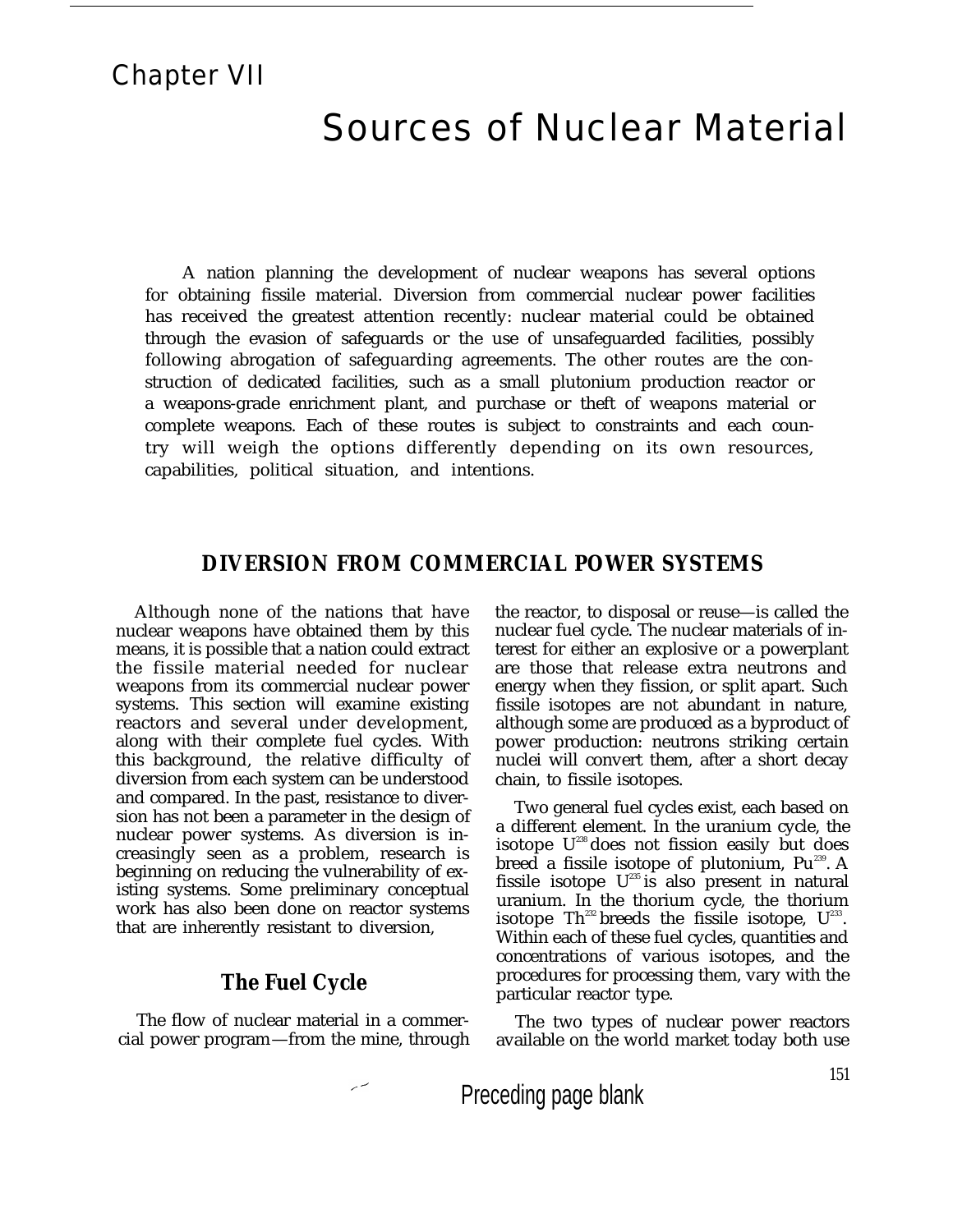the uranium fuel cycle. These are light water reactors (LWRS) developed by the United States and Canadian heavy water reactors (CANDU). Others which have been largely developed and could be deployed in the near future are the high-temperature gas reactor (HTGR), and the advanced gas-cooled reactor (AGR). Most development effort in several advanced countries is focused on the liquid metal fast breeder reactor (LMFBR), but commercialization is not expected for at least 10 years. Development of another breeder reactor, the light water breeder reactor (LWBR) is proceeding at a slower pace.

All these reactors, plus a few others that could become important, are described in detail (along with their fuel cycles) in volume II, appendix V. Because they are of immediate interest, the fuel cycles and diversion potential of LWRS and CANDUS will be summarized in this section. The LMFBR, LWBR, and thorium cycle in general will also be examined briefly in this chapter. Research plans on alternate fuel cycles are briefly summarized. Conceptual studies on inherently nonproliferating reactors are described at the end of this section. Safeguards to prevent and/or detect diversion are discussed under "Safeguards" in chapter VIII.

## **Light Water Reactors**

#### **Technical Description**

The common types of light water reactors differ in the coolant they use-either boiling water (as in BWRS) or pressurized water (as in PWRS). They present identical problems for proliferation prevention, and will be considered together here. Key characteristics of these reactors and their fuel cycles are given in figure VII-1.

The first stage in the LWR fuel cycle is the mining of ore, which contains about 1,500 parts-per-million uranium. The milling operation then concentrates the uranium by straightforward chemical processes into yellowcake  $(U^{\text{s}}O^{\text{s}})$ . By far the largest percentage of natural uranium (99.3 percent) consists of the isotope  $U^{238}$ . Only 0.7 percent is U <sup>235</sup>, the isotope that will fission in a LWR.

Because LWRS are designed to operate with a U<sup>235</sup> concentration of about 3 percent, natural uranium must be enriched. In preparation for enrichment, yellowcake is converted in a special plant to uranium hexafluoride (UF $_{\circ}$ ), which is a gas at a sufficiently low temperature to permit easy handling.

Although several enrichment techniques are known, the only full-scale plants built to date use the principle of gaseous diffusion. The separation achieved in one stage of a diffusion plant is small, so a series of stages, called a cascade is required to raise the  $\breve{U}^{235}$ concentration to the desired level of enrichment. A gaseous diffusion plant must be very large to be economical. Commercial plants are built to. serve at least 50 large (i.e., 1000 MW(e)) reactors. Each plant costs several billion dollars and consumes a large amount of electrical power (about 3 percent to 5 percent of the energy produced by its enriched product). Another enrichment technique-gas centrifuge-can achieve a greater separation factor between the isotopes in each stage. It appears to be economical on a smaller scale and requires much less electrical power. This technique has 'not yet progressed beyond the pilot plant stage, but several new commercial plants of this type are in the planning stage.

Other enrichment methods are much further from commercialization. Such new technologies should be watched as they develop, since they may become inexpensive and simple enough to be attractive to many countries.

After enrichment,  $UF<sub>6</sub>$  is converted to uranium dioxide  $(\mathsf{U0}_2)$  and fabricated into fuel assemblies. The fuel assemblies are shipped and loaded into the reactor, where they remain for several years. One third of the fuel assemblies are replaced each year in a pressurized water reactor (PWR), and one fourth in a boiling water reactor (BWR). Refueling involves shutting down the reactor, allowing it to cool, removing the reactor head, and transferring the spent fuel underwater to a storage pool. The entire process takes 4 to 6 weeks.

At present, spent fuel is simply stored at the powerplant or in spent-fuel pools at other locations. The intention of the industry is to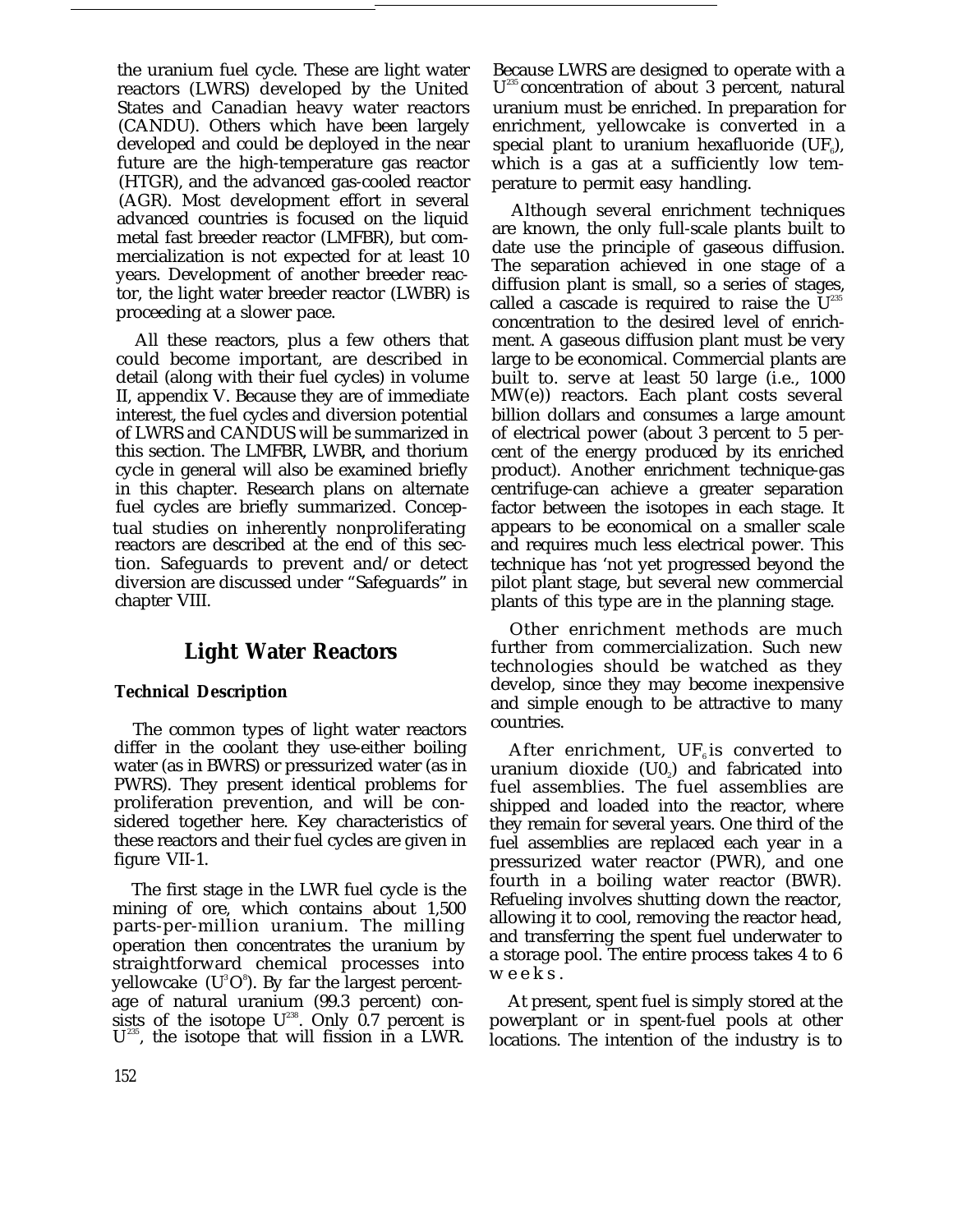Figure VII-1

Power Reactor Characteristics (For Units ≥ 500 MWe)\*\*

 $\overline{\phantom{a}}$ 

|                                                                                                          | BWR            | PWR               | <b>AGR</b>     | HWA             | <b>HTGR</b>        | <b>SGHWR</b>    |                 | FB (US)         |                   | FB (UK)       |
|----------------------------------------------------------------------------------------------------------|----------------|-------------------|----------------|-----------------|--------------------|-----------------|-----------------|-----------------|-------------------|---------------|
|                                                                                                          |                |                   |                | <b>CANDU</b>    | USA                |                 | CORE            | BLANKET         | CORE              | <b>BLANKE</b> |
| Thermal efficiency (%).                                                                                  | 34             | g                 | ᠼ              | 89              | ల్లె               | 31.5            | $\overline{a}$  | $\frac{1}{2}$   | 41.3              | 41.3          |
| Average spec. power in fuel<br>(kW/kg heavy metal)                                                       | 26             | నె                | 13.5           | $\overline{2}$  | 76                 | 19.8            | 155             | C<br>0          | 138               | မာ            |
| Initial core: Irradiation leve<br>(MWd/kg heavy metal).                                                  | $\overline{1}$ | 22.6              |                | $\mathbf{Q}$    | 54.5               | 15.5            | 80              |                 |                   |               |
| Fresh fuel enr. (% U 235)                                                                                | 2.03           | 2.26              | $\overline{6}$ | <u>zi</u>       | 93.15              | $\frac{8}{1}$   |                 |                 |                   |               |
| Spent fuel enr. (% U 235)                                                                                | 0.86           | 0.74              | $\frac{9}{2}$  |                 | S,                 | 8.O             |                 |                 |                   |               |
|                                                                                                          | 434            | 365               | 620            | 143             |                    | 520             | 15 <sup>2</sup> | 32 <sup>2</sup> | 13.2 <sup>2</sup> | 482           |
|                                                                                                          | $\overline{2}$ | 209               | 285            |                 | 326                | 245             |                 |                 |                   |               |
| hrventory: kg nat. U/MWe<br>Mg SW/MWe<br>(C25 talis assay)<br>Mg Pu(E)/MWe                               |                |                   |                |                 |                    |                 | $\frac{8}{1}$   |                 | $28^*$            |               |
| Pu(E) produced <sup>4</sup> (g/MWe yr)                                                                   | 296            | 900               | 120            | $\overline{58}$ |                    | 80              |                 | 5               | $\frac{4}{5}$     |               |
| Replacement loadings: Irradiation                                                                        |                |                   |                |                 |                    |                 |                 |                 |                   |               |
| level (MWd/kg heavy metal)                                                                               | 27.5           | 32.6              | 17.5           | 7.5             | 99                 | ನಿ              | $\circ$         | 6.6             | 66                | 2             |
| Fresh fuel enr. (% U 235)                                                                                | 2.73           | 3.20              | 2.3            | Nat.            | 93.15              | 2.2             |                 |                 |                   |               |
| Spent fuel enr. (% U 235)                                                                                | 0.84           | 0.90              | 0.87           | $\frac{2}{3}$   | 30                 | 0.63            |                 |                 |                   |               |
| Net consumption:                                                                                         |                |                   |                |                 |                    |                 |                 |                 |                   |               |
|                                                                                                          | 165            | $\frac{173}{137}$ | $165$<br>119   | 89              | 8                  | $\frac{82}{20}$ | $\frac{3}{2}$   |                 |                   |               |
| kg nat. U/MWe-yr <sup>1</sup><br>kg SW/MWe-yr<br>(0.25 tails assay)                                      |                |                   |                |                 | 8                  |                 |                 |                 |                   |               |
| Pu(E) produced <sup>4</sup> (g/MWe yr)                                                                   | 248            | 260               | 187            | 502             | $(0.233)$<br>$250$ | 257             |                 | $\overline{2}$  | $\frac{4}{5}$     |               |
| Operating time to reach                                                                                  |                |                   |                |                 |                    |                 |                 |                 |                   |               |
| equilibrium (yr)                                                                                         | 4              | ო                 |                |                 | မာ                 | ဖာ့<br>4        | 3               | $3 - 73$        | ო                 | 3.7           |
| are based on instantaneous credit for spent fuel<br>$MWe - yr = 8760$ MWh. Figures<br>2Depleted uranium. |                |                   |                |                 |                    |                 |                 |                 |                   |               |

<sup>3</sup>Depends on position.<br>'Allows for reprocessing losses and, where appropriate. for the decay of Pu241.<br>NOTE: All plutonium figures are expressed in equivalent grams Pu239, i.e. in Pu(E) for use in FBRs, applying the fol

 $\ddot{\phantom{0}}$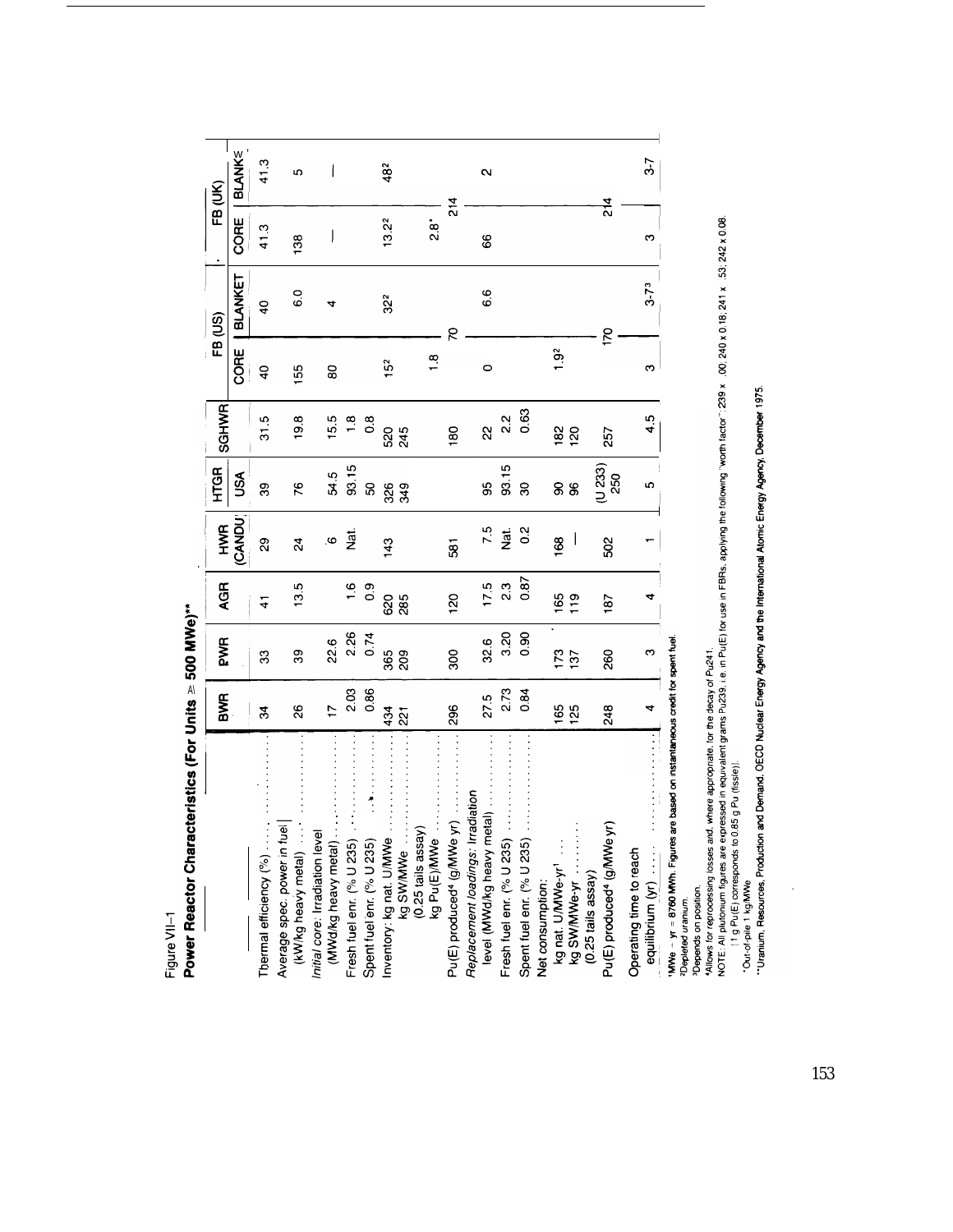reprocess spent fuel to recover unfissioned  $\mathbf{U}^z$ and plutonium that was generated from  $U^{238}$ . plutonium can directly replace  $U^{235}$  as fissile material in fuel, thus reducing demand for uranium ore and the need for enrichment. If it is found undesirable for economic, political, or safety reasons to reprocess spent fuel, the cycle can terminate at this point. If this is the case, long-term storage facilities or a permanent disposal method for the spent fuel rods must be planned.

If reprocessing does occur, spent-fuel elements are sent to the reprocessing plant in large, heavy shipping casks designed to provide both shielding against intense radiation and cooling to remove decay heat. At the reprocessing plant, the fuel elements are chopped up and the contents dissolved in acid. Solvent extraction is then used to separate plutonium and uranium from the fission products, which are stored for eventual disposal. The plutonium and uranium emerge in separate streams. The uranium is converted to  $UF<sub>a</sub>$  for reenrichment, and the plutonium to plutonium dioxide  $(PuO^2$  either for stockpiling or recycling. All operations in the reprocessing plant must be performed by remote control, because of the intense radioactivity of spent fuel and the toxic nature of plutonium.

If the plutonium is to be recycled, the  $P\cup 0$ , is shipped to a mixed-oxide fuel fabrication plant, where it is combined with  $U_0$  so that the final mixture will contain the desired fraction of fissile isotopes. A mixed-oxide fuel fabrication plant is more expensive than a uranium fuel fabrication plant, because remote handling is required for plutonium.

#### **Diversion From the LWR Fuel Cycle**

Material convertible to weapons grade could be diverted at any point of the LWR cycle, but the difficulty of conversion, and hence the attractiveness of the diverted material varies markedly from point to point. This section will provide an estimate of the amount of material that must be diverted at each stage of the LWR fuel cycle in order to produce one nuclear explosive, give a summary of the operations that must be performed upon the

material to convert it to a form that can be directly used in a nuclear weapon (process details are given in volume II, appendix V), and assess the feasibility of (a) a nation and (b) a non-national group performing these operations.

The safeguards that a diverter or thief would have to evade or surmount are described under "Safeguards" in chapter VIII, and are only briefly mentioned in this section. The resources required to construct a nuclear weapon once weapons material has been obtained are discussed in chapter VI.

Yellowcake (i.e., U 3 0 8 ) from a uranium mill, after a few chemical steps, could be enriched to weapons-grade uranium or partially transformed to Pu239 in *national* dedicated facilities, as described in the "Dedicated Facilities" section of this chapter and in volume II, appendix VI.

Approximately 6.5 metric tons of yellowcake would have to be fed to an enrichment plant to yield 30 kilograms of 90 percent U<sup>235</sup> (enough for one or two explosives). Approximately 75 metric tons of yellowcake would be required to supply enough natural uranium to fuel a dedicated production reactor that would produce 10 kilograms of  $Pu^{239}$ per year (enough for one or two explosives). In the latter case, it would not be necessary to refuel the dedicated production reactor more than once every 10 years or so. However, the nation probably would prefer to refuel every year or two in order to obtain weapons material quickly and steadily.

The capital cost of a reactor and reprocessing plant that could produce one or two explosive's worth of plutonium per year, starting with yellowcake, is in the tens of millions of dollars. This effort is within the capabilities of many (perhaps close to 50) nations, but is entirely impractical for a non-state adversary. The cost of a small enrichment facility is more complex to assess; it is discussed under "Dedicated Facilities" in chapter VII. It is also entirely impractical for a non-state adversary.

International Atomic Energy Agency (IAEA) and Euratom safeguards exist for yellowcake (in fact, Euratom safeguards start with uranium ore), but a country in the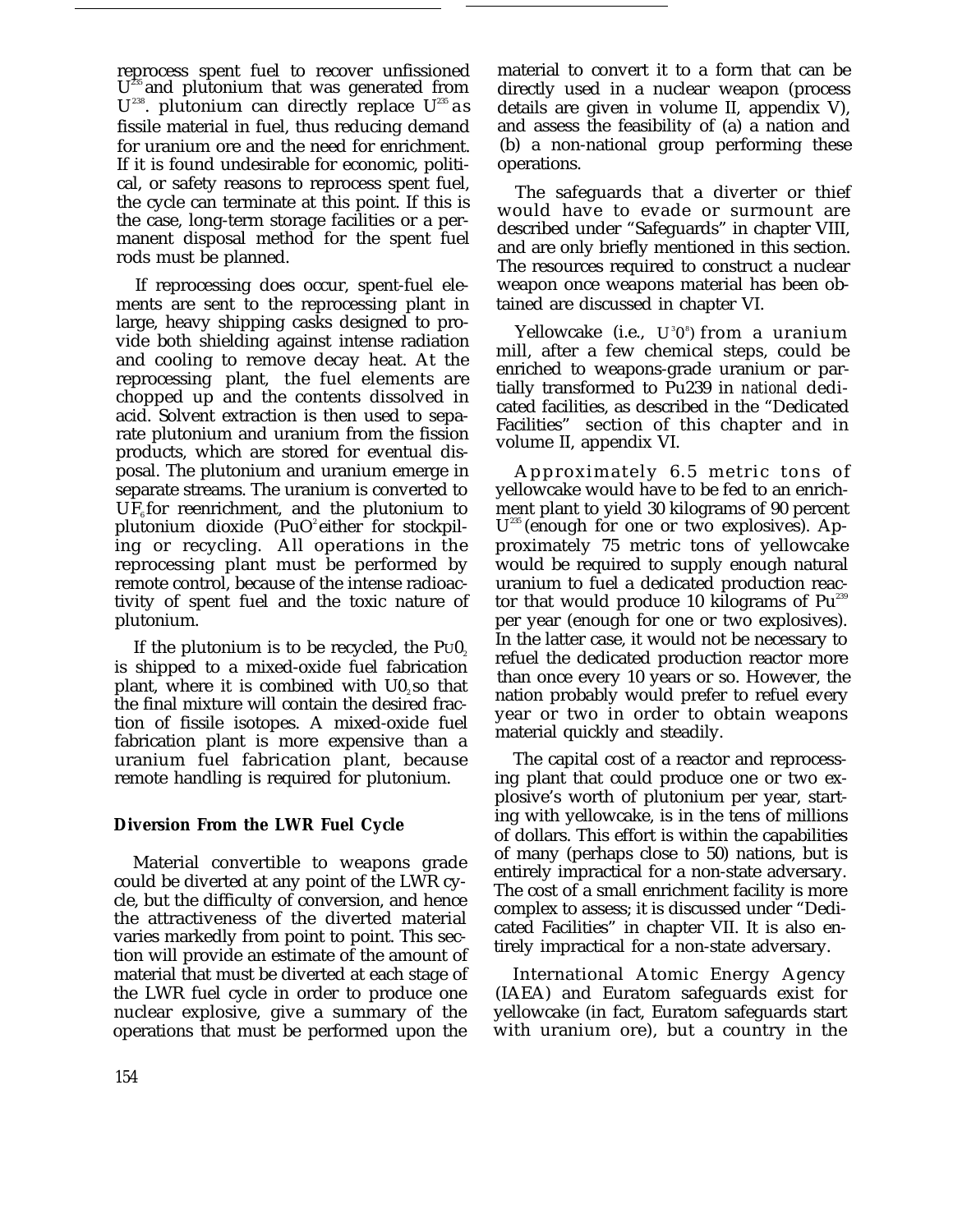market for yellowcake to supply a dedicated facility would probably have little difficulty in clandestinely purchasing a sufficient amount. Moreover, many countries have considerable resources of uranium ore, and in these countries a dedicated mine and mill could be used to supply a dedicated facility. (See chapter X.)

An enrichment plant presents a more attractive target to the diverter. Although the design output of commercial enrichment plants is only 3 percent to 4 percent  $U^{235}$ , and completely impossible (not merely impractical) to use directly in a nuclear fission explosive, much of the work to raise the enrichment to weapons grade has been accomplished. For 30 kg of 90 percent LWs, nearly 8000 kg of natural uranium hexafluoride feed and 6900 separative work units (SWU) are required, but if  $\hat{3}$  percent U<sup>235</sup> is the feed, only about 1500 kg of uranium hexafluoride and about 2500 SWU are required.

Several options are possible for a nation which elects to divert from its own commercial enrichment plant. The components of the entire plant could be reassembled so that the product would be highly enriched uranium. The change is not difficult for a centrifuge plant, but is complicated and time consuming for a diffusion plant. Nevertheless, the Chinese appear to have followed this route in converting a U.S.S.R. supplied diffusion plant. This change is too drastic to be done covertly if the plant were safeguarded.

If the nation had a large, safeguarded enrichment plant, it might choose to convert one section of the plant to a high-enrichment cascade. Again, this would be difficult to do in a diffusion plant and relatively easy in a centrifuge plant.

An alternate option would be to divert part of the low-enriched uranium product and feed it into a separate, small enrichment plant to boost it to highly enriched uranium. The additional small plant could be either inside the large plant or at another site. Only about 400 centrifuges of European design would be required to produce 30 kg of 90 percent  $U^{235}$  per year from 3 percent LWs feed. For comparison, an enrichment plant of near-competitive commercial size to supply ten, 1000 MW(e), LWRS with low-enriched uranium

would have a capacity of 1,300,000 SWU per year and contain approximately 200,000 centrifuges of European design. Enrichment plant safeguards are discussed under "Safeguards" in chapter VIII, but it should be noted here that the scenarios sketched in this paragraph are not implausible as long as inspectors are limited to monitoring the perimeter of the facility and unmonitored input and output paths are permitted.

As already discussed, enrichment is not an option for the non-state adversary. However, low-enriched uranium could be an attractive target for embezzlers if a criminal black market in low-enriched uranium developed. The black market could conceivably supply low-enriched uranium merely as a fuel for power reactors (see chapter V "Non-State Adversaries and volume 11, appendix 111 for a discussion of a case of low-enriched uranium smuggling), or more ominously, as feed for a dedicated national enrichment plant designed to produce weapons material.

From the output of the enrichment plant to the loading of the reactor the only target in the LWR fuel cycle (without plutonium recycle) is the low-enriched uranium itself, which must, as discussed above, be boosted to highly enriched uranium in a dedicated enrichment plant to be useable in nuclear weapons.

Because of the long time required for refueling a LWR, national diversion of irradiated fuel could not take place without considerable economic and power penalties, except at a normal discharge and loading operation, or from the spent-fuel storage pool.

Light water reactor fuel (without plutonium recycle) of typical burnup contains about 0.8 percent plutonium, of which about 25 percent is  $Pu^{240}$  plus  $Pu^{242}$ . With plutonium recycle, high burnup LWR fuel would contain about 1 to 2 percent plutonium of which about 35 percent would be Pu $^{\scriptscriptstyle 240}$ plus Pu $^{\scriptscriptstyle 242}$ (Detailed data is given in volume II, appendix v.)

A high Pu<sup>249</sup> plus Pu<sup>242</sup> content is widely but incorrectly—believed to render plutonium unsuitable for militarily effective weapons. A high content of these isotopes is a complication; given a free choice, a weapons designer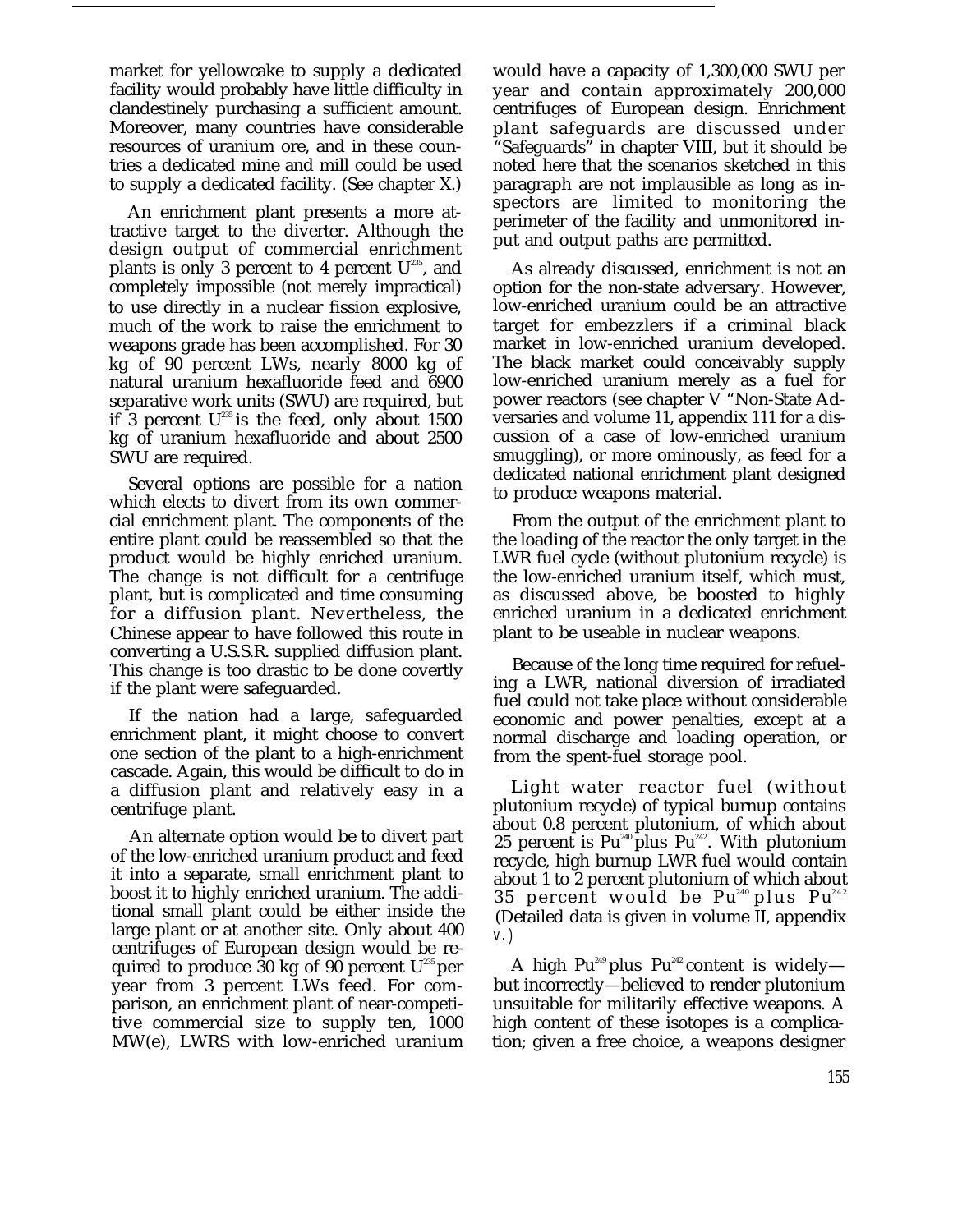would *prefer* plutonium with a low Pu<sup>240</sup> content, but it should be realized that effective nuclear explosives can be made with plutonium of the  $Pu^{240}$  content described above. This point is discussed in greater detail in chapter VI.

With a plutonium content of 0.8 percent, approximately 1.4 metric tons of spent fuel in the form of uranium dioxide  $(UO<sup>2</sup>$  must be reprocessed (at 100 percent recovery) to obtain 10 kg of plutonium. In a PWR, this is contained in three fuel assemblies. Stated another way, 1 year's fuel discharge from a PWR consists of about 31 metric tons of  $U_0$ , containing about 240 kg of plutonium.

As discussed in the "Dedicated Facilities" section of this chapter and in appendix VI, volume II, it is well within the capability of many developing countries to construct their own reprocessing plant to extract plutonium from spent fuel for use in weapons. However, it appears probable that the IAEA will develop the capability to safeguard LWRS and LWR storage pools so that it will be very unlikely that a diversion could take place undetected. Thus, national diversion from a safeguarded LWR or LWR storage pool would probably be overt.

If the operator arranges a series of plausible reactor problems leading to extensive downtime for the year preceding the diversion, low burnup fuel with a low  $Pu^{240}$  content will result. For example, at 5000 MW days/metric ton burnup, the plutonium content of the last reload would be about 70 kg, of which only 10 percent would be  $Pu^{^{240}}$ .

Theft of spent fuel by non-state adversaries is just barely credible. The theft itself and subsequent transportation of the highly radioactive fuel (which would have to be cooled and shielded in transit) would require a number of armed and highly organized adversaries, some of whom would have to be willing to accept considerable, possibly lethal, radiation exposure. Reprocessing of spent fuel by nonstate adversaries is also just barely credible, even if the group were very well financed and possessed practical chemical engineering experience. A crude but technically feasible solvent extraction or ion-exchange system can be imagined, but it would require several

months of process time for extracting 10 kg of plutonium, During that time the group would be immobile and vulnerable to an intense search.

From the point of view of both the national diverter and the non-state adversary, a large commercial reprocessing plant is an attractive target. Appendix V of volume 11 discusses the diversion points in a model reprocessing plant. Plutonium nitrate stolen from the nitrate blending area would require only a simple precipitation to be converted into weapons material; plutonium dioxide from the conversion area could be used directly in a nuclear explosive. A national diverter would probably take the further step in either case of conversion to plutonium metal. The safeguarding of a reprocessing plant is discussed under "Safeguards" in chapter VIII, but the point will be noted here that materials accountancy, by itself, has neither the sensitivity nor the promptness to assure timely detection of covert diversion from a large reprocessing plant, either by a nation or by non-state adversary. Other safeguard measures are therefore employed, such as portal monitors which can detect gram amounts of plutonium. (See chapter VIII.)

A model mixed-oxide fuel fabrication plant is diagramed in appendix V of volume II. The output of the model plant consists of fuel rods with a mixture of uranium dioxide and up to 3.5 percent plutonium dioxide. To obtain 10 kg of plutonium, about 300 kg of mixed oxide would have to be diverted or stolen. The logistical problem of removing so much material is a significant deterrent, but the biggest obstacle to the non-state adversary is chemically separating plutonium from uranium. Although conceptually simple, involving dissolution followed by ion exchange, the task would need someone with practical chemical engineering experience and would require perhaps several weeks to several months, depending on the details of the adversary's separation facility. For the national diverter, the chemical separation problem would be minor and could probably be accomplished in one to a few days.

In the portion of the fuel cycle between the output of the reprocessing plant, and the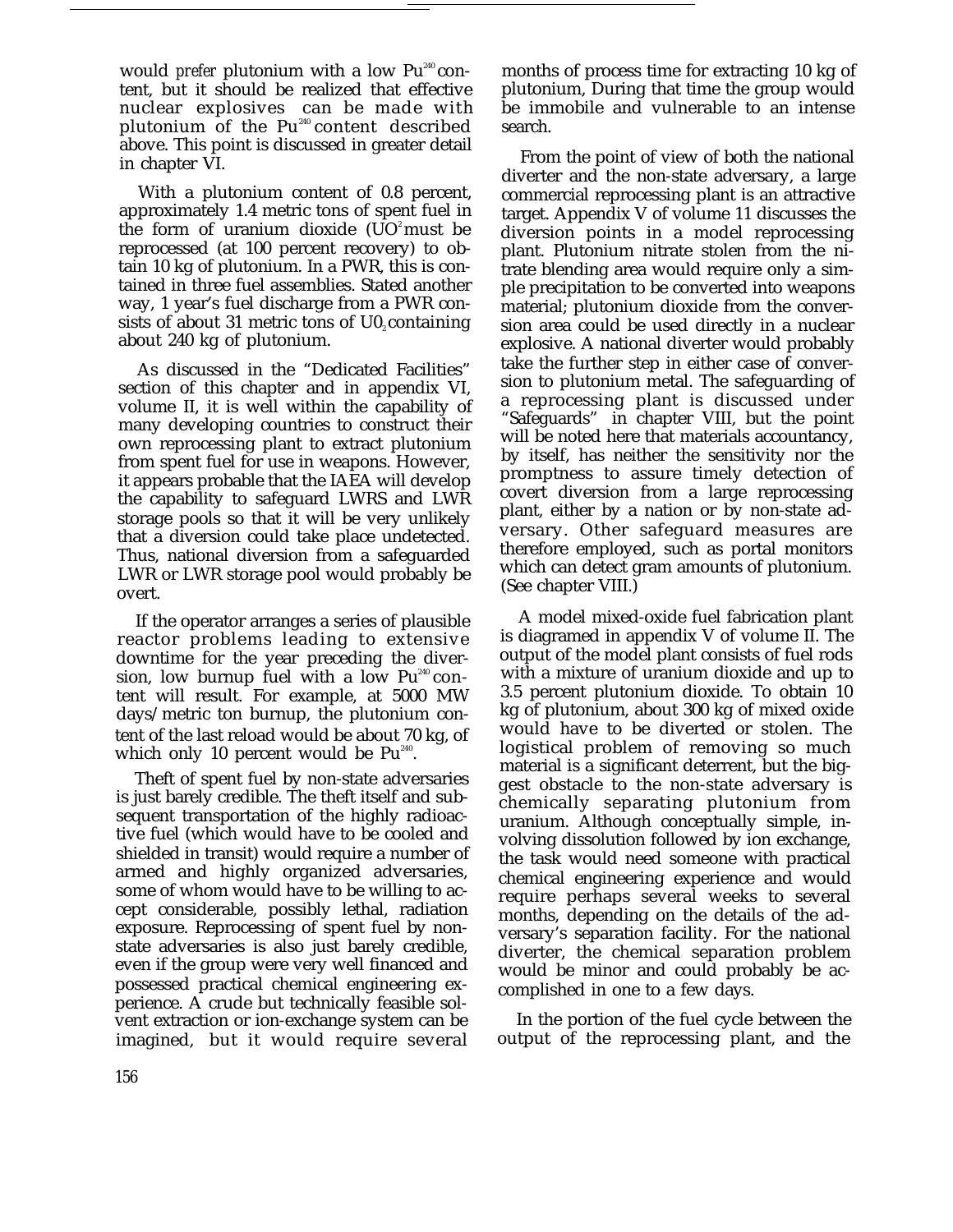#### Figure VII–2. **Summary of the Diversion Points in the LWR Fuel Cycle**

| <b>FACILITY</b>                                                                                                                          | <b>MATERIAL</b>                                                                                                          | IS THE MATERIAL<br>USEFUL TO THE<br>NATIONAL DIVERTER?                                                                                                         | IS THE MATERIAL<br>USEFUL TO THE<br>NON-STATE ADVERSARY?                                                                                                                   |
|------------------------------------------------------------------------------------------------------------------------------------------|--------------------------------------------------------------------------------------------------------------------------|----------------------------------------------------------------------------------------------------------------------------------------------------------------|----------------------------------------------------------------------------------------------------------------------------------------------------------------------------|
| Mine<br>Mill<br><b>Conversion Facility</b>                                                                                               | Natural uranium<br>(0.7 percent $U^{235}$ as<br>ore (0.2 percent uranium)<br>${\rm U}^{\rm ^{3}O^{\rm ^{*}}}_{\rm ^{6}}$ | YES, but only as feed for a<br>dedicated facility (plutonium<br>production reactor or enrichment<br>plant)                                                     | NO (but criminals might engae in<br>black market in these materials)                                                                                                       |
| <b>Enrichment Plant</b><br>Uranium Fuel Fabri-<br>cation Plant<br>Transportation to<br>Reactor<br><b>Temporary Storage</b><br>at Reactor | low enriched uranium<br>(3 percent $U^{235}$ as<br>UO <sup>z</sup><br>$U02$ in fuel assemblies                           | YES, but only as feed for a<br>dedicated enrichment plant<br>Nation would eventually have to<br>replace fuel                                                   | NO (Criminals might engage in<br>black market in these materials)                                                                                                          |
| <b>Reactor Spent</b><br>Fuel Storage                                                                                                     | Pu -about 0.8 percent in<br>highly radioactive spent<br>fuel                                                             | YES; dedicated reprocessing<br>facility required                                                                                                               | NO except Yes for large, very<br>well financed, technically compe-<br>tent group with a secure base of<br>operations and a few members<br>willing to risk radiation injury |
| Reprocessing Plant*<br>Transport to fuel<br>fabrication plant<br>Input area to<br>fuel fabrication<br>plant                              | Pure $Pu(NO3)4$<br>or<br>pure Pu0,                                                                                       | YES; Nation would probably<br>convert material to metallic<br>plutonium                                                                                        | YES; If $Pu(NO3)4$ , simple conver-<br>sion to PuO, equimd. It<br>Pu02, material directly usable in<br>explosive                                                           |
| Plutonium Fuel<br><b>Fabrication Plant</b>                                                                                               | Pu0, (3 percent to 7<br>percent) mixed with over<br>90 percent U0.                                                       | YES, Chemical separation of Pu<br>from mixture only a minor<br>obstacle. Logistics of diverting<br>100 to 300 kg of material for one<br>explosive troublesome. | Yes, BUT chemical separation a<br>time consuming operation.<br>Logistics of stealing or diverting<br>100 to 300 kg of material for one<br>explosive cause problems.        |
| <b>Transport to Reactor</b><br>Temporary Storage<br>at Reactor                                                                           | About 1 percent Pu as<br>Pu0, mixed with $U02$ in<br>fuel assemblies                                                     | YES, as above.<br>(Nation would eventually have to<br>replace fuel)                                                                                            | Yes, BUT chemical separation a<br>time consuming operation.<br>Logistics of stealing complete<br>fuel assembles present signifi-<br>cant obstacle.                         |

"With coprecipitation, however, diversion potential at these pants would be similarto diversionpotentialat plutonium fuel fabrication plant. ∟e considerably less for the non-state<br>adversary and somewhat less for the natio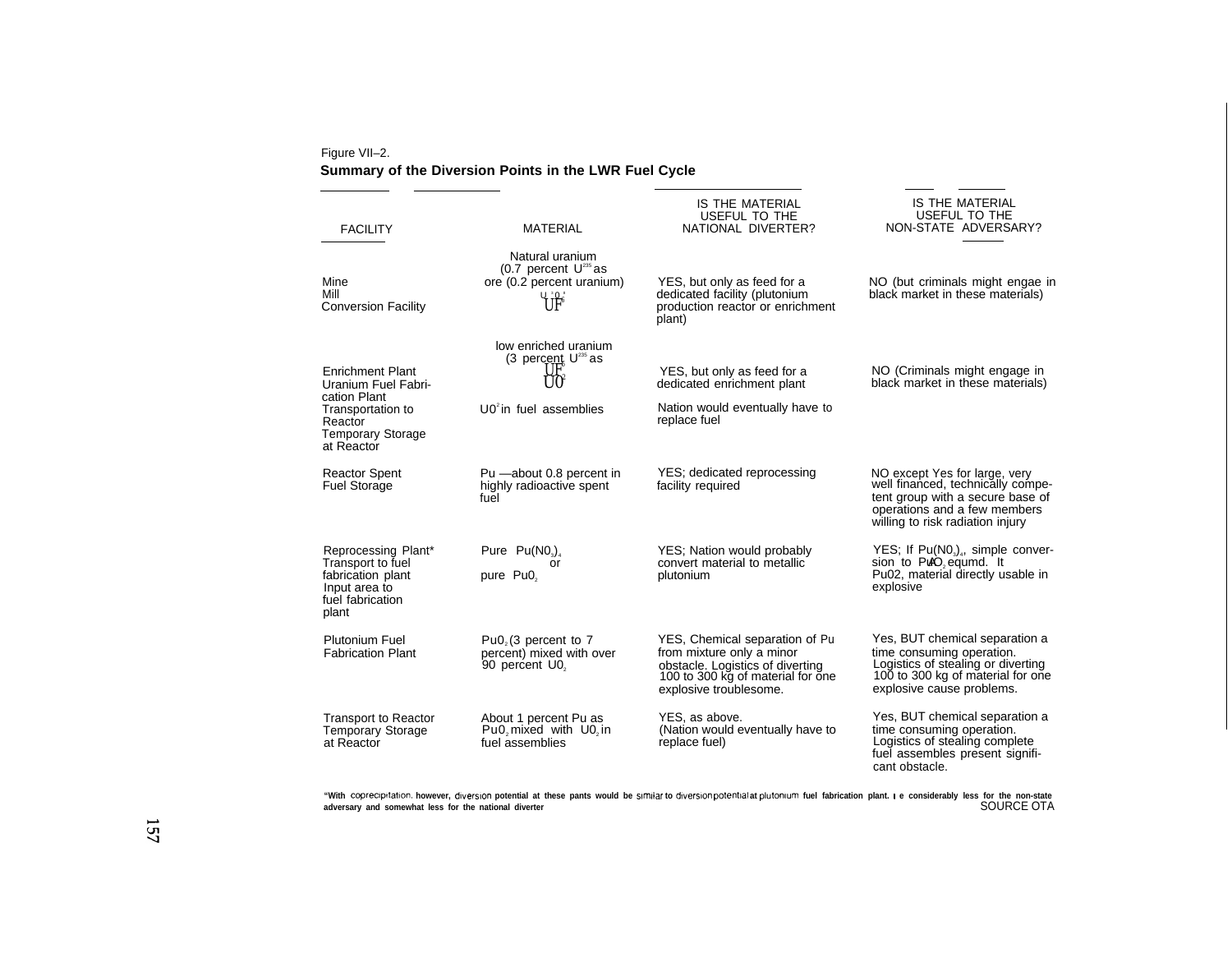mixed-oxide blending area of the mixed-oxide fuel fabrication plant, plutonium would exist in the form of plutonium dioxide. This material is directly useable in the fabrication of nuclear weapons, although a nation would probably convert it to plutonium metal. This portion of the fuel cycle, which includes stockpiled plutonium, presents the most concentrated target for diversion. Although one can conceive of very stringent safeguards against covert diversion even in this exposed portion of the cycle, safeguards, by their nature, cannot prevent a nation from seizing a plutonium stockpile attached to its own reprocessing plant. As discussed in chapter VI, a modest national weapons development program can attain a high degree of confidence in the performance of its weapon without nuclear testing. Once the political decision is taken to seize the stockpile, the nation can have a reliable explosive in a matter of days to weeks, even using reactor-grade plutonium.

*Summary* **of** *Diversion Points in the LVVR Fuel Cycle.* —The preceding discussion has described the diversion points in the LWR fuel cycle, specified how much material would have to be stolen or diverted at each point to yield material for one or two explosives, and has evaluated the difficulty of chemical and physical processing necessary to convert the diverted material into weapons material. Figure VII-2 briefly and qualitatively summarizes this discussion.

## **The Canadian Deuterium Reactor (CANDU)**

#### **Technical Description**

The Canadian Deuterium Reactor (CAN-DU) is able to operate with natural uranium because heavy water absorbs fewer neutrons than does ordinary water, leaving more to carry on the chain reaction. This eliminates the need for the entire enrichment process, including  $UF_{\epsilon}$  conversion. The mining and milling processes are the same as for LWRS, but reactor operation is substantially different. The CANDU is designed for ondoad refueling. Instead of shutting down and opening the reactor to change a batch of fuel, a refueling

machine opens both ends of one of the many tubes throughout the reactor. These tubes contain several short fuel rods, A fresh rod is inserted in one end and a spent rod removed at the other. The tube is then resealed and repressurized with cooling water.

There are no plans at present to reprocess CANDU spent fuel. More plutonium is produced than in an LWR of the same power level, but it is more dilute because of the greater amount of  $U^{238}$ . The fraction of  $U^{235}$  in the spent fuel is very low (actually less than in the tails from present enrichment plants), and reprocessing would be less likely to be economical than for the LWR cycle. The spent fuel is now being stored indefinitely, pending development of a final waste disposal method.

#### **Diversion From the CANDU Fuel Cycle**

The CANDU fuel cycle presents considerably different opportunities for diversion than does the LWR cycle. Separated fissile material is not exposed anywhere in the CANDU fuel cycle, in contrast to the LWR cycle with plutonium recycle. The enrichment and reprocessing facilities are totally absent. The only diversion points in the CANDU fuel cycle are the reactor itself and the spent fuel storage pool.

As in the case of the LWR, non-state theft of spent fuel from the storage pool followed by reprocessing is just barely credible.

As discussed for the LWR, reprocessing for weapons purposes, spent fuel that has been diverted from a reactor or spent-fuel storage pool is within the capabilities of many nations. The quantity of fuel that must be diverted from a CANDU to yield 10 kg of l%, and the quality of the Pu obtained under various conditions, is discussed below.

CANDU fuel of normal burnup (about 7500 MW days/metric ton) has a plutonium content of about 0.4 percent of which about 25 percent is Pu<sup>240</sup>. As described in appendix V of volume II, CANDU is refueled continuously and some fuel bundles could be pushed through more rapidly for lower burnup and lower  $Pu^{240}$  content. At a burnup of 2500 MW days/metric ton (one-third normal) the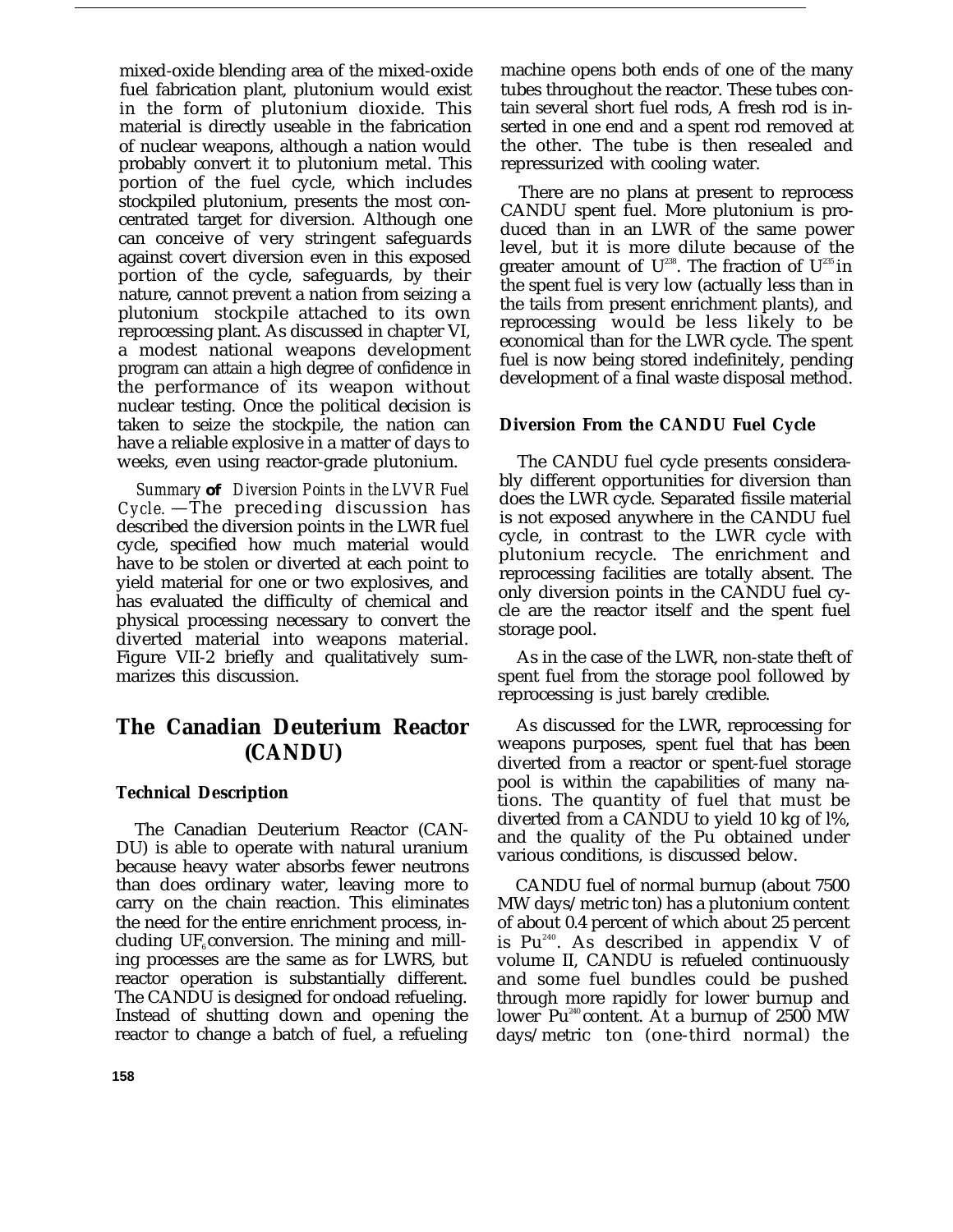plutonium content is about 0.2 percent, of which only 10 percent is  $Pu^{240}$ . To obtain 10 kg of plutonium at least 5700 kg of low burnup uranium-oxide fuel would have to be diverted, or about 260 fuel bundles, For normal burnup fuel about 2800 kg, or 130 bundles, would have to be diverted, For comparison, in the CANDU-600 model, about 12 fuel bundles are normally pushed through the reactor per day.

In contrast to the LWR, production of low pu240 plutonium in the CANDU does not involve a significant loss of power output.

Safeguard systems for a CANDU reactor and storage pool can probably be designed and implemented so that repeated covert diversions of fuel assemblies cannot take place undetected during either normal or accelerated refueling. Diversion from the CANDU is therefore also likely to be overt,

## **Liquid Metal Fast Breeder Reactor (LMFBR)**

#### **Technical Description**

The LMFBR is expected by the industry in every nuclear supplier nation except Canada to be the successor to the LWR reactor since it would essentially eliminate uranium resources as a constraint. The reactor is somewhat analogous to a PWR, except that it uses liquid sodium at low pressure as a coolant and has no moderator. The fuel is mixed plutonium (10 percent to 20 percent) and  $U^{238}$ oxide. Radial and axial blankets of  $U^{238}$  surround the core to capture escaping neutrons and breed plutonium, The LMFBR is expected to produce as much as 15 percent more fuel each year than it consumes. This excess (about 250 kg per year) can be used to fuel other reactors or diverted to a weapons program with no impact on the fuel cycle. Refueling is similar to LWRS, with about one-half the core and one-third the blanket replaced each year. No enrichment is required, except possibly for the initial core, because the plutonium that is bred can be used in subsequent cycles. Reprocessing, however, is central to the LMFBR cycle. The bred plutonium cannot be recovered without reprocessing, and the whole point of the LMFBR is that it can breed enough

plutonium to refuel itself and to start up new reactors.

#### **Diversion From the LMFBR Cycle**

The diversion points in the LMFBR cycle can perhaps be best explained by comparing them to those of LWR cycle with plutonium recycle.

The mining and milling stages can be virtually eliminated, because the depleted uranium contained in the tails from present enrichment plants can be used. Enrichment is superfluous, except possibly for the intial core.

As in the case of LWR recycle, the reprocessing plant, fuel fabrication plant, and fresh-fuel storage area at the reactor, including the transportation links between them, are the points most vulnerable to diversion.

Diversion from the reactor itself is not credible and the material in the spent-fuel storage pool, in transit to the reprocessing plant, and in the input stages of the reprocessing plant is highly unattractive to the diverter because of its fierce radioactivity. However, as in the case of the LWR, handling and reprocessing diverted spent fuel in a small reprocessing plant dedicated to the task is within the capability of many nations.

The input to the fuel fabrication plant would consist of depleted or natural uranium dioxide and pure plutonium dioxide from the output of the LMFBR reprocessing plant, with possibly an additional contribution from a LWR reprocessing plant or stockpile. The uranium dioxide and plutonium dioxide will be mixed at the fabrication plant and compressed into fuel pellets. The ratio of plutonium to uranium in the fresh fuel varies with the exact design proposed, but would be in the range of 1:10 to 1:5. At 1:5, the material would be of only marginal usefulness in a nuclear explosive; at 1:10 the material could not be used directly in a practical nuclear explosive. However, only 55 to 110 kg of fuel would have to be stolen to obtain 10 kg of plutonium. Fresh fuel for the LMFBR would be a factor of 2- to 6-times more concentrated in plutonium than fresh fuel in the LWR cycle with plutonium recycle, depending on the details of both schemes.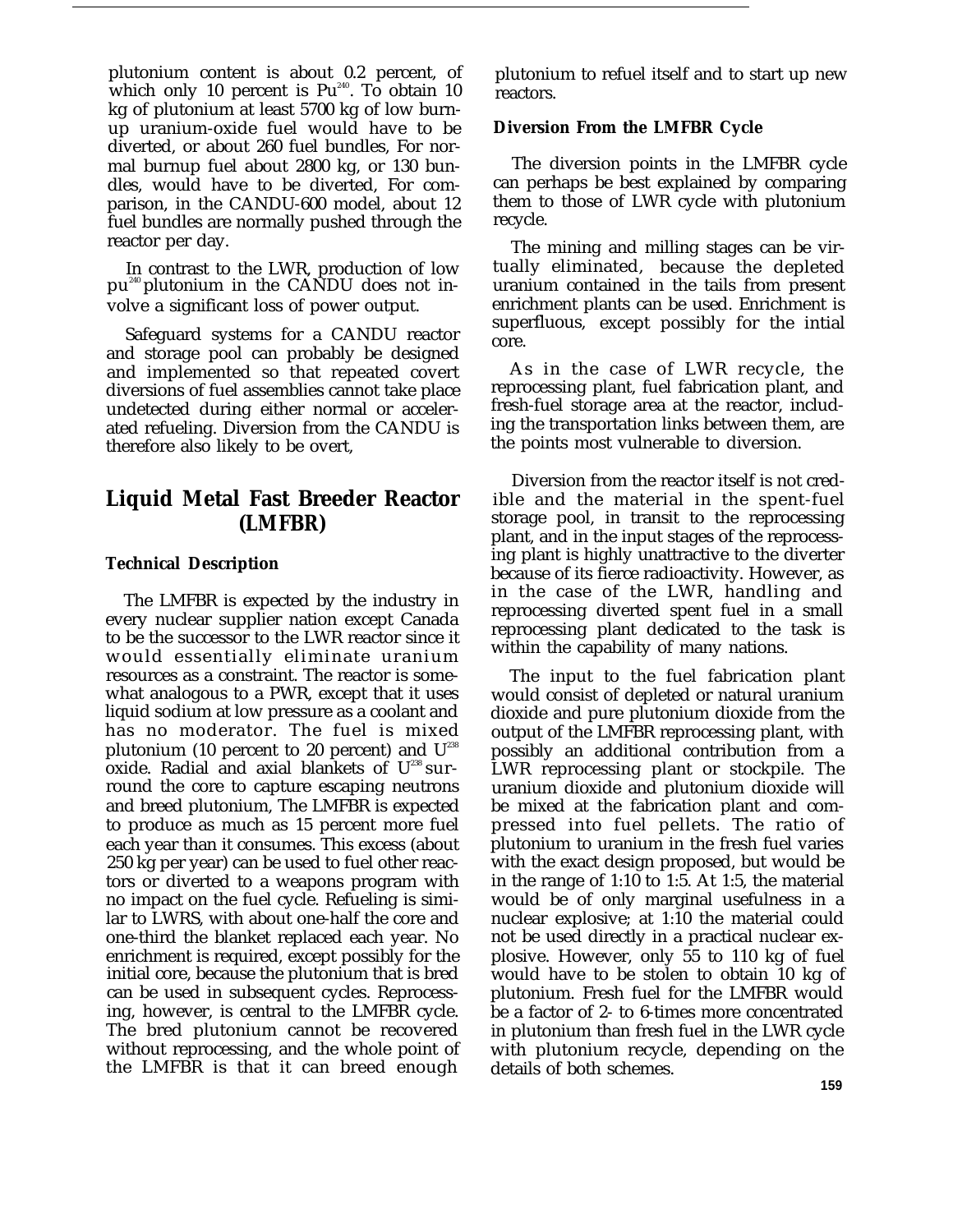Details on LMFBR reprocessing are not firm as yet. In general, diversion opportunities at an LMFBR reprocessing plant would be similar to those at an LWR reprocessing plant, heightened by the fact that the throughput of plutonium per metric ton of fuel input would be greater by a factor of approximately 10.

In general, approximately 5 times as much plutonium would flow through the LMFBR cycle as through the LWR cycle, for the same amount of electricity generated. (LMFBR fuel gives about twice as much electricity per metric ton as does the LWR.)

In addition to the quantitative differences between the two cycles (there is *more* plutonium in the LMFBR cycle and it is *more concentrated),* there is also a potential qualitative difference. A significant amount of the plutonium produced in the blankets will contain less than 5 percent  $Pu^{240}$ , i.e., it will be weapons-grade plutonium in a normal fuel cycle. (See' chapter VI.) In the LWR cycle, plutonium of this quality is produced only by operating with frequent, very costly refueling.

## **Thorium Fuel Cycles**

Power-reactor fuel cycles employing thorium have received much less attention than uranium fuel cycles. The thorium fuel cycle uses  $U^{233}$  as the fissile isotope and Th<sup>232</sup> as the fertile isotope. Several reactors have been proposed that might employ thorium. A hightemperature gas-cooled reactor (HTGR) is operating, and a demonstration light-water breeder reactor (LWBR) is presently being constructed.

Thorium fuel cycles that have been studied include:

- . High-Temperature Gas Reactor (HTGR);
- . Light-Water Breeder Reactor (LWBR);
- . Light Water Reactor (LWR);
- Heavy Water Reactor (HWR);
- . Molten Salt Breeder Reactor (MSBR); and
- . Thorium and mixed thorium/uranium fuel cycles in fast breeder reactors (FBR).

The limited availability of uranium is often cited as a major reason for considering the thorium cycle. However, although it is assumed that thorium is 3- to 5-times more plentiful than uranium throughout the world, 160

the actual quantity of thorium, and the likely concentration of the ores, are in fact uncertain.

In *thermal reactors* the thorium fuel cycle may permit (1) a more efficient use of resources, possibly including the operation of a breeder, which is impossible with the uranium/plutonium cycle.  $(U^{233})$  produces, on the average, 2.28 neutrons per thermal neutron capture, versus  $2.11$  for  $Pu^{239}$ . This provides just enough extra margin so that breeding may be possible.); (2) more economic power generation than that from LWRS (uranium cycle) if uranium costs continue to increase (provided thorium costs are low); and (3) a delay in the need for fast breeder reactors (FBR) and a lower eventual demand for them because the demand for uranium would not be as great with thorium fuel cycles supplying some power.

In fast breeder reactors a thorium or mixedfuel cycle may permit (1) a larger margin of safety in the control of the reactor; and (2) production of a fuel which could be employed for both fast and thermal reactors. (Thermal thorium-based reactors have a breeding ratio near one, so they produce little, if any, excess fuel.)

The thorium fuel cycle has both dangers and inherent safeguards from the proliferation point of view. The fuel that it breeds,  $U^{233}$ is an excellent weapons material, with a critical mass approximately one-third that of  $U^{235}$ . It is comparable in weapons-material quality to Pu<sup>239</sup>. However, some protection against diversion is offered by the unavoidable production of  $U^{232}$  when  $U^{233}$  is produced.  $U^{232}$  is the first in a chain of radioactive decays which eventually yields thallium-208, which emits a penetrating 2.6-MeV gamma ray. The fabricated fuel and fuel materials are radioactive and present a definite health hazard a few days after separation. After several years, the radiation dose from kilogram quantities of  $\mathrm{U}^\text{233}$ becomes high enough to rapidly deliver a lethal dose to anyone in direct contact.

Anyone diverting  $U^{233}$  fuel would have to overcome radiation hazards to obtain and transport the material, and to fabricate a weapon. The radiation also results in two indirect safeguards advantages. First, access to the material is limited by the requirement for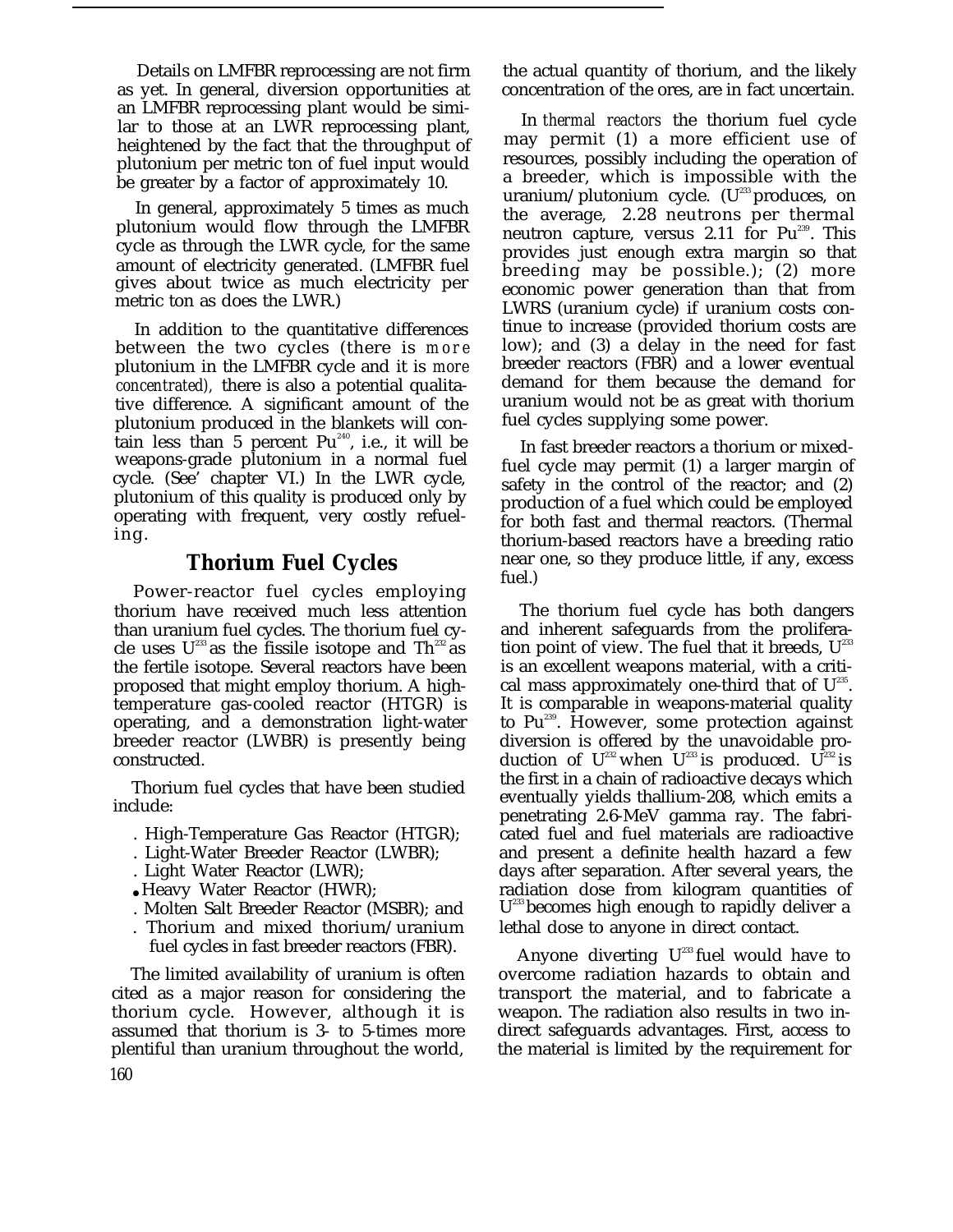remote handling behind radiation shielding. With little likelihood of any hands-on operations, access to the material for diversion purposes is much more difficult. Secondly, the penetrating 2.6-MeV gamma ray enables portal monitors to detect extremely small (milligram) quantities of  $U^{233}$ .

However, the radioactivity of  $U^{233}$  fuel is primarily a safeguard with respect to non-national adversaries. A national diverter could easily provide the radiation shielding necessary to handle the material. Indeed the country would have to provide the shielding to utilize the thorium fuel cycle in its power reactors,

The radiation hazards of  $U^{232}$  unfortunately create problems for safeguard inspectors as well as potential diverters. The necessity for remote handling may limit the accuracy of safeguard 'measurements.

A key feature of the thorium fuel cycle relative to proliferation control is the fact that U <sup>233</sup>can be denatured. That is, it Can be mixed with the abundant  $U^{238}$  in concentrations of about 12 percent or less in order to make it unuseable in a practical nuclear explosive. By contrast,  $Pu^{239}$  cannot be denatured, as there are no plutonium isotopes that could be mixed with  $Pu^{239}$  that would preclude its use as a nuclear weapons material. (See chapter VI "Nuclear Fission Explosive Weapons".)

The number of gas centrifuges necessary to enrich  $U^{23}$  that has been mixed with  $U^{238}$  is significantly less than that required to enrich a mixture of  $U^{235}$  and  $U^{238}$  to the same degree. As a practical matter, however, the enrichment of denatured U233 would be difficult due to the significant radiation danger involved. Contact maintenance would be very hazardous. The costs and technology required for remote maintenance on a gas-centrifuge enrichment facility would be high.

The characteristics of reactors that might use thorium fuel cycles are not well defined because most have only been studied on paper. High-temperature gas reactors are the most advanced of all these concepts, with a small commercial plant (the 330 MW(e) Fort St. Vrain plant) in operation. However, as discussed in the following section, HTGRs expose

highly enriched uranium throughout their fuel cycle. An LWBR demonstration plant is now being completed. A very small MSBR has been operated successfully, The others are still design concepts. High capital costs associated with HWRS, due to the use of pressure tubes, large cores, and heavy water, and with LWBRS (including the costly prebreeder), may be a significant disadvantage.

#### **Conclusions on the Thorium Cycle**

Thorium cycles look attractive from a nonproliferation point of view, and they are especially resistant to diversion by non-state adversaries. Selected thorium cycles should be further studied to better define their economic, technical, and safeguards promise (e.g., see section on "Alternate Fuel Cycles and Nonproliferating Reactors" below).

## **High-Temperature, Gas-Cooled Reactor (HTGR)**

A small (330 MW(e)) commercial HTGR is now operating near Fort St. Vrain, Colo. West Germany is constructing a 300 MW(e) plant based on a variation of this concept. Both are cooled by helium and moderated by graphite.

The outstanding feature of the HTGR from a proliferation standpoint is its use of **highly** enriched (93 percent  $U^{235}$ ) uranium fuel particles. These fissile particles of uranium carbide, with a hard coating of carbon and silicon carbide, are mixed with fertile particles of thorium dioxide in the fuel elements. This fresh fuel would be attractive to a diverter. Separating the uranium from the manufactured fuel should be possible, even for a subnational group, although their process would probably be clumsy and inefficient.

The HTGR must be shut down for refueling, Recycling is required to recover the bred  $U^{23}$ and the remaining  $U^{235}$ . As discussed in volume II, appendix V, the relative economic merits of various HTGR reprocessing and recycling programs have not been fully evaluated, but they may favor a one-time recycle.

Developers of the HTGR are studying alternate designs that would use lower enriched fuel.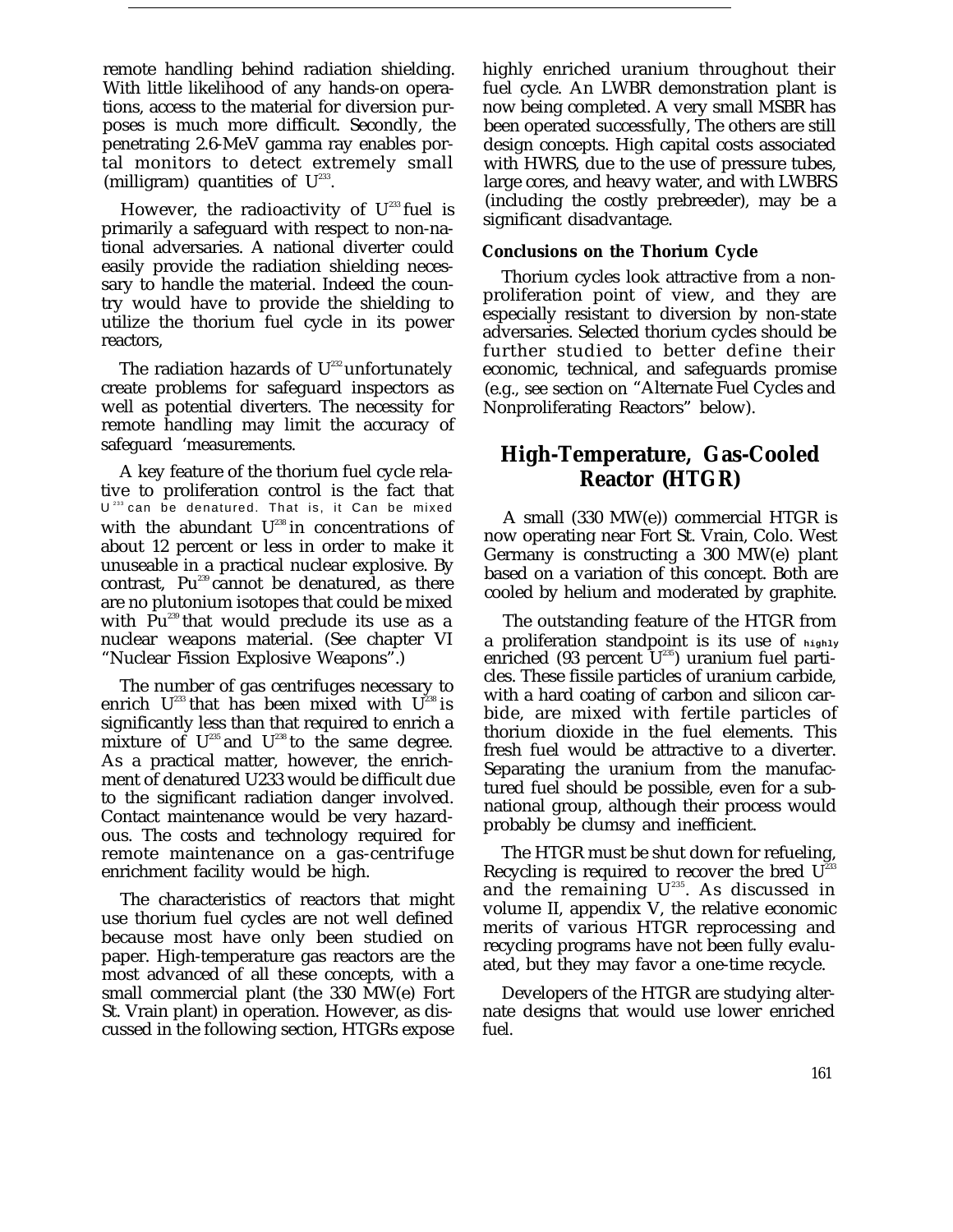## **Light-Water Breeder Reactor (LWBR)**

#### **Technical Description**

The light-water breeder reactor (LWBR) relies extensively upon LWR technology and has the major purpose of producing as much fissile material as it uses. The present concepts are based on the pressurized water reactor (PWR), and maybe implemented by placing a different reactor core and control system in present PWR reactor plants. A demonstration operation in the Shippingport reactor is scheduled for the late 1970's.

The LWBR is a thermal reactor which would convert thorium to  $U^{233}$ . Because the breeding (conversion) ratio is near one, prebreeders are required to produce enough U  $^{233}$  for the first few breeder cores.

The basic core design utilizes the seedblanket concept, in which each fuel module contains fissile regions (seeds) and a fertile blanket. A low-water content in the core is required to minimize neutron capture in hydrogen, so a water-to-metal ratio of about one-tenth that of the standard PWR has been proposed. Safety problems are exacerbated by this difference.

To avoid parasitic neutron capture in control rods, control is achieved by axial movement of the fuel modules in relation to each other. Fertile blankets increase the size of the core but capture neutrons that would otherwise be lost to the system.

It is expected that the reactor will be refueled in a manner similar to the LWRS. The reactor will be shut down for a period of up to 30 days, and the pressure vessel head taken off and a portion of the fuel removed.

#### **Diversion From the LWBR Fuel Cycle**

For the prebreeder, the first point at which the diversion potential differs from the LWR cycle is at the enrichment plant. Prebreeder fuel will contain 10 percent to 13 percent  $U^{235}$ . Although this enrichment is too low to be

used directly in a nuclear explosive, it provides excellent feed for a dedicated enrichment plant. About 440 kg of 10 percent  $U^{235}$ hexafluoride feed would be required to produce 30 kg of 90 percent  $U^{235}$ , and about 180 centrifuges of European design could produce this quantity of highly enriched uranium per year from 10 percent feed.

Fuel modules for the prebreeder will contain uranium dioxide rods and thorium dioxide rods. No chemical separation of the fresh fuel would have to be done to acquire 10 percent LWs.

A total fuel discharge from a 1000 MW(e) prebreeder would contain about 100 kg of plutonium concentrated to about 1 percent in the uranium dioxide rods, about 300 kg of U<sup>233</sup> concentrated to about 1 percent in the thorium-dioxide rods, and about 800 kg of U<sup>235</sup> at an enrichment of nearly 8 percent. No isotopic separation would be required to obtain pure plutonium or pure U<sup>233</sup>. Only chemical reprocessing would be needed to acquire material that could be directly used in nuclear weapons. As for the LWR, this task is within the capability of many nations, but impossible for all but very technically competent and well financed non-state groups.

The above numbers should be regarded with caution. Detailed data have not been published for a commercial-sized plant.

Two separate reprocessing plants might be used to reprocess LWBR prebreeder fuel. The diversion potential for the facility reprocessing the uranium-dioxide rods would be very similar to that for the LWR facility. In the case of the thorium-U<sup>233</sup> reprocessing plant, a major difference would be the intense and penetrating gamma radiation from  $U^{232}$  (as discussed in the previous section), rendering diversion more difficult.

Fuel going back into the prebreeder could either be reenriched uranium dioxide plus thorium dioxide, or, more likely, mixed plutonium dioxide plus thorium dioxide, plus uranium dioxide, In the second case the diversion potential for fuel fabrication and mixedoxide fuel assemblies would be similar to that for the LWR.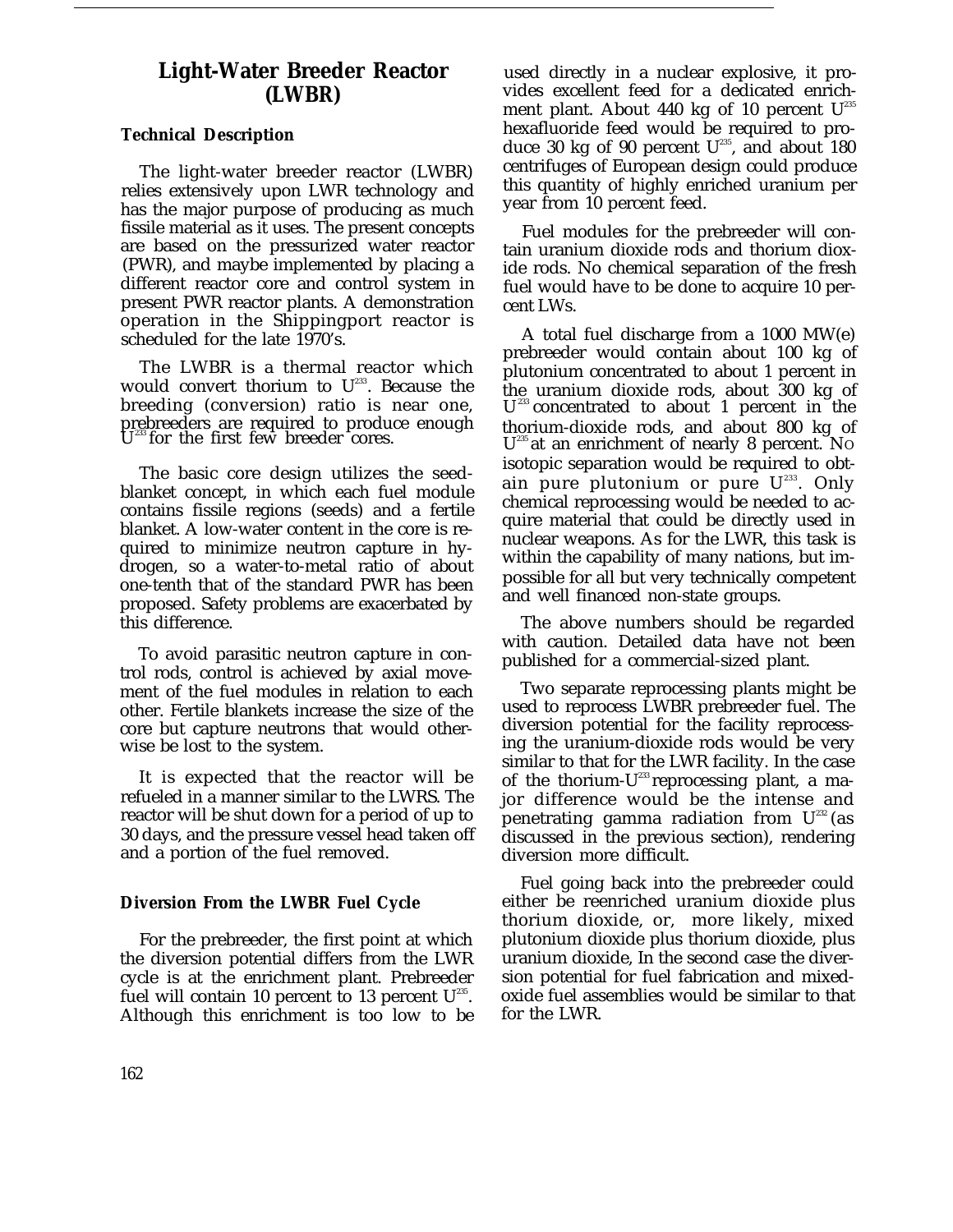The uranium fuel for the breeder is presently seen as being 90 percent  $U^{233}$  and 10 percent  $U^{235}$ , A reactor load for a 1000-MW(e) core would contain 2,000 kg of this 100 percent fissile fuel and 93,000 kg of thorium. The fuel would consist of mixed uranium dioxide and thorium dioxide pellets. The mixed pellets would contain about 5 percent uranium dioxide and 95 percent thorium dioxide. Fresh fuel could therefore not be *directly* used in nuclear explosive weapons, but only chemical separation would be required. This chemical separation would be a time-consuming process for the non-state adversary.

Pure fissile uranium would be available at the reprocessing plant.

The LWBR differs from the LMFBR in an important point. The LMFBR produces a distinct surplus of plutonium over what is required to refuel itself. The LWBR, with a breeding ratio of close to one, produces only enough to refuel itself. Thus, fissile material diverted by a nation from the LWBR cycle would have to be replaced from prebreeder output or stockpiles. The most likely penalty a country with an expanding LWBR economy would have to pay for diverting from its breeder cycle is a slowdown of expansion. For a country with a static LWBR system and no prebreeding, replacing the diverted fissile material would present a serious problem.

## **Comparison of Reactors**

The discussion of diversion from the different reactor fuel-cycle systems has shown large differences in the levels and locations of vulnerability. The vast number of variables, varients, and unknowns make an attempt at quantifying these differences premature. Figure VII-3 presents a qualitative evaluation of opportunities presented by the systems discussed above and in volume 11, appendix V. The ranking is on the basis of the usefulness of the fissile material as follows:

A—No significant diversion potential.

B—Highly dilute AND substantially radioactive material. Diversion is barely credible for the non-state adversary,

C—Concentrated material, but contains sufficient radioactive isotopes to require heavily shielded processing.

> Highly diluted material, so that large quantities must be diverted.

> Not impossible for non-state adversary to steal and convert to weapons material, but difficulty provides a substantial deterrent.

D—As F, but substantial chemical and/or mechanical processing needed. Possible for non-state adversary to convert to weapons material.

> or As F, except material required for continued operation of fuel cycle.

F—Material in concentrated form suitable for straightforward conversion to weapons, with modest radioactivity. Easy for non-state adversary to use as, or convert to, weapons material.

The relative value of the opportunities for diversion as summarized in figure VII-3 depends on the intentions and capabilities of the diverters. Four general categories of proliferators can be envisioned.

#### **Nations Desiring a Major Nuclear Weapons Force**

A major nuclear force might be required by an industrialized or emerging country intent on becoming a world or regional power. A large and reliable supply of high-quality fissile material would be needed. Covert diversion from safeguarded facilities would probably be precluded by these criteria and by the incompatibility of this method with the goal of international prestige. Some non-weapons states (such as Germany and Japan) are capable of building their own facilities with the dual purpose of power and fissile material production. India is developing this capability, but few others will if economic power is a requirement (discussed in chapter X). Nations party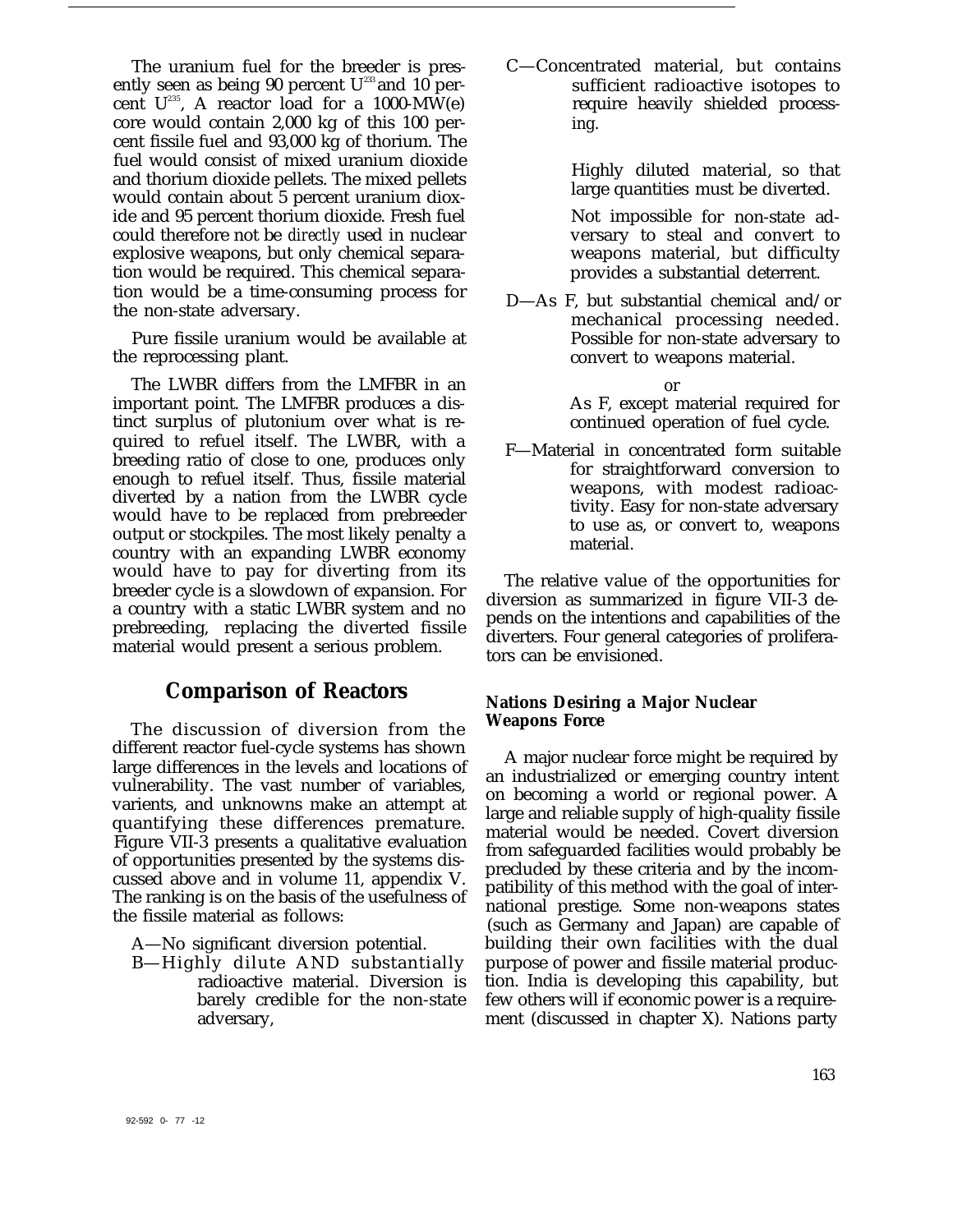to the Non-Proliferation Treaty (NPT) or subject to safeguards on imported reactors would have to abrogate safeguard agreements after the necessary facilities were in place.

System characteristics that would be especially important for this category of proliferator are:

- . a high-production rate of high-quality fissile material;
- . immunity to international embargos and sanctions; and
- . minimum impact on the fuel cycle.

The specific paths which this type of proliferator could follow to obtain the strategic nuclear materials are at present:

- (1) *Enrichment:* A plant with more capacity than needed for domestic LWRS could be built. The excess could be rationalized as being for export if it were necessary to keep the intentions secret during construction. In fact, no LWRS are needed in countries (such as South Africa and Australia) that could become major uranium exporters and prefer to supply enrichment services also. The amount of highly enriched uranium that could be produced without impacting on the fuel cycle would depend on the excess enrichment capacity. A large supply of uranium, either domestic or from a secure source, would be needed to keep reactors and weapon programs supplied. The cost would primarily be the loss of enrichment revenues from the previously exported low-enriched uranium. This would amount to approximately \$20,000 per kg highly enriched uranium.
- *(2) Reprocessed LWR Fuel:* An entire LWR fuel cycle would probably be required to resist nuclear embargos. The output of one reactor operated to optimize the quality of the plutonium would be sufficient for 30 to 40 weapons per year. The frequent shutdown would result in the loss of one-half to one-third of the power output, which is a high penalty, but after several years a substantial arsenal would be available and the reactor

could be returned to normal operation. The plutonium lost to the fuel cycle would have to be replaced by enriched uraniums, but the cost would not be high if the uranium is recycled.

(3) *Reprocessed CANDU* Fuel: A reprocessing plant would have to be built, but this could be done covertly prior to the safeguards abrogation. If plutonium output is maximized, about 40 to 60 weapons could be derived from each 600 MW(e) reactor. Feed would have to be increased considerably, since uranium recycle would be less attractive than for the LWR. Full-power production could be maintained. Even if the feed is not increased, 20 to 30 weapons could be produced annually. Access to heavy water would have to be maintained in either case. About 10 metric tons are required per year for normal operation, more if refueling is accelerated. A small, unsophisticated plant might produce heavy water at about double the normal cost of about \$130 per kg. This cost increase could add \$1,300,000 or more per year for the quantity required for the operation of the reactor.

*Comparison.* —The third route is clearly preferred if heavy water is not a problem. The plutonium production rate is high, and vulnerability to international restrictions almost nonexistent. The total cost of the full CANDU cycle should be less, though the reactor is 10 percent more expensive, because a heavy water separation plant is cheaper than an enrichment plant.

Future Developments.—The near-term future reactors (HTGR and AGR) do not present markedly different opportunities. The HTGR uses high-enriched fuel, which means that if a nation has a full fuel-cycle capability it also has another direct route to weapons material. The fresh fuel itself would not be of interest, as then the reactor would have to shut down. The HTGR breeds more fuel than the LWR, and recycle is a virtual requirement. The HTGR has somewhat more potential for diversion than the LWR, but probably less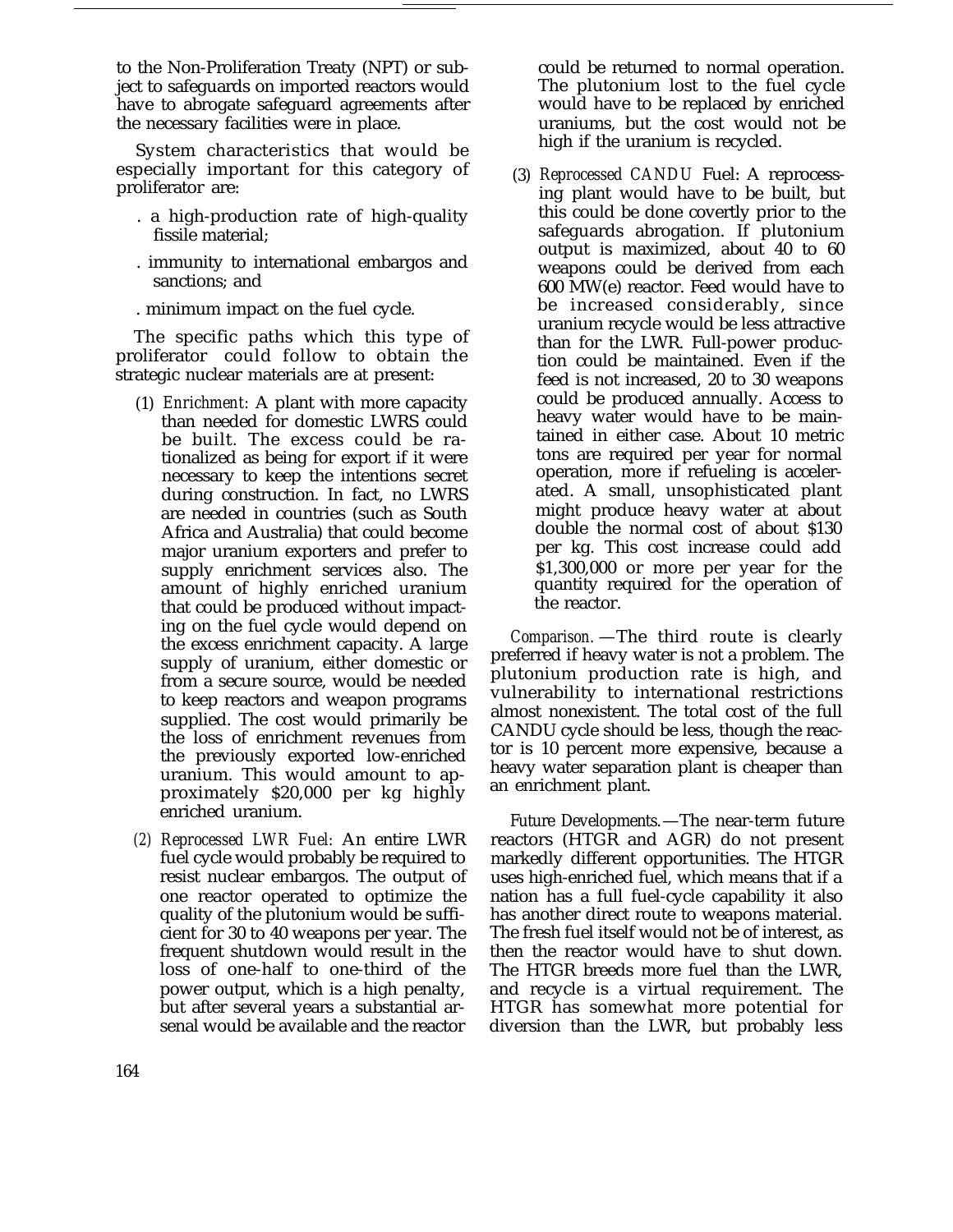#### Figure VII-3. **Reactor Diversion Report Card**

|                                      | <b>Fabrication</b><br>and Transport<br>of Fresh Fuel | Reactor, including<br>Fuel Storage at<br>the Reactor | <b>Spent Fuel</b><br><b>Transport and</b><br><b>Storage</b> | Reprocessing                                       | Reprocessed<br><b>Fuel-Fabrication</b><br>(including transport)                      | Stockpile<br>of Excess<br><b>SNM</b> |
|--------------------------------------|------------------------------------------------------|------------------------------------------------------|-------------------------------------------------------------|----------------------------------------------------|--------------------------------------------------------------------------------------|--------------------------------------|
| LWR No Re-<br>processing             | A                                                    | B                                                    | B                                                           | $(A)^*$                                            | $(A)^*$                                                                              | $(A)^*$                              |
| LWR, Reprocessing,<br>No Pu Recycle  | A                                                    | B                                                    | B                                                           | F                                                  | A                                                                                    | F                                    |
| LWR, pu<br>Recycle                   | c                                                    | C (Onsite Fresh<br>MOX)<br><b>B</b> (Spent Fuel)     | B                                                           | F                                                  | F (if fuel not blended at<br>Repro. Plant)<br>C (if fuel blended at<br>Repro. Plant) | $(A)^*$                              |
| LWR, Denatured<br>U-Th               | A                                                    | $\overline{A}$                                       | B                                                           | D                                                  | A                                                                                    | $(A)^*$                              |
| HWR (CANDU), No<br>Reprocessing      | A                                                    | B                                                    | B                                                           | $(A)^*$                                            | $(A)^*$                                                                              | $(A)^*$                              |
| Uranium gas cooled<br>Reactors (AGR) | A                                                    | B                                                    | B                                                           | F                                                  | A                                                                                    | F                                    |
| <b>HTGR</b>                          | D                                                    | D (Fresh Fuel)<br>C (Spent Fuel)                     | c                                                           | F                                                  | c                                                                                    | $(A)^*$                              |
| <b>LMFBR and GCFR</b>                | D                                                    | D (Fresh Fuel)<br>C (Spent Fuel)                     | C                                                           | F                                                  | F                                                                                    | F                                    |
| <b>LWBR</b>                          | D                                                    | B                                                    | B                                                           | D (National diverter)<br>F (Non-state<br>diverter) | D (National diverter)<br>F (Non-state diverter)                                      | $(A)^*$                              |
| <b>MSBR</b>                          | Α                                                    | Α                                                    | $(A)^*$                                                     | F                                                  | $(A)^*$                                                                              | F                                    |

See **figure VII-2 for a summary discussion of diverson points m the LWR fuel cycle "Nonexistent**

SOURCE: OTA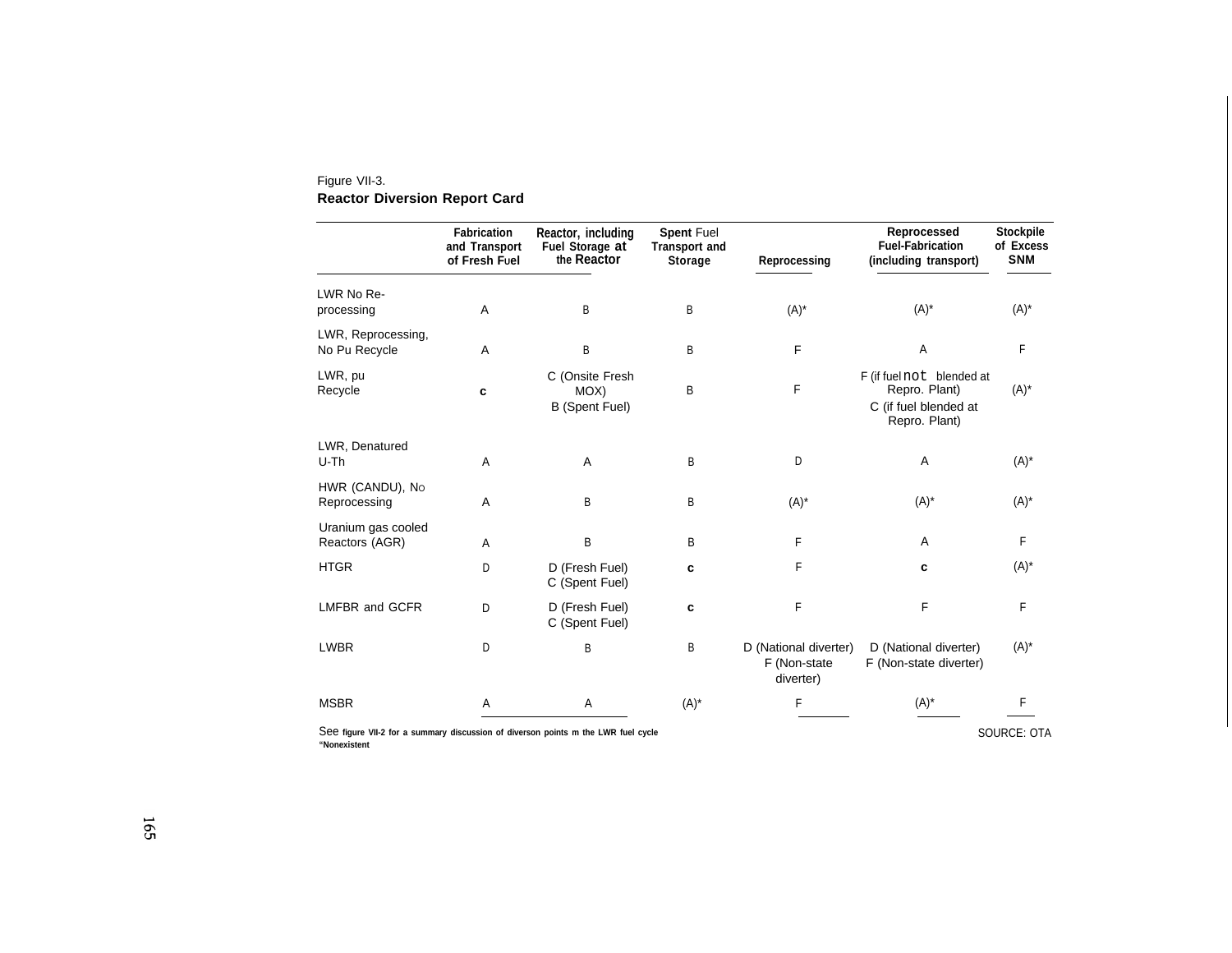than the CANDU. The AGR appears less appropriate for proliferation than the LWR. Fresh fuel has a lower enrichment and the spent fuel contain relatively little plutonium. Recycle is not expected, even if the fuel is reprocessed.

Some of the more distant reactors present more difficult problems. The LMFBR and the similar gas cooled fast reactor (GCFR) will both produce copious quantities of high-grade plutonium, and both are relatively easy to make independent of international interference since the cycles are self-supporting except for a supply of depleted uranium. The fuel-cycle impact of diversion is negligible because of the excess of plutonium.

The LWBR is not attractive to this type of proliferator since the entire production of  $U^{233}$ is required to continue operation. The prebreeder cycle could be supported, but most of the fissile material produced is  $U^{233}$  which is diluted in  $U^{238}$ . This cycle would probably be considerably more expensive than the PWR cycle for weapons-material production. The molten salt breeder reactor would be only marginally better in that the breeding ratio is slightly higher, thus producing an excess of U<sup>233</sup> which would be adequate for producing 4-8 weapons per year.

A qualitative ranking of the resistance to proliferation for all these systems is shown in figure VII-4.

#### **Nations Desiring a Small, Not Necessarily Sophisticated, Nuclear Capability**

In this case, covert diversion is a possibility but may not be a necessity. If the facilities are not safeguarded, the important characteristics would be as follows:

- Immunity to international embargos and sanctions—this type of nation is less likely to have full-fuel cycle facilities.
- Minimum impact on the fuel cycle-a substantial power loss would be harder to absorb.
- Initial cost—nuclear reactors are already very expensive, These nations may not be

able to afford a more sophisticated one even if it is more vulnerable to diversion.

- Ease of conversion to weapons material —the lesser sophistication of this type of nation makes major processing difficult.
- Production rate and quality of fissile material—this is less important than for the previous case. Little material is needed and the yield of the weapon is much less important than the fact of its existence.

If the facilities are safeguarded, a different set of factors apply.

- High rate of material flow—to make diversion less noticeable.
- Many vulnerable points to make safeguarding difficult.
- Minimum impact on fuel cycle.
- Initial cost.
- Ease of conversion.

The enrichment option of the previous case will be plausible only if techniques other than diffusion become viable. Diffusion is simply too big and expensive for this type of nation. Covert diversion of low-enriched uranium could be improbable since the country might not have the capability of building a small dedicated weapons-grade enrichment plant, even using low-enriched uranium as the feed. Therefore, part of the plant itself would probably have to be modified to yield highenriched uranium.

The LWR reprocessing route is particularly good for the covert diverter because of the large number of vulnerable points. The impact on the fuel cycle need not be large, because the diverted plutonium can be replaced by slightly more enriched uranium or slightly less power output. It would not be necessary to possess an enrichment plant. If there is no commercial reprocessing, however, spent fuel would have to be diverted to a small dedicated reprocessing plant. It would be difficult to evade safeguards for long, so this path is improbable. The overt diverter would need a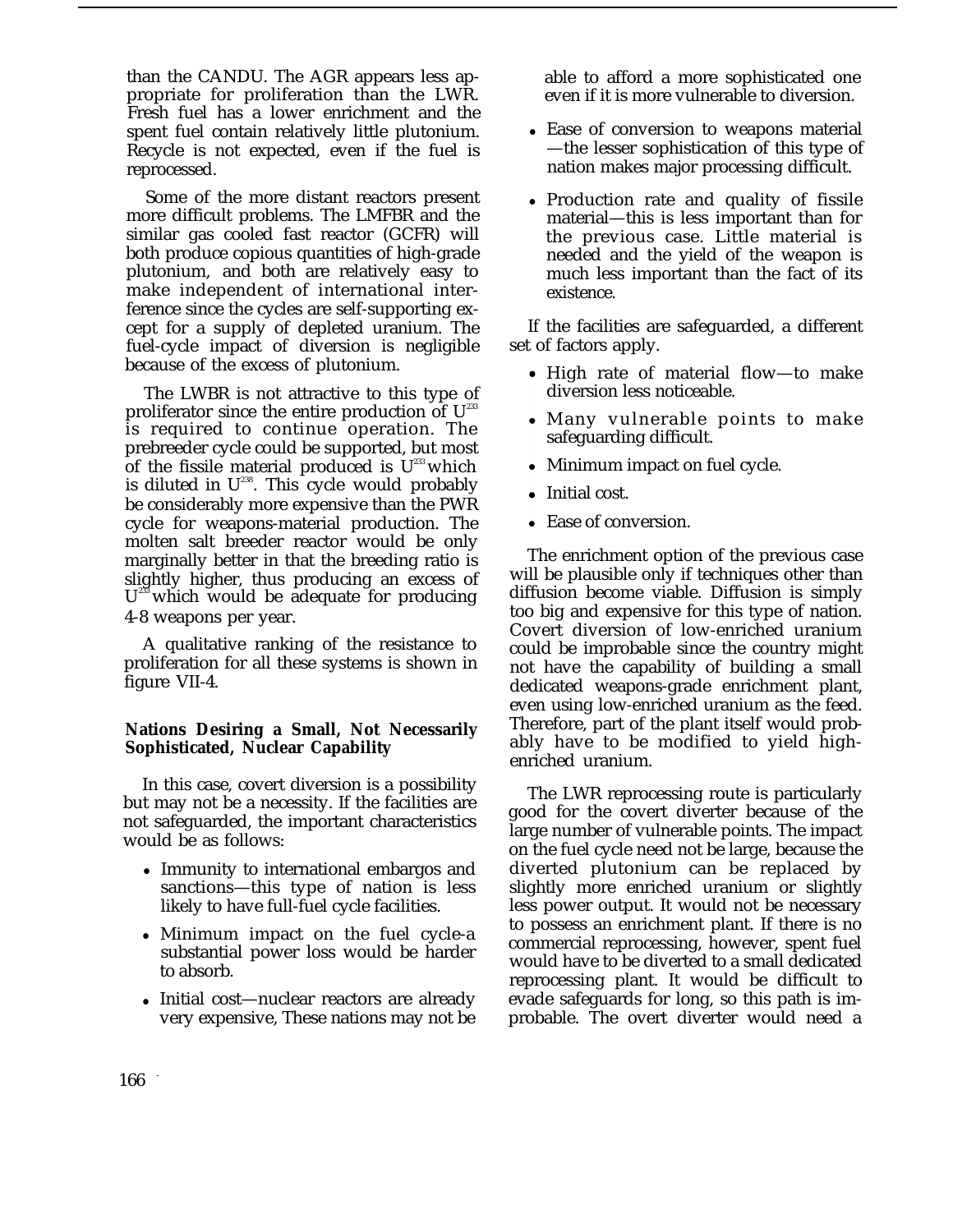#### Figure VII4.

#### **Reactor Systems Resistance to Proliferation**

(Note that a high rank means the system is least susceptible to diversion.)

| Reactor<br>system                               | Availability                | 1<br>Force     | <b>Small</b><br>Force<br>(unsafeguarded<br>facilities) | <b>Small</b><br>Force<br>(safeguarded<br>facilities) | Option | Non-Sate<br><b>Adversaries</b> |
|-------------------------------------------------|-----------------------------|----------------|--------------------------------------------------------|------------------------------------------------------|--------|--------------------------------|
| Light Water<br>Reactor (enrichment)             | Present                     | 5              | 6                                                      | 7                                                    |        | 1                              |
| Light Water<br>Reactor (spent fuel)             | Present                     | 4              | 3                                                      | 1                                                    | 4      | 4                              |
| Light Water Reactor<br>(reprocessing & recycle) | Present                     | 6              | 5                                                      | 8                                                    | 5      | 6                              |
| CANDU                                           | Present                     | 8              |                                                        | 2                                                    | 2      | 2                              |
| <b>High Temperature</b><br>Gas Reactor          | Near<br>Term                | $\overline{7}$ |                                                        | 6                                                    | 6      | 7                              |
| <b>Advanced Gas</b><br>Reactor                  | Near<br>Term                | 3              | 2                                                      | 3                                                    | 3      | 3                              |
| Liquid Metal Fast<br><b>Breeder Reactor</b>     | R&D<br>(advanced)           | 9              | $9*$                                                   | 9                                                    | 9      | 9                              |
| <b>Gas Cooled Fast</b><br>Reactor               | R&D                         | 10             | $10*$                                                  | 10                                                   | 10     | 10                             |
| Light Water<br><b>Breeder Reactor</b>           | R&D                         |                |                                                        | 4                                                    |        | 8                              |
| <b>Molten Salt</b><br><b>Breeder Reactor</b>    | R&D<br>(presently inactive) | 2              | $8*$                                                   | 5                                                    | 8      | 5                              |

**"May not bean Option for cost or technological reasons** SOURCE: OTA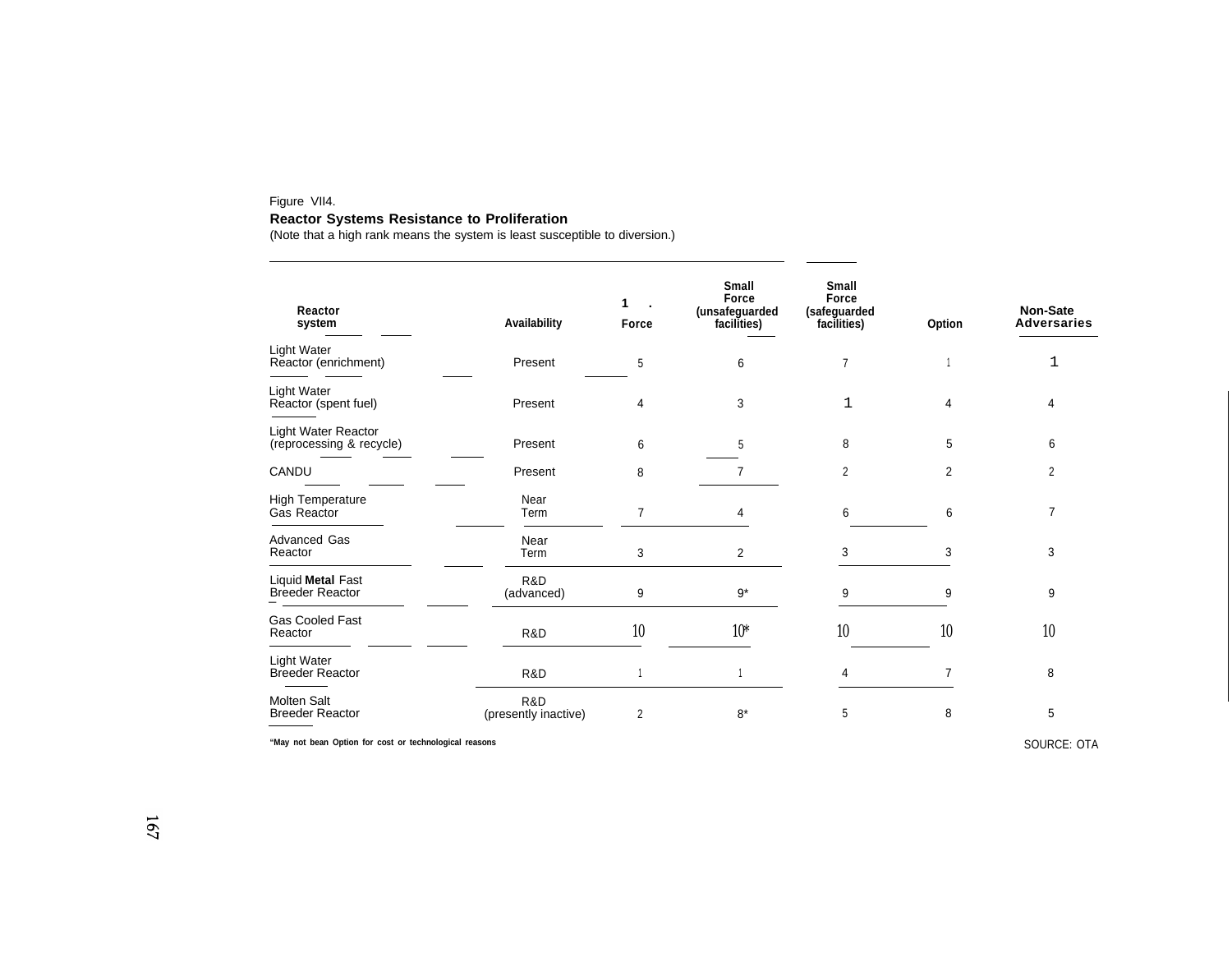complete fuel cycle—including enrichment in order to thwart embargos. This might be so expensive as to be impractical.

The CANDU would be excellent for the overt diverter who would simply process the normal spent fuel. The covert diverter would have to smuggle out his own spent fuel. This is not an impossible task, as up to 10 years of spent fuel could be in the pool in the form of thousands of bundles. Accounting for all of them will be a formidable, but not impossible, task.

*Comparison.* —The overt diverter will prefer the CANDU, again assuming access to heavy water. An LWR with Pu recycle would be better suited to the covert diverter because of the greater number of vulnerable points. The static nature of the source (spent-fuel rods) in the CANDU or LWR without reprocessing tends to make eventual detection of covert diversion quite probable.

*Future Developments.*—The AGR presents essentially the same opportunity as the LWR. Reprocessing is less important than for the LWR, and could be eliminated. If there is reprocessing but not recycle the overt diverter would have a substantial stockpile at his disposal, just as there would be for the same LWR cycle. The AGR's lower enriched uranium would be slightly easier to procure than that for the LWR in case of embargos, and there would be essentially no impact on the power production since the recovered plutonium is not being used. The HTGR with its high-enriched fresh fuel and required reprocessing presents more opportunities for both overt and covert diverters. The fuel-cycle facilities, however, are expensive and technologically demanding and might never be available for export. This could eliminate overt diversion.

The R & D reactors could again enhance or limit opportunities. The overt diverter would prefer the LMFBR and GCFR for the same reasons as would the major nation, but may not be able to afford them. The LWBR would be quite inappropriate. The MSBR might produce sufficient strategic nuclear materials, but its intricate technology would be difficult to manage. The MSBR concept, however, may be readily adaptable to small sizes, which would make it more attractive. The covert diverter would also prefer fast breeders, possibly by a wide margin, Thermal breeders provide few opportunities.

#### **Nations Desiring the Option of Rapid Development of Nuclear Weapons in the Future Should That Appear Necessary**

The important factors are:

- . rapid access to strategic nuclear materials
- . high production rate of fissile material
- $\cdot$  cost

The enrichment option is not particularly interesting because the process is too slow, except possibly for centrifuge designed for fast conversion to high enrichment.

The LWR reprocessing route is very vulnerable, in that a significant stockpile of plutonium can be legitimately maintained. This provides immediate access, and considerably more can be supplied from the batches of spent fuel waiting to be reprocessed, Spent fuel with no commercial reprocessing would require a small reprocessing plant to be built ahead of time and held in readiness. Even then, there would be no stockpile for immediate seizure,

The CANDU would be less appropriate for this proliferate unless an appropriate reprocessing plant already exists for other reactors.

The HTGR could be useful because fresh fuel could be quickly processed even if no other fuel-cycle facilities were available. This would mean loss of the reactor as it could not be refueled, but national emergencies might be seen to override this factor. The fast breeders would provide substantial strategic nuclear materials both in the fresh fuel and in reprocessing plant stockpiles.

The LWBR would provide useful highenriched fresh fuel as in the HTGR and easily processed spent fuel if needed, The entire core inventory could be made available quickly and would provide a great many weapons. The MSBR contains 2300 kg  $U^{233}$  at all times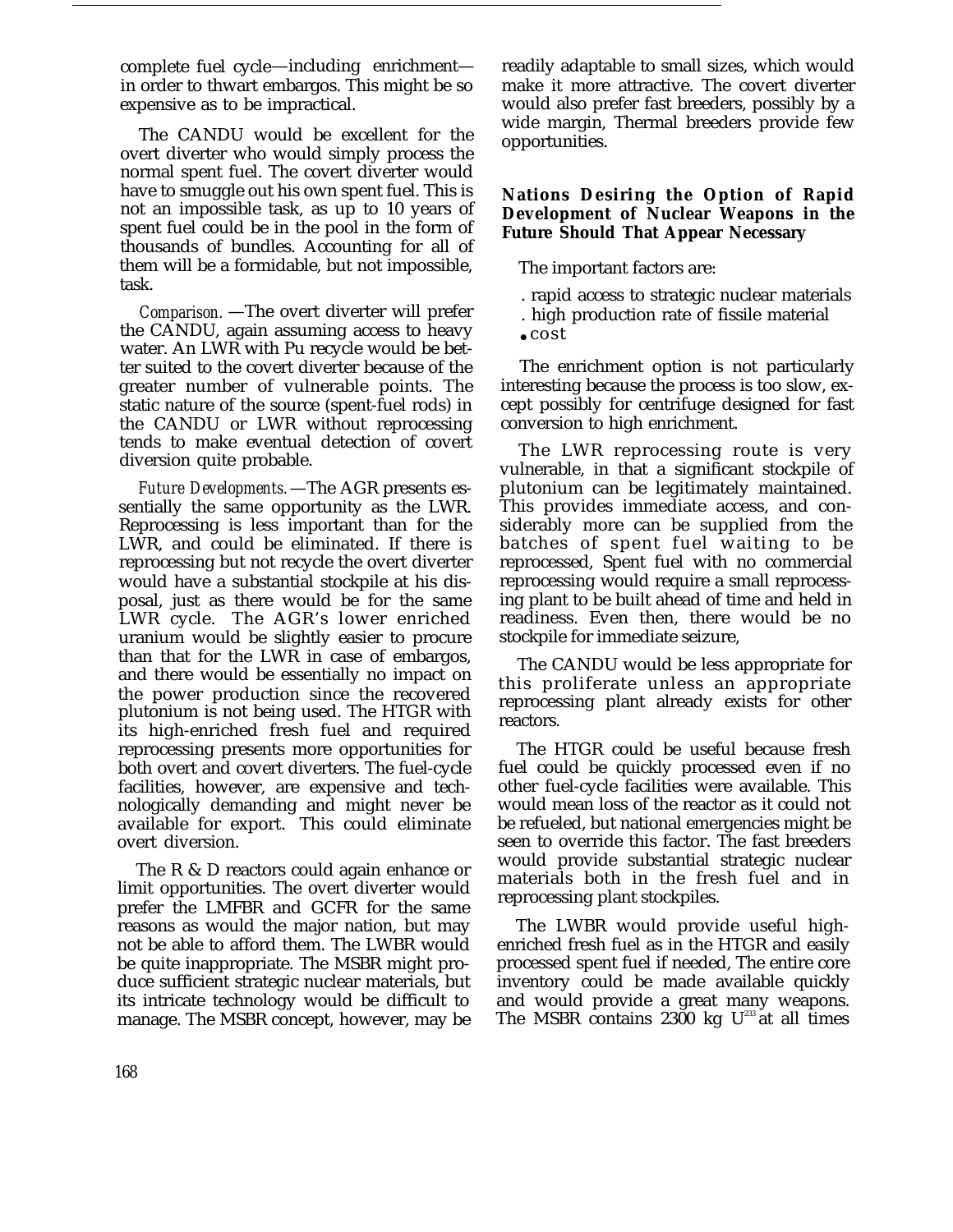(enough for as many as 460 bombs). This material could be processed immediately because its low-fission product inventory eliminates the need for long-term cooling. The small normal excess of  $\mathbf{U}^{233}$  could also be stockpiled, and would provide immediate access to about eight weapons for every year's stockpiling.

#### **Non-State Adversaries**

The prime requirements are:

- . many vulnerable points
- . high rate of material flow
- . ease of conversion

The only present generation system that offers a significant opportunity is the LWR with reprocessing. Plutonium recycle allows the reprocessing plant, plutonium shipments, mixed-oxide plant, and possibly even the fresh fuel to be targets for attack or diversion,

The AGR is as resistant as the LWR if no reprocessing takes place. The HTGR fresh fuel is a possibility, but considerable work must be done to separate the high-enriched uranium from the thorium. If the high-enriched uranium can be attacked before it is mixed with thorium, the weapon preparation would be easier.

The LWBR can be attacked at the fuel fabrication plant or at the reprocessing plant. The  $U^{233}$  is more easily separated from the thorium here than in the HTGR. The MSBR is almost invisible to the non-state adversary. All operations are performed at the plant site, and only a small amount of  $U^{233}$  need be exposed. This could easily be denatured in  $U^{233}$ before shipping.

Figure VII-4 ranks these systems in order of vulnerability to each of the diverters.

#### **Research Reactors**

There are many research reactors operating throughout the world, Appendix V in volume 11 lists the research reactors outside the United States with a power rating of 1 MW(t) or more. Examination of that list shows that there are 18 countries which possess either (a) natural uranium or low-enriched uraniumfueled reactors that will have accumulated 10 kg or more of Pu<sup>239</sup> by 1984, or (b) reactors fueled with 80 percent to 100 percent  $U^{235}$ with a power rating of 5 MW(t) or more (i.e., an annual fueling requirement of 5 or more kg of 80 percent to 100 percent  $U^{235}$ ), or (c) both of the above.

Examination of a list prepared by ERDA shows that, through December 31, 1976, the United States exported a total of 1,115 kg of plutonium to 38 countries. Eight countries have received more than 5 kg of plutonium from the United States (see list in volume II, appendix V). From January 1, 1968, through December 31, 1976, the United States exported nearly 10,000 kg of uranium enriched to 20 percent or more in  $U^{235}$  to 21 countries. Eight countries have received substantial amounts of highly enriched uranium.

The exported plutonium is used largely in critical assemblies, that is, experimental facilities run at zero power. This plutonium is essentially uncontaminated by fission products, and is of very high quality for use in weapons.

Thus, substantial diversion or theft potential exists outside the commercial power industry. India's nuclear explosive was made with plutonium produced in one of the research reactors mentioned above.

## **Alternate Fuel Cycles and Nonproliferating Reactors**

Present commercial and near-commercial fuel cycles have been conceived and developed with essentially no thought given to their implications for proliferation or to the difficulties of safeguarding them. Other possibilities exist, however, that are less vulnerable to diversion.

#### **Alternate Fuel Cycles**

ERDA has recently set up a study in the Office of Nuclear Energy Assessments, Division of Nuclear Research and Applications, to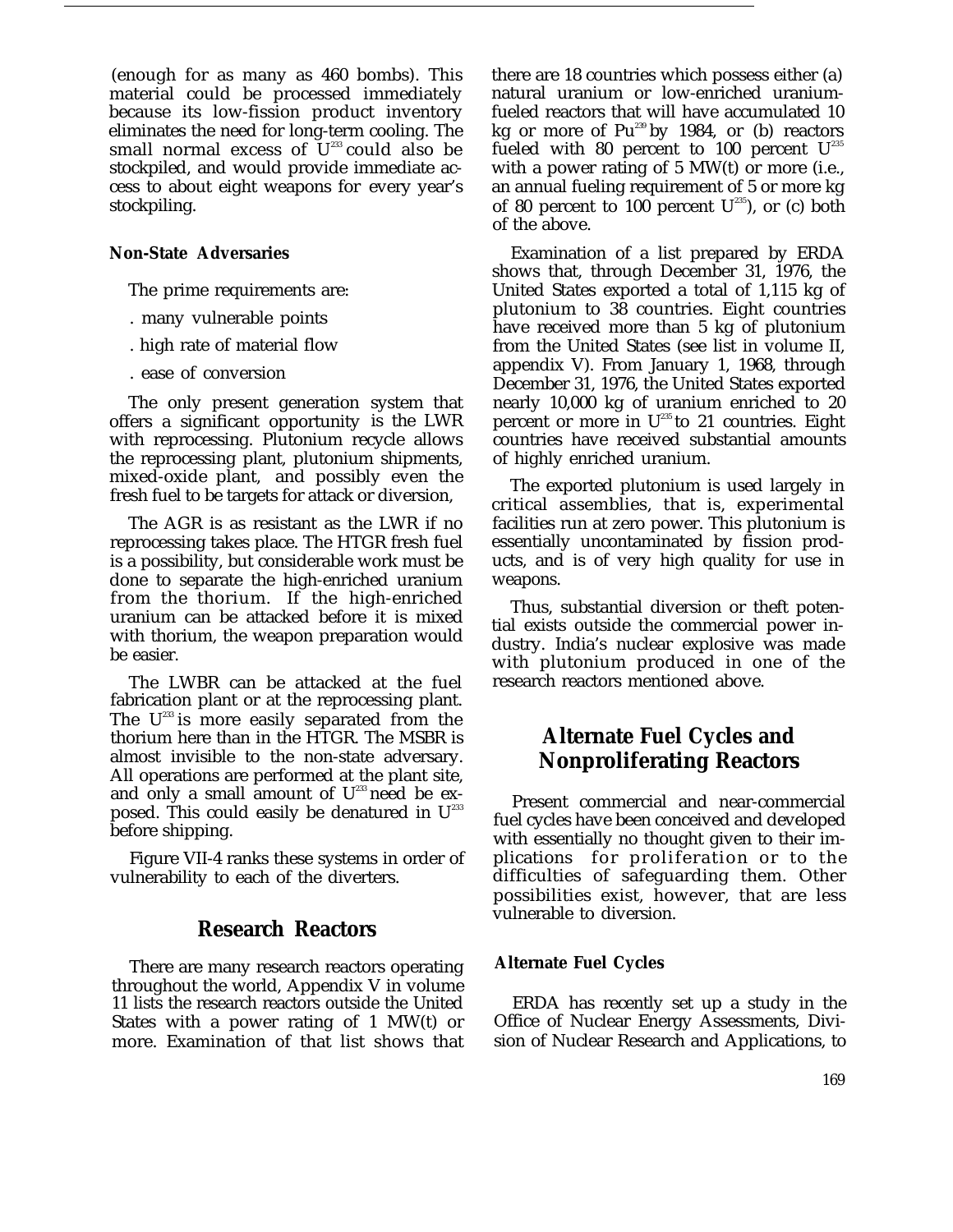investigate and evaluate alternative fuel cycles. The criteria for evaluation of the alternate cycles are: (a) proliferation risk potential, (b) safeguard potential, (c) technical feasibility, (d) economics and resource utilization, (e) commercial feasibility, and (f) introduction date. In evaluating proliferation risk potential, emphasis will be placed on diversion or theft of nuclear material for the purpose of making an explosive weapon. Both domestic and foreign applications will be considered.

The schedule calls for a final report in October 1978, with a developed set of proliferation criteria and an assessment of selected alternate fuel cycles. ERDA is requesting supplemental funds of \$4 million from Congress for FY 77, and has budgeted the program at \$7 million for FY 78.

The program is currently in the phase of collecting proposals for alternate fuel cycles and issuing some contracts for promising proposals already collected. Some work previously contracted by ERDA has been assembled under the aegis of this project. A screening for the most promising alternates is set for July 1977.

For the results of this program to be most useful, the alternates that are selected for further study ought to be balanced between relatively short-term payoff on technical modifications of existing cycles and radically new approaches. The differences between national capabilities and non-national capabilities should be kept in mind. An alternate such as coprocessing, for example, might put a substantial obstacle in the way of a nonnational group but provide much less of a deterrent to national proliferation.

A good deal of emphasis is apparently being given to an effort to develop a quantitative methodology for evaluating proliferation potential, The first phase of this criteria effort is due to be completed in June 1977. Such an effort can be extremely useful in forcing the people involved to think through the problems in detail. However, a set of numerical criteria purporting to quantitatively evaluate proliferation risk should be regarded with skepticism.

The areas that the program is currently looking at can be grouped in the following categories:

- (1) Reexamination of the LWR and the LWR fuel cycle
- (2) Introduction of the CANDU into the United States
- (3) Thorium fuel cycles
- (4) The fast-breeder fuel cycle

In the first category, reexamination of the LWR fuel cycle, a variety of concepts are being considered, most of which are aimed at increasing the energy obtainable from LWR fuel without going to plutonium recycle.

Several possibilities exist for modifying the design of the LWR so that spent fuel will have a lower fissile content, approaching that of the CANDU, thus reducing resource-utilization pressures for plutonium recycle. Preliminary estimates indicate that a modified LWR could extract an additional 20 percent of power out of a given amount of uranium, as compared to an additional 30 percent with plutonium recycle and present LWR design. Possible changes include opening up the lattice and decreasing periods between refueling; increasing the initial uranium enrichment; decreasing neutron absorption in the coolant, moderator, and control rods by either geometry changes or material changes, including use of heavy water; or the use of uranium-metal fuel. (Some of the above design changes are incompatible with others.) Many such design variations have been considered in the past, when nonproliferation was not a consideration, and rejected because of technical or economic reasons.

An updated assessment of the use of metal fuel has recently been completed at ORNL. The study indicates that uranium enrichment could be reduced by up to one half (i.e. 1.5 percent instead of 3 percent), and that the fissile content of the spent fuel would indeed be very low, Metallurgical problems have in the past precluded this option; however, recent development work is reported to look extremely promising,

The adoption of a throwaway cycle (i.e., no reprocessing) would make the LWR cycle a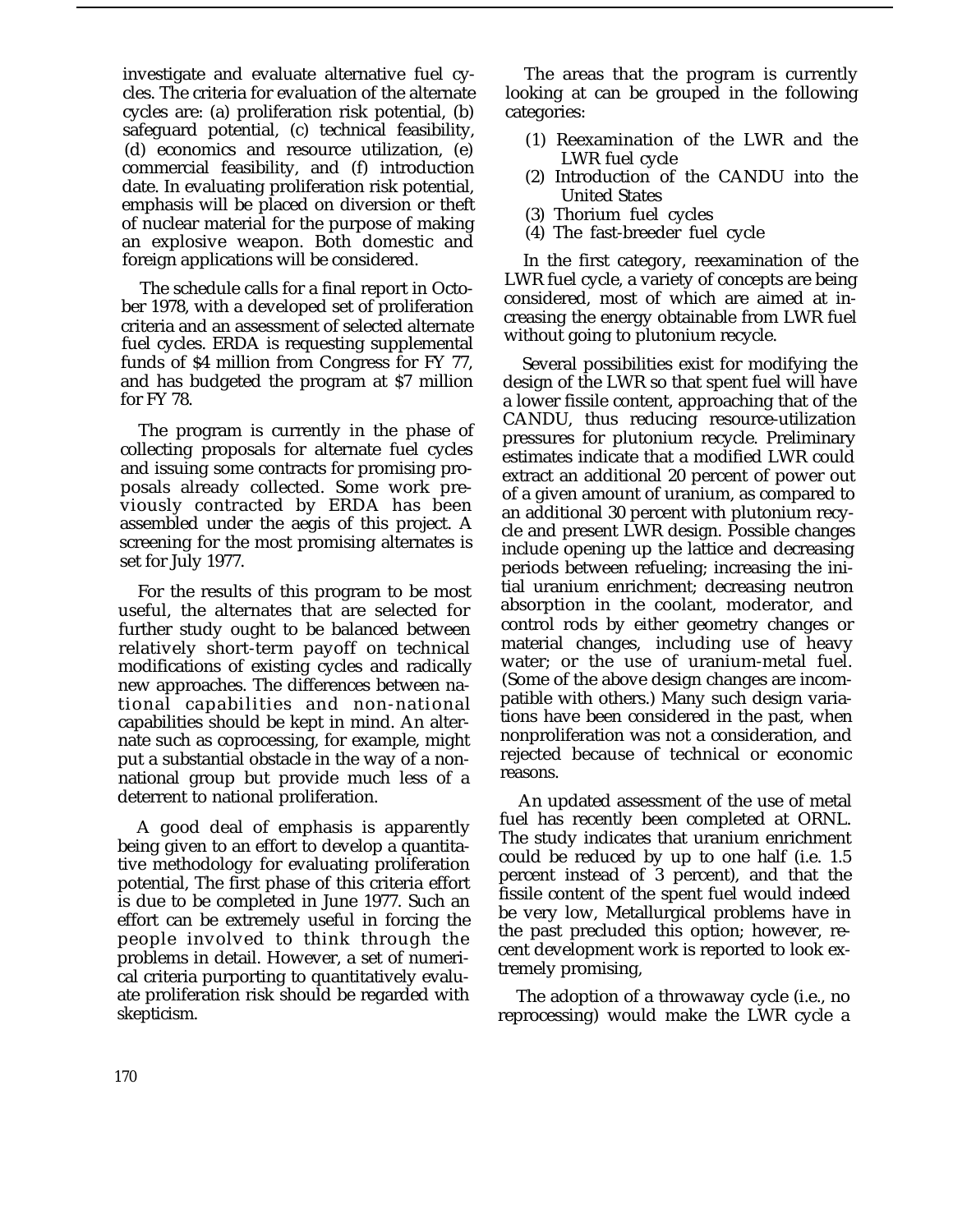less-attractive target for diversion by nations and a much less-attractive target for theft by non-state adversaries. The central international issues would revolve around the disposal of the spent fuel, including questions of transportation safety, disposal sites, long-term storage security, and disposal costs. Pressures to recycle might recur if uranium prices rose high enough.

Other LWR schemes under consideration (but apparently not funded as yet) include several reprocessing variants. In one concept, only uranium would be recycled; plutonium would be either (a) partially decontaminated and stored as highly radioactive plutonium nitrate solution, or (b) purified and stored. Variant (a) would provide some deterrent for the non-state adversary, but neither variant addresses the question of national proliferation. Indeed, variant (b) involves stockpiling plutonium. Plutonium stockpiles are the most vulnerable target for the national diverter and require massive security against the non-state adversary. Coprocessing is also on the list of alternates, and also apparently as yet unfunded. This concept would recycle LWR spent fuel without separation of uranium and plutonium. Instead of pure  $PuO<sub>2</sub>$  at the end of the reprocessing/conversion stream, there would be approximately 1 percent  $PuO<sub>2</sub>$  in 99 percent  $\mathsf{U0}_i$ . The economics are unclear. Fuel fabrication costs would increase because more fuel would contain toxic plutonium. Reprocessing costs would decrease. Claims have been made for increased fuel utilization.

Coprocessing would present a substantial obstacle to the non-state *diverter,* Plutonium would never appear in highly purified form in the fuel cycle. One thousand kg of mixed-oxide material would have to be stolen to obtain 10 kg of plutonium. The separation of  $PuO, in$ such a dilute form would present a very timeconsuming task to the non-state adversary.

Coprocessing, however, presents a much less-significant hurdle to the *overt national diverter*, A nation could keep a small  $PuO<sub>2</sub>$ UO<sub>2</sub> separation plant "on ice" until it made the decision to go for a nuclear explosive; it would then appropriate the mixed-oxide material, and separate it in a matter of days.

The implications of coprocessing for the *covert national diverter* are less clear. In the case discussed above, the equipment for separating uranium and plutonium would be absent, forcing the nation to divert 1000 kg of mixedoxide material for every contained 10 kg of Pu. This presents serious logistical problems, which, however, possibly could be surmountable, even in a safeguarded plant. In a variant of the above process, where uranium and plutonium are only partially separated (to give about 5 percent  $PuO_2$  and 95 percent  $UO<sub>2</sub>$ , as the final product) covert national production of tens of kilograms of pure P $\mathrm{U0}_\mathrm{z}$ , undetected by the materials accountancy system, is credible given a commercial-sized plant. Whether or not this material could then be removed from the plant without detection would depend on the efficiency of containment and surveillance safeguards. (See chapter VIII.)

ERDA is at present, actively looking at some of the problems of collocating reprocessing plants, fuel fabrication plants, and possibly plutonium-burning reactors. Generic studies of environmental effects and institutional problems are underway, as are technical studies of a possible nuclear energy center at Hanford. Confining plutonium in fresh fuel to a small number of fixed sites has the potential for reducing the risk of non-state theft. The results of these studies will also be applicable to multinational fuel-cycle centers. (See "International Control of Proliferation", chapter VIII.)

Another LWR option being investigated by ERDA is the tandem fuel cycle. In this scheme, discharged LWR fuel is inserted into a heavy water reactor (HWR) to achieve an additional 33 percent burnup. After discharge from the HWR, the fuel would be stored indefinitely. There are severe technical, economic, and licensability questions to be resolved, as discussed in appendix V of volume 11.

Other concepts to extend the use of spent fuel without recycle include bombarding spent fuel with neutrons from:

. a target bombarded by protons from a high-energy accelerator (the accelerator breeder idea);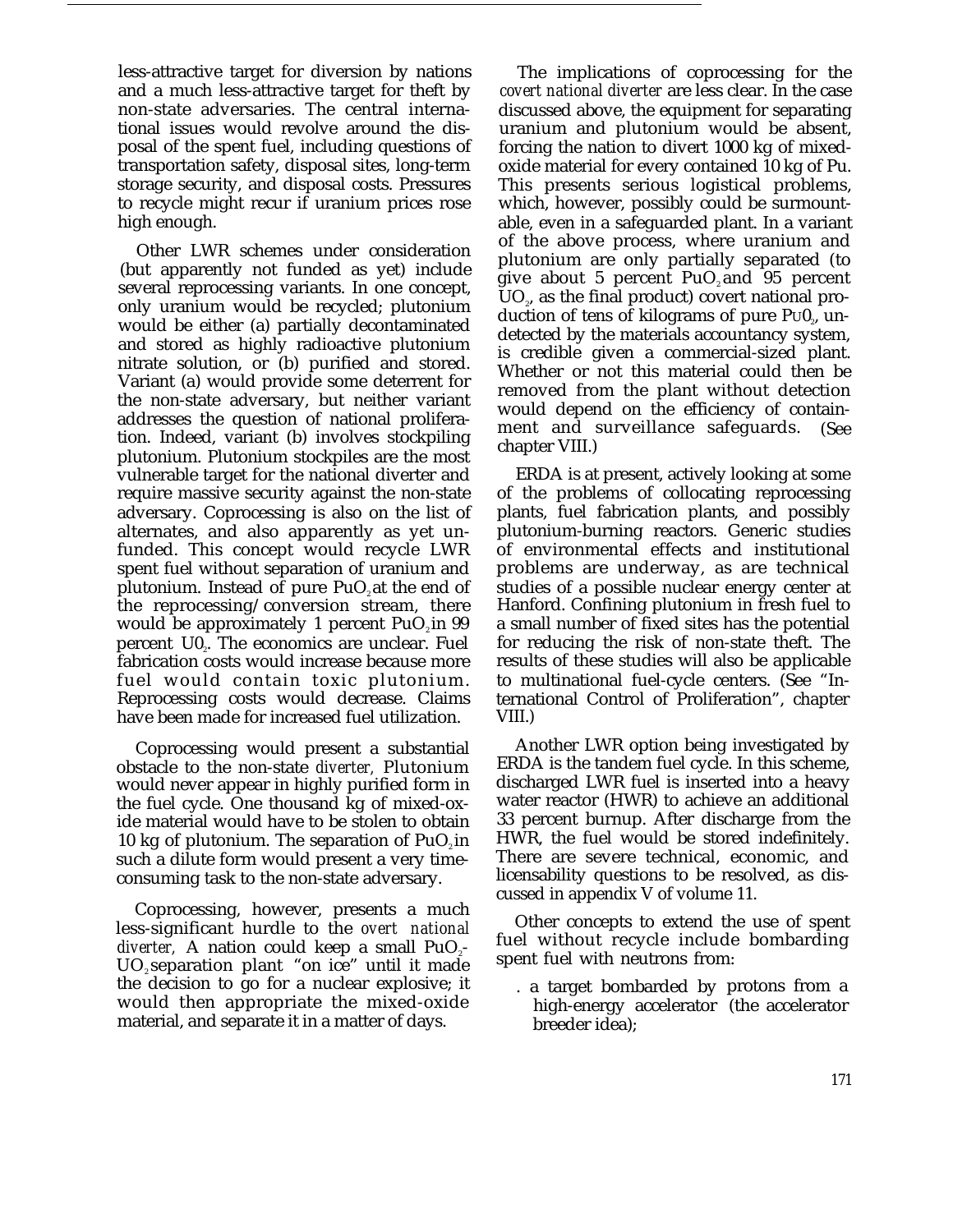- . controlled thermonuclear fusion (the spent fuel would be inserted into a blanket in the fusion reactor);
- . laser or ion beams on fusion targets; and
- . an LMFBR

Using fusion neutrons to produce fissile material (either plutonium or  $U^{233}$ ) could be economical before self-sustained fusion was achieved, The accelerator-breeder and fusion/fission devices may well have an important role to play in extending resources of fissile materials and possibly in cleaning up nuclear waste. Both devices might have applicability in the international thorium cycle discussed below.

However, such neutron irradiation schemes can clearly be regarded as antioroliferation measures only at an international center. A nation with a device designed to irradiate spent fuel could as easily irradiate clean uranium or thorium. A nation would ship highly radioactive spent fuel to an international irradiation center, where the plutonium or  $U^{233}$  content of the spent fuel would be increased by a factor of 2 or more. The spent fuel might then have to be refabricated. Finally, the still radioactive spent fuel, with enhanced plutonium or  $\overline{U}^{233}$  content, is shipped back to the nation for reinsertion into the reactor. After one or more such round trips, the spent fuel is shipped back for disposal. Both this concept and the accelerator breeder are discussed in appendix V of volume II. Many of the metallurgical problems discussed for the tandem fuel cycle would exist for these options, Neutron irradiation of spent fuel appears to be a somewhat contrived antiproliferation measure.

The ERDA studies on introducing the CAN-DU into the United States appear to be focusing on economics, licensability in the United States and U.S. commercial feasibility. No current U.S. reactor vendors manufacture CAN- $\tt DU_s$ , and presently there is little U.S. utility interest, The proliferation potential of CAN- $DU_s$  and LWRS was compared in the preceding section, where it was concluded that safeguarding against the national diverter was a harder problem for the CANDU than the LWR without recycle. Thus, purely from a

nonproliferation point of view, LWR redesign appears more attractive.

Through another program, ERDA is investigating the problems of commercializing the HTGR. Because the HTGR contains exposed 93 percent  $U^{235}$  in its fuel cycle, it has serious proliferation implications. However, the alternates program is investigating the use of less than 20 percent  $U^{235}$  in the HTGR cycle. The detailed assessment is underway but not yet completed. Earlier studies indicated that a low-enriched uranium cycle, possibly as low as 6 percent  $U^{235}$ , would be technically feasible but at a distinct economic disadvantage to the 93 percent  $U^{235}$  cycle. The low  $U^{235}$  HTGR would have better fuel utilization than the LWR. Major redesign of the HTGR might yield more favorable results.

The program is apparently planning an extensive investigation into thorium fuel cycles, including work on the recently proposed international thorium cycle. In this system, *national reactors* would operate on a fresh fuel mix of something like 1 part  $U^{233}$ , 6 parts  $U^{238}$ , and 10 to 60 parts thorium. As discussed in chapter IV, a  $U^{233}/U^{238}$  ratio of 1:7 represents a lower limit of concentration, below which the mixture cannot be used in a practical fission explosive. Preliminary calculations suggest that spent fuel from such a reactor would contain only one-fifth to one-tenth as much plutonium as spent fuel from present reactors, for the same amount of power output, Spent fuel would be sent to *international fuel support centers* which would reprocess the spent fuel, extracting the plutonium for burning onsite, possibly in fast breeders with thorium as the fertile element. The  $U^{23}$  produced in the fast breeders would be denatured with  $U^{238}$  at the center, fabricated into fresh fuel, and shipped to the national reactors. Thus either enrichment (for fresh fuel) or reprocessing (for spent fuel) would be necessary to extract weapons material from fuel in national hands. Both routes are possible for the national diverter, but both require the construction of a dedicated facility.

The national diverter, if discovered, is very vulnerable to fuel-supply cutoff in the international thorium cycle. The international thorium cycle offers a very high degree of protection against the non-state diverter.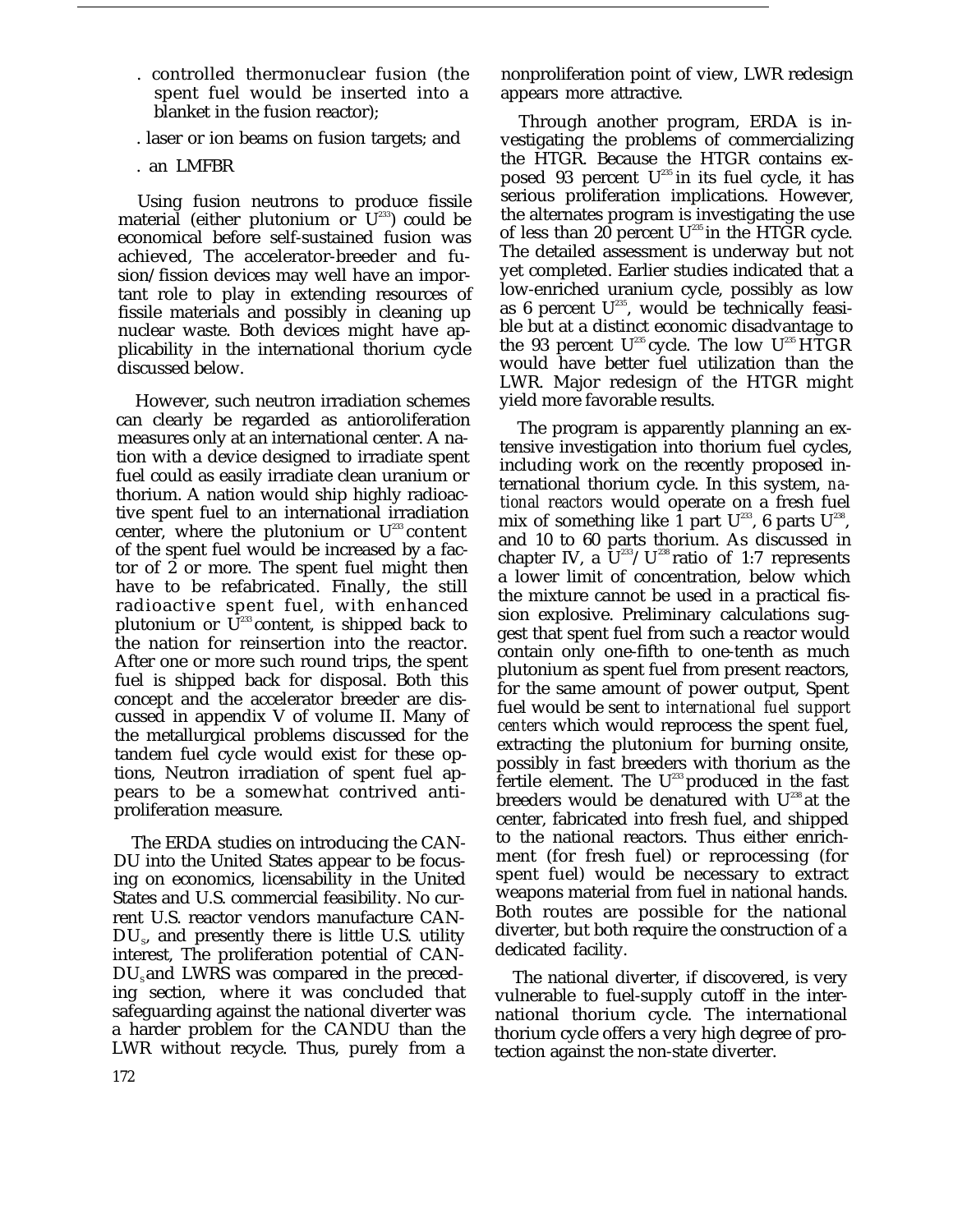A partial list of questions to ask about the denatured thorium cycle includes:

- 1. What is the concept for starting up thorium cycle reactors? Can startup fuel material be generated without paying the economic penalty that appears to be required for the LWBR?
- 2. How does the rate of growth of nuclear power affect the attractiveness of the cycle?
- 3. The thorium concept requires reprocessing, whereas an optimized throw-away LWR U-P<sub>u</sub> fuel cycle does not. What are the relative safeguard, economic, and uranium utilization differences for each of these concepts?
- 4. How much redesign of  ${\rm LWR}_{\rm s}$ (and  ${\rm HWR}_\mathrm{s}$ ) is necessary to achieve an optimum thorium fuel-management program?
- 5. What are problems and costs of production development of the thorium reprocessing (Thorex) process?
- 6. What is the increased safety/radiation risk of a thorium fuel cycle during
	- a) normal operation?
	- b) abnormal situation (e.g., sabotage attempt) ?
- 7. How much development and exploration is required for a large-scale supply of reactor-grade thorium?

The project is also studying coprocessing of fast-reactor fuel for either the U/Pu or the Th  $/U^{233}$  cycles. The emphasis would be on metallic fuels for breeding in the core, rather than in the blanket. As pointed out before, coprocessing is a tactic of limited usefulness against national proliferation.

#### Nonproliferating Reactors

One of the most intriguing concepts that ERDA is studying is being funded at \$250,000 for FY 77 by the Division of International Security Affairs. This is the concept of nonproliferating reactors.

Through strict design requirements, this approach attempts to eliminate the diversion paths present in current and projected powerreactor systems and their associated fuel cycles. Several key design criteria are: (a) the system shall contain only a small amount of fissile material at any given time; (b) there shall be no access to the fuel during the lifetime of the reactor; (c) any diversion of fuel will cause the reactor to shut down; (d) the reactor shall be refueled by the addition of fertile (i.e., non-fissile) material only; (e) the reactor shall not operate as a breeder, but as a sustainer, producing just enough fissile material to keep itself running (i.e., the breeding ratio should be essentially one); (f) reprocessing shall be done onsite inside a biological shield.

In addition, the reactor is required to produce economical power and be designed so that accidents have minimum consequences of fsite,

This last requirement suggests that it might be possible to site the reactors fairly close to load centers and use the waste heat locally, thereby markedly increasing overall efficiency. Finally, although the optimum power level for such reactors is not known, preliminary studies suggest that the reactors may be economical on a small scale, i.e., 50 to 250 MW(e).

Preliminary conceptual studies have been done on three reactor systems.

- . Gas core reactor (\$100,000)
- . Suspended particle bed reactor (\$40,000)
- . Modified molten salt reactor (\$100,000 assigned; \$20,000 spent)

Conceptual and design studies on a gas core reactor have been carried out for a number of years at Los Alamos Scientific Laboratory (LASL) under NASA funding. Some experimental work has been done for NASA with a zero power assembly. An experimental flowing gas system has started up at LASL recently, and has attained criticality.

The gas core reactor designed for the nonproliferating reactor study is a conservative variant of the  $6000\textdegree K$  plasma reactor being designed for NASA use around the year 2000. This particular nonproliferating gas-core design has the following features:  $U^{233}F_6$ gaseous fuel; beryllium moderator and graphite neutron reflector; molten thoriumsalt breeding blanket; relatively low-operating temperature of approximately 1200 'K; power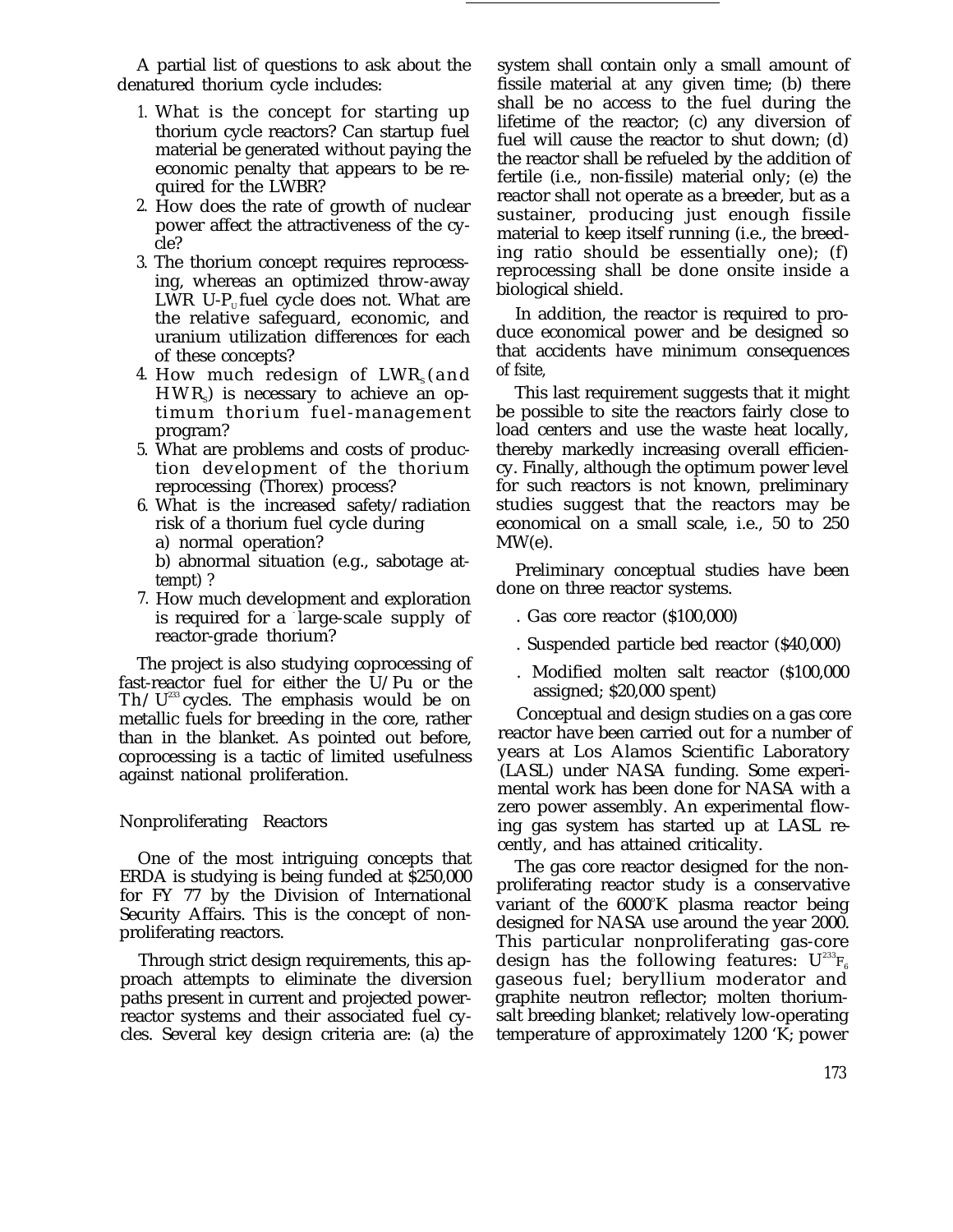level of 200 MW(t); entire plant-fissile inventory of 100 kg of  $U^{233}$  (i.e., this includes the material being reprocessed). Diversion of 4 kg of  $U^{233}$  will shut the reactor down, as would adding more thorium in an attempt to increase the breeding ratio.

Preliminary calculations indicate that if the operating temperature of a nonproliferating gas-core design is raised to the 4000°K range (i.e., the magneto-hydrodynamic range), the total inventory of  $U^{233}$  may decrease to a few tens of kilograms. Moreover, the quantity of  $U^{233}$  that could be diverted without shutting down the reactor would probably also decrease markedly. This sensitivity of fissile inventory to operating temperature should be explored more thoroughly.

Another aspect of the gas core design that merits further investigation is the possibility of using denatured  $U^{23}$  fuel.

The suspended particle bed reactor features extremely small coated-fuel particles and a gas-cooled, heavy water moderated, fluidized bed design. Such high burnup is attained that reprocessing is of no benefit. The reactor is refueled online with fertile material only, but has a high fissile inventory of 3000 kg of  $U^{233}$ for a 300 MW(e) system.

The molten salt reactor concepts are based on the use of a circulating fluid fuel with online continuous fuel reprocessing.

A detailed 300 MW(e) molten salt breeder reactor design previously prepared for another purpose was examined to determine the feasibility of redesign for nonproliferation requirements. Potential diversion paths were identified and changes suggested which were qualitative in nature (there was insufficient time to actually redesign the reactor).

The modified molten salt reactor as a nonproliferation reactor has many features which make it attractive. However, it appears that the system would have difficulty meeting the requirement for a breeding ratio of approximately one. It is not known how significant the deviation from one would be. The system inventory is high, on the order of 500 to 1000 kg of  $U^{233}$ , which at this time would be judged excessive. Finally, it is not clear that diversion of a significant quantity of  $U^{23}$  would cause the reactor to shut down.

For all the nonproliferating reactor designs, enough  $U^{233}$  to start the reactor up would have to be supplied from an external source, probably a thorium cycle fast breeder. One thorium cycle breeder could provide enough start-up  $\check{U}^{233}$  for many nonproliferating reactors. Start-up  $U^{233}$  would have to be produced, reprocessed and shipped under guard, In this sense, nonproliferating reactors would not *totally eliminate* diversion possibilities, but the concept does hold forth the promise of enormously limiting diversion and proliferation paths.

*Conclusion on Nonproliferating Reactors.—* This small program is the first attempt to design reactors specifically with nonproliferation and nondiversion in mind. As such, it deserves continued funding at an expanded scale, a wide hearing, a thorough assessment, and an open-minded comparison with other alternatives.

## **DEDICATED FACILITIES**

All nations now possessing nuclear weapons obtained fissile material from facilities specifically *dedicated* to its production or separation. Therefore, a nation need not undertake a nuclear power program in order to have a nuclear weapons program. In fact, a nation determined to acquire nuclear weapons may be able to do so with lower capital costs, in a shorter period of time, and with less

scrutiny from other nations by building facilities specifically dedicated to the production of fissile material by *itself* (or with gray market aid).1

Isee "purchase and Theft" section, this chapter and appendix VII of volume 11 for a discussion of black and gray markets.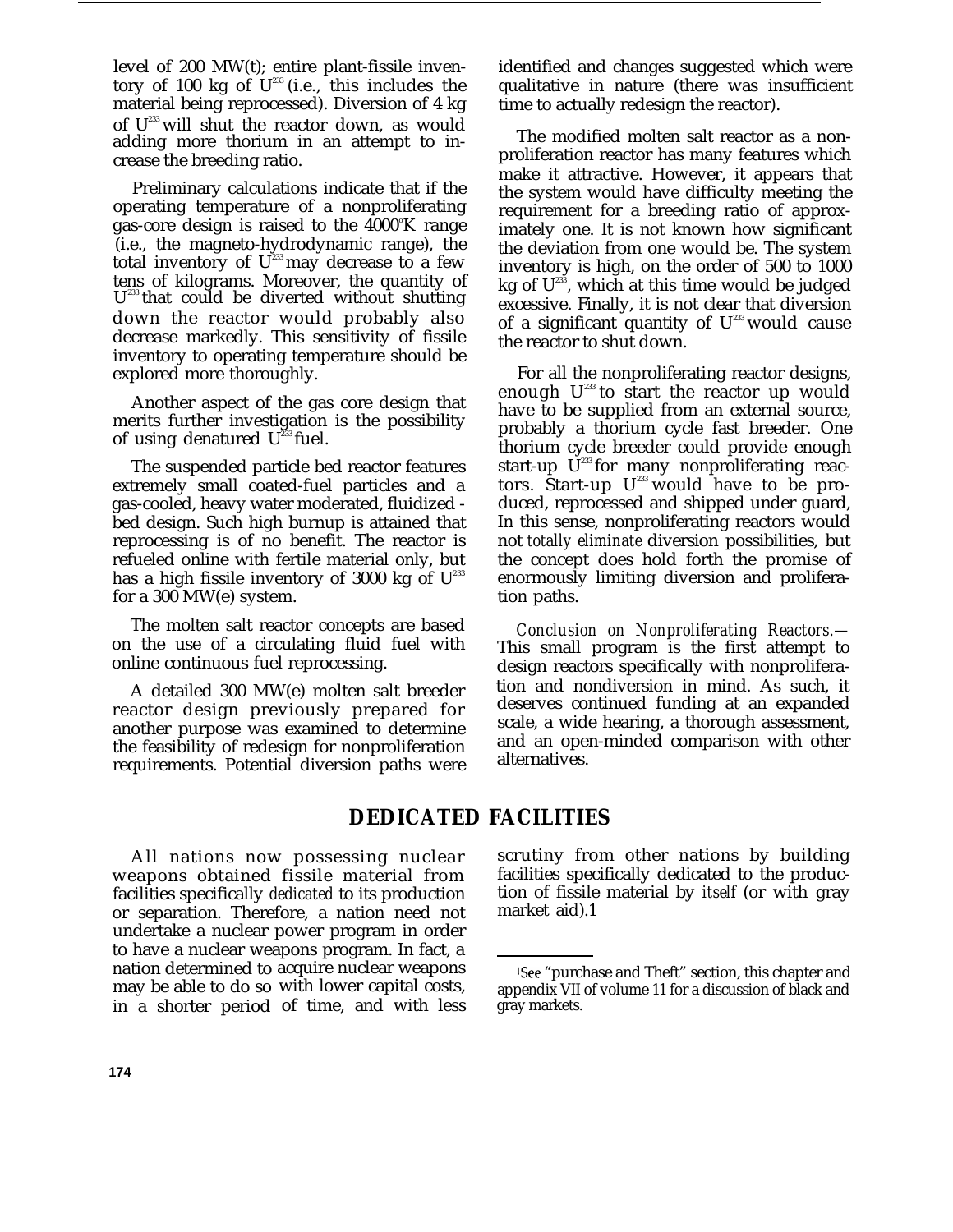Such a nation would have two basic options:

- (1) Construct a plutonium-production reactor plus a reprocessing plant to separate the plutonium from the spent fuel;
- (2) Construct an enrichment plant to produce highly-enriched uranium {rem natural uranium.

Variants on the above two options are possible. For example, a nation might feed a dedicated reprocessing plant with spent fuel obtained from an unsafeguarded power or research reactor. This is the route India took, removing fuel from the unsafeguarded Canadian-supplied Cirrus research reactor. Alternatively, a nation might divert low-enriched uranium from a safeguarded facility or buy low-enriched uranium in a black or gray market and boost it to highly enriched uranium in a dedicated enrichment plant. No case of the diversion or purchase-plus-boosting route is known to have occurred.

A major motivation for nations to build dedicated facilities is to have a reliable, possibly secret, and/or legal source of fissile material. As safeguards are improved and extended over all imported nuclear facilities, and as greater restraints are placed on the sale of enrichment and reprocessing plants, more nations may be inclined to develop their own facilities.

The construction of any facility dedicated to the production of weapons material, which of course is not safeguarded, would constitute a violation of the NPT by parties to that treaty. The NPT nation must accept IAEA safeguards on all its peaceful nuclear materials, in all its peaceful nuclear facilities, and must require IAEA safeguards on its nuclear exports to all non-nuclear weapons states. However, nothing in the NPT prohibits the transfer of nuclear material or technology to nonparties to the NPT, even though such nations may have some unsafeguarded facilities. At the present time, the non-NPT nation, even while receiving safeguarded imports from NPT parties, may still indigenously build or obtain unsafeguarded nuclear facilities from another nonparty to the NPT.

In spite of the above fact, even countries not party to the NPT would usually have strong incentives to attempt to keep construction and operation of dedicated facilities secret, at least until they had built up a stockpile of weapons material. A nation that can suddenly demonstrate the capability to explode a nuclear device has a strengthened position. At the same time, a clandestine weapons program avoids the recriminations and international political pressures that the nation might encounter if it pursued the program openly.

Under some conditions, a nation might feel it had little to lose and perhaps some political prestige to gain by the open pursuit of a nuclear weapons option. This section will thus include consideration of dedicated facilities that would be difficult to keep secret.

## **Weapons Program Levels**

The magnitude of the weapons program a nation decides to undertake is a crucial factor in determining what kind of dedicated facility it will choose to build.

A country interested in only a small weapons program would look first at option (a), the plutonium production reactor. As shown in appendix VI of volume II, the rate of plutonium production is proportional to the reactor-power level. For example, a reactor operating at 25 MW will produce between 9 and 10 kg of plutonium per year, enough for one or two explosives. As outlined below, such a reactor can be built and operated at nominal cost, in a relatively short time, with a small number of personnel, and there is at least a fair chance that its existence could be concealed for several years. This size will be referred to as a Level I reactor.

A more ambitious program, one which would yield between 10 and 20 explosives per year, would require a reactor operating at about 400 MW. This is referred to as a Level II reactor. Its construction would require a large investment in capital and involve a large number of engineers and construction workers, Because of the magnitude of the task,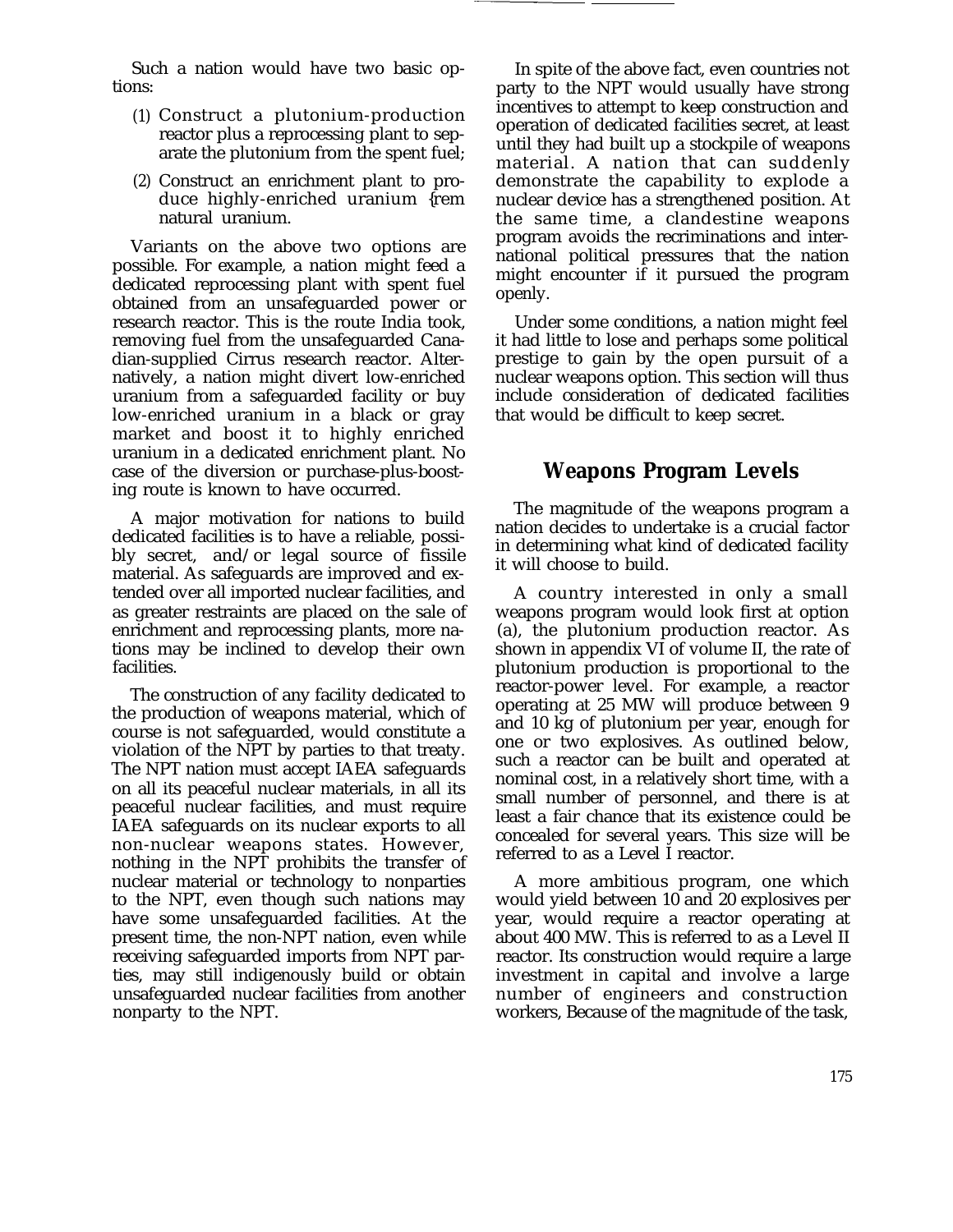there is little chance that the project could be kept secret, either during construction or in operation.

An alternative to a single Level II reactor might be the construction of several Level I reactors that together would yield the same plutonium output as the larger reactor. A nation with a limited technological base might find it easier to build several smaller reactors, each based on the experience gained with the first.

If a nation decided to build an enrichment plant to feed its nuclear weapons program, it would have to allow for 15 to 30 kg of highly enriched uranium for one explosive. The most likely choice of enrichment technique at present (as discussed below) is the gas centrifuge. Because construction of an enrichment dedicated facility would be more expensive and difficult than a Level I reactor it is unlikely to be considered by a nation that wants only one or two weapons per year. One exception might be a nation that has either developed or purchased a centrifuge enrichment plant for a commercial power program. In that case, the components for a dedicated enrichment plant might cost no more than add-ens to the existing plant, The cost for a small dedicated enrichment plant would then be low enough for a Level I weapons program. (See also chapter VII "Diversion From Commercial Power Systems" for a discussion of this route.) Another important exception in the future might result if other enrichment techniques are found that are cheaper and technologically simpler.

Assessment of the likelihood of a nation building any of these dedicated facilities, and of the probability that its efforts can be detected, requires an evaluation of the cost, time, and personnel required,

The numbers vary widely with the types of assumptions made. If one assumes that the dedicated facility will be essentially a scaleddown commercial facility, the cost, time, and personnel estimates are generally quite high. One might more realistically assume that a designer would make considerable simplifications if the facility were built specifically to

produce nuclear weapons material. In particular, such plants can be subject to less stringent safety and radiation-protection restrictions.

The estimates of cost, time, and personnel will also depend quite heavily on the particular nation building the facility. Important factors are the available natural resources, the technological and industrial base, the number of trained scientists and engineers, and the cost of labor.

## **Level I Plutonium Production Reactor<sup>2</sup>**

The most likely choice for a Level I production reactor would be one fueled with natural uranium, moderated with graphite, and cooled by air. The uranium might either be mined and milled indigenously, since many nations have at least small uranium reserves (see appendix VI of volume II), or it might be purchased on a gray or black market if commercial purchases would raise suspicions. Graphite and heavy water are the only practical moderators to use with natural uranium. The heavy water is an improbable choice because it is expensive, available from only a few countries, and indicative of its purpose if imported in large quantities. Air is selected as a coolant rather than water because it simplifies the design, construction, and maintenance of the reactor and the fabrication of the fuel elements.

One graphite-moderated, air-cooled, natural-uranium reactor that has operated successfully is now fully described in open literature. It might well serve as a model reactor to guide the construction of a dedicated facility. This reactor is the Brookhaven graphite research reactor (BGRR), described in appendix VI of volume II. The BGRR is a 30 MW reactor which, when operated with natural uranium (from 1948 to 1957) for research purposes produced about 9 kg of

<sup>&</sup>lt;sup>2</sup>Much of this section originally appeared in: John R. Lamarsh, "On the Construction of the Plutonium Producing Reactors by Smaller and/or Developing Nations," Prepared by CRS, April 30, 1976. See also appendix VI of volume II.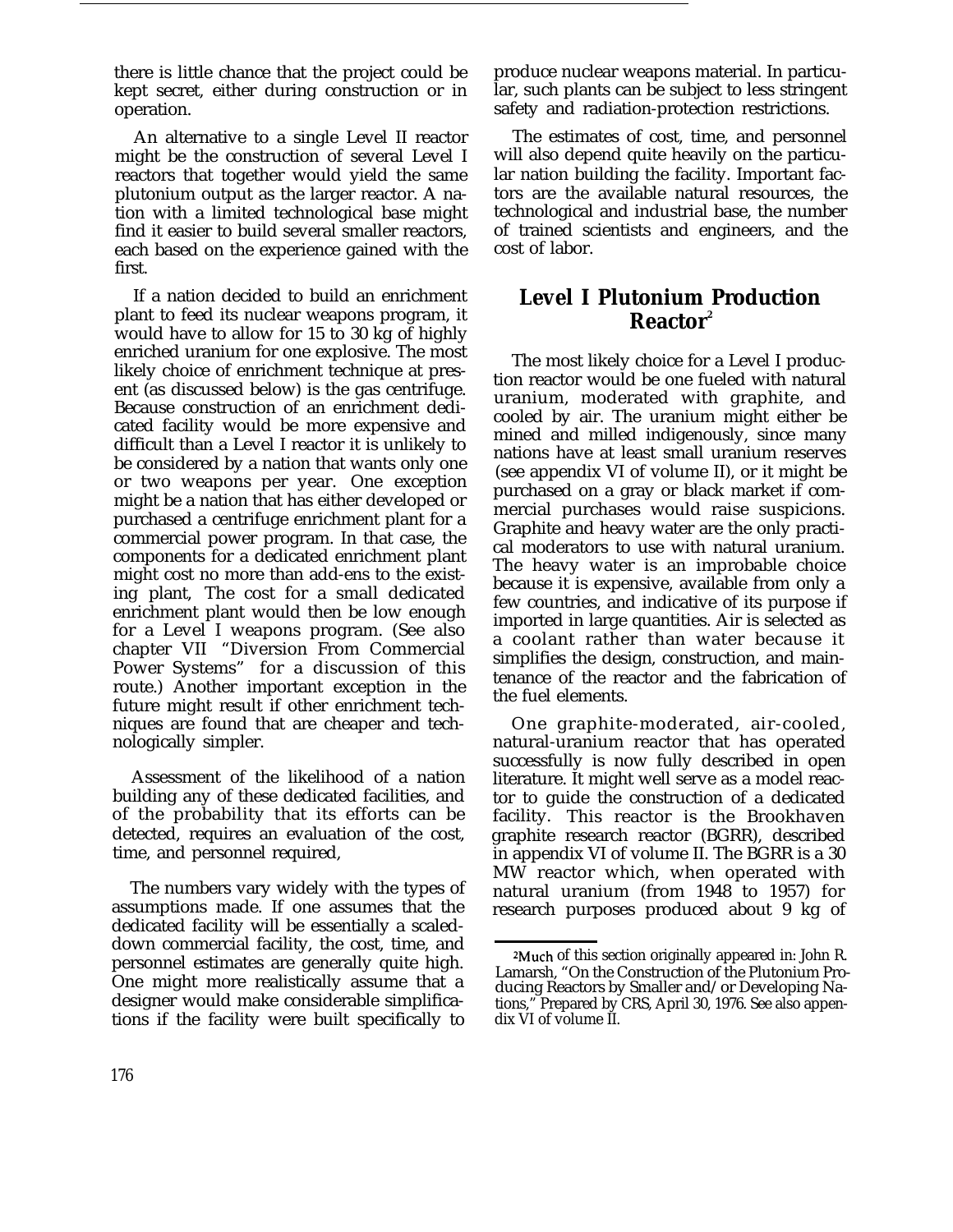nearly pure Pu<sup>239</sup> annually (enough for one or two weapons per year). The cost of the BGRR and its related equipment was \$16.7 million when built in 1948. It is not necessary to duplicate the BGRR in detail in order to attain the same rate of plutonium production. Simplifications in the BGRR design would permit the building of a plutonium-production reactor that would be cheap and reliable, and that would require the talents of only a small group of conventionally trained engineers.

The design of a simplified BGRR is discussed in detail in appendix VI of volume II with cost estimates for the various components. Costs are based on current U.S. prices, and as such they may have only the roughest applicability to another nation. Moreover, the costs in appendix VI refer to a bare-bones program, with primitive conversion and fuelfabrication facilities and perhaps some sacrifice of safety and environmental controls. The overall reactor cost estimated with these assumptions is \$10 million. Other estimates have been made for a Level I reactor of the same basic type which are considerably higher.

A conservative estimate for the capital cost of a Level I reactor of modified BGRR design producing 9 kg of Pu<sup>239</sup> per year, is, therefore, in the range of \$15 million to \$30 million.

The personnel requirements for the design and construction of the facility are modest, as all of the essential design parameters are in open literature. High-level research and development personnel are not required. Only a handful of experienced and competent professional engineers—possibly no more than 10—would suffice to design and oversee the construction of the facility.

The reactor could be ready for production approximately 3 years from the beginning of the project.

## **Level I Reprocessing Plant<sup>3</sup>**

To fabricate nuclear explosives as quickly as possible, the fuel from a dedicated Level I production reactor would be removed after it had been in the reactor for approximately 1 year. The concentration of plutonium would then be about 9 kg in 75 tons of fuel, or about 120 grams per ton. The nation would have to build a reprocessing plant to separate the plutonium from the spent fuel.

A plutonium recovery plant must be designed and operated with care. The raw fuel, when first discharged from the reactor, is highly radioactive. Even if the fuel is allowed to cool for 120 days, during which time the activity decays by a factor of 100 or more, the total radioactivity is still about 45,000 curies per ton or 0.05 curies per gram of fuel. This means that the chemical processing of the fuel must be carried out remotely, in a shielded cell, at least up to the point where the fission products are removed.

It should be noted, however, that the radioactivity of the BGRR fuel is much lower than that of a typical power reactor. The activity of power-reactor fuel after a cooling-off period of 120 days runs between 2 and 3 million curies per ton, a factor of about 50 times higher than BGRR fuel. Considerably more precautions must therefore be taken in reprocessing power-reactor fuel than fuel from a BGRR.

Although the chemical steps required in the process are straight-forward and well-known, design and operation of the plant is complicated by the radioactivity of the spent fuel, the toxicity of plutonium, and the potential criticality of the plutonium fuel. These problems

<sup>&</sup>lt;sup>3</sup>Much of this section originally appeared in: John R. Lamarsh, "On the Construction of the Plutonium Producing Reactors by Smaller and/or Developing Nations," Prepared by CRS, April 30, 1976. See also appendix VI of volume II.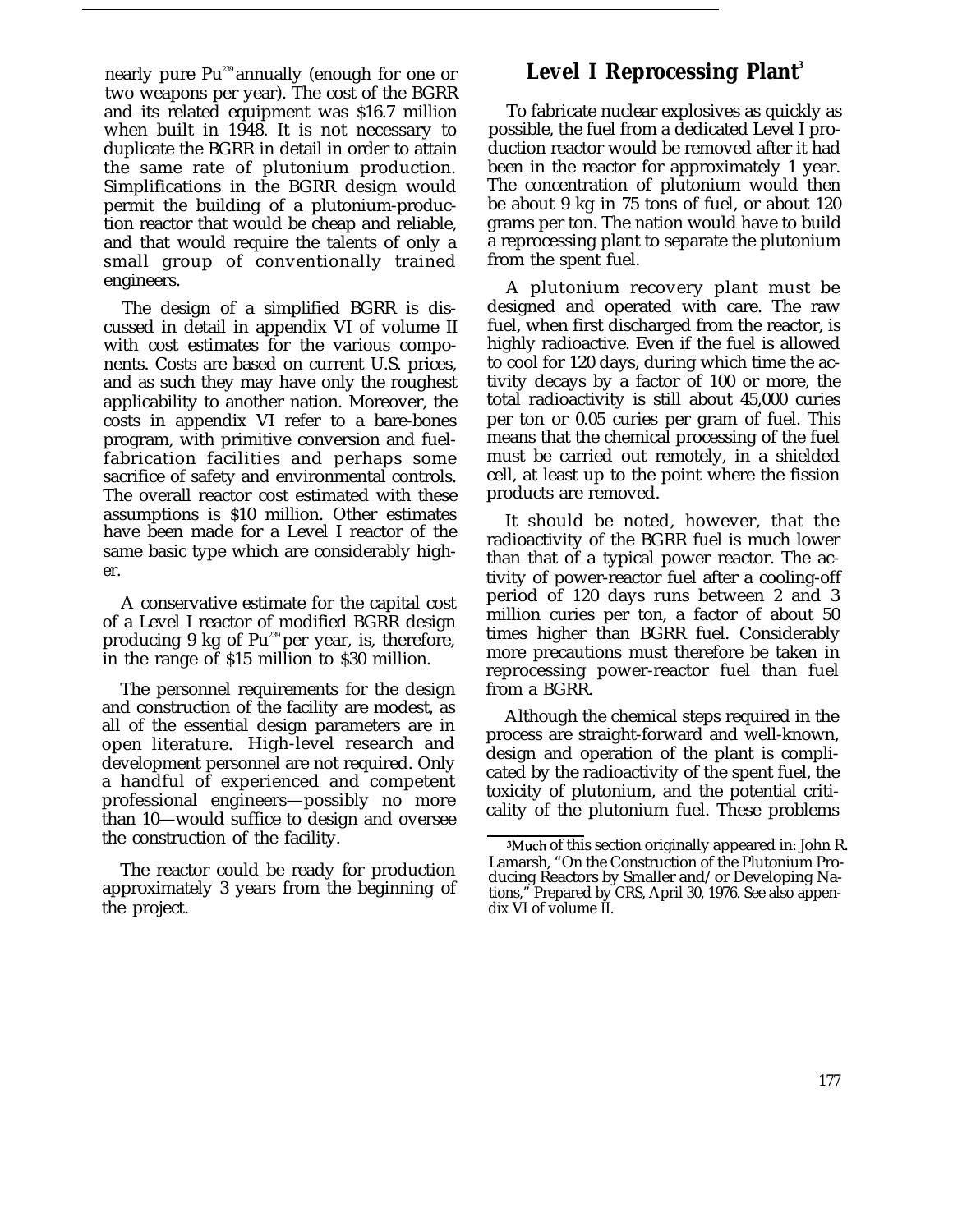require remote control, concrete shielding, and careful procedures, but do not constitute major obstacles,

Virtually all reprocessing plants built since the 1950's use the Purex solvent-extraction method. Both the chemical engineering techniques and the designs of actual reprocessing plants are well documented in open literature. For example, the plans for the Barnwell, S. C., reprocessing plant recently constructed by Allied General Nuclear Services (AGNS) have been widely distributed to the public and are available in the NRC Public Document Room. Because AGNS is such a large plant, with a through capacity of 5 tons of fuel per day (1,500 tons of fuel per year), considerable scaling down of this plant would be necessary for the purpose of reprocessing fuel from a Level I reactor.

Plans and specifications for a smaller plant are also available. In the late 1950's, the Phillips Petroleum Company undertook a feasibility study of a small reprocessing plant designed to handle spent fuel from Commonwealth Edison's Dresden-1 plant, then scheduled for operation in 1960. Phillips issued a report on this study in 1961, containing detailed drawings of every component of this plant. Although some chemical/nuclear engineers have expressed skepticism about the workability of the Phillips plant, because of its compact design and high level of automation, it nevertheless can be viewed as an excellent starting point for the design of a clandestine reprocessing facility in a small and/or developing nation.

A number of simplifications, described in appendix VI of volume II, are possible when the plant is designed for the sole purpose of recovering plutonium from BGRR fuel. Several of these simplifications result because the fuel has a lower burnup than fuel from a power reactor as discussed above, and, less shielding and fewer precautions are necessary when reprocessing the production-reactor fuel,

All of the equipment and supplies required to build and operate a plutonium recovery plant are generally available on the world markets. There is no single item that is so ex-

otic as to be obtainable from only a single source,

Estimating the cost of a reprocessing plant is difficult even for commercial operations. The discussion in appendix VI of volume 11 arrives at a figure of less than \$25 million, while estimates from other sources range from a few million, to \$10 million, to \$70 million. The highest cost estimates do not appear to take into account the simplifications possible with relaxation of safety and radiation protection standards and the use of lower burnup fuel. The lowest cost estimates correspond to extremely crude and imperfectly shielded (but technically feasible) solvent extraction or ionexchange facilities, not suitable for a sustained program but which might be constructed to obtain material for a total of only a few explosives.

In view of this range of assumptions and costs, a reasonable estimate for the cost of a frugally designed reprocessing plant for BGRR fuel, based on the Purex solvent-extraction process, is less than \$25 million. If the plant were built to handle higher burnup fuel (for example, spent fuel diverted from a power reactor), the costs would be somewhat higher.

Thus the total capital costs of a Level I reactor and associated reprocessing plant are in the range of several tens of millions of dollars.

Many of the same technical personnel involved in the reactor project could be utilized for the plutonium recovery plant. Such a plan makes good sense because the recovery plant would necessarily be located adjacent to the reactor and would probably be built during the same time frame. The total engineering personnel for the two projects would be in the range of 10 to 20. Top-ranking research and development personnel are not required, as the staff largely follow and/or modify established designs. Nevertheless, the staff must contain competent engineers with applicable practical experience. A reactor and reprocessing plant cannot be built by reading books alone.

Many developing countries with a modest technical infrastructure would have the capability to build and operate the Level I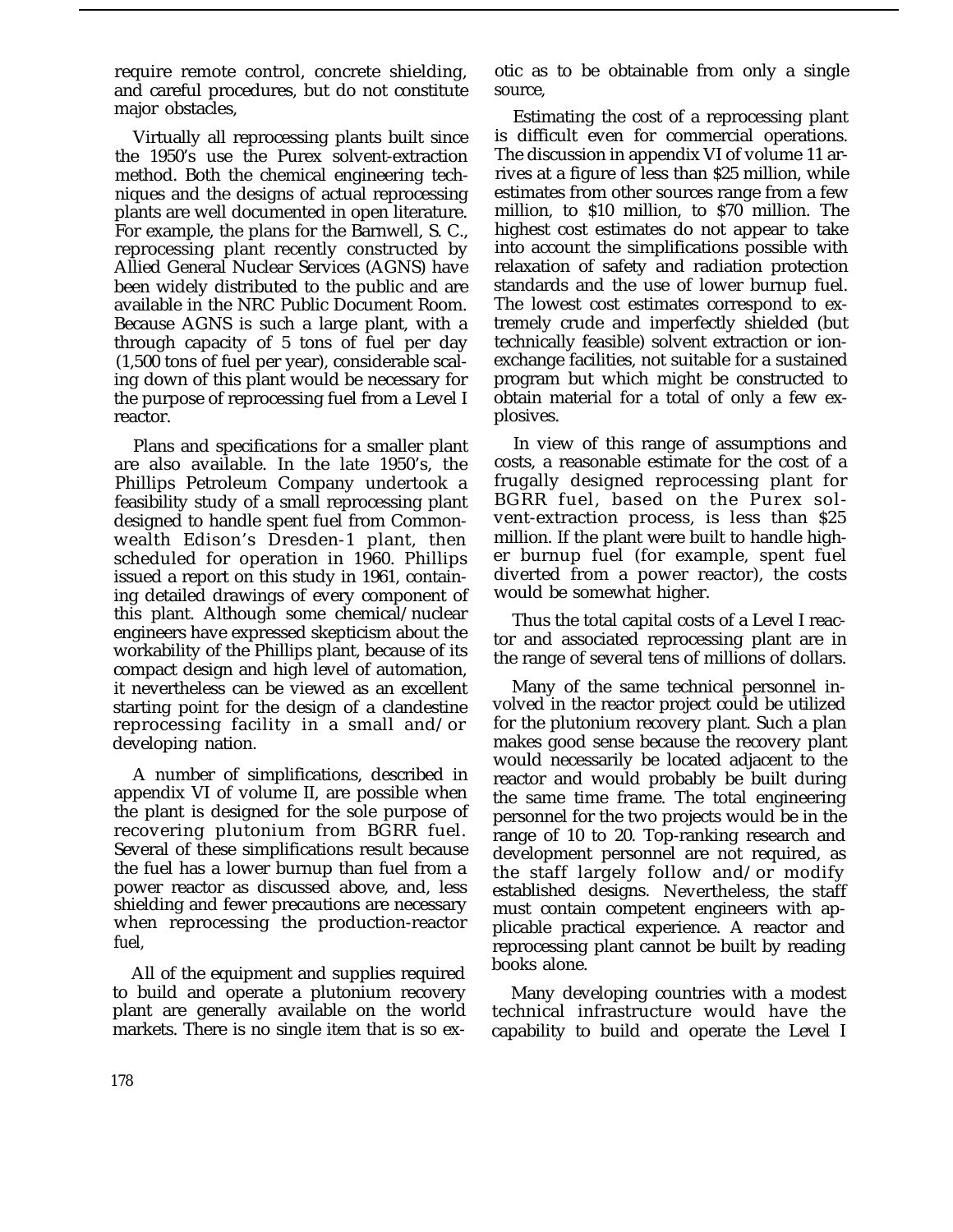reactor and reprocessing plant described above, The construction of Level II reactors (producing 100 kg of plutonium/year), discussed below, would not be feasible for countries without a fairly high level of industrialization and a considerable nuclear base upon which to build.

## **Level II Plutonium Production Reactor**

It is reasonable to assume that any dedicated plutonium production reactor would be fueled with natural uranium, because if facilities for enriching uranium were available it would be more logical to base a weapons program entirely on enriched uranium rather than reactor-produced plutonium.

In order to produce 100 kg of Pu<sup>239</sup> per year (enough for 10 to 20 nuclear explosives), a reactor operating at about 400 MW is necessary (a reasonable allowance of 30 percent downtime is made).

Several different choices of moderator and coolant are possible. The moderator for a natural uranium-fueled reactor can be only heavy water or graphite. The coolant can be either ordinary or heavy water, or any one of a number of gases. As discussed in appendix VI of volume II, the most practical choice would probably be a graphite moderated, light-water cooled reactor.

Such a reactor would be similar to the first reactors built at Hanford, Wash., in the Manhattan Project. While a nominal 400 MW Level 11 reactor wouId operate at only about one-fifth the power of an early Hanford reactor, the nuclear designs of the two systems would be very similar. (The designs of the Hanford reactors have recently been declassified.)

One estimate of the total capital costs of a Level 11 reactor with associate reprocessing plant is in the range of \$175 million to \$350 million. Roughly 50 to 75 engineers would be needed in the design and construction phase of this Level II program, supported by roughly 150 to 200 skilled technicians. The length of time required from the start of the design to the first output of plutonium metal would be 5

to 7 years. As in the Level I reactor, the output would be nearly pure Pu<sup>239</sup>.

## **Level I and Level 11 Enrichment Plants**

Several methods might be considered for enriching uranium. To date the most successful method is the gaseous diffusion process, which was developed by the Manhattan Project in World War 11. This technique has remained essentially the only source of enriched uranium for military and civilian nuclear programs since that time, both in the United States and abroad. However, gaseous diffusion plants are inherently large structures that utilize a relatively sophisticated technology, much of which remains classified; they require an enormous investment of capital; and they consume large amounts of electric power. Finally, they cannot be concealed. The gaseous-diffusion route to nuclear explosives is not feasible for any but a handful of the largest and most developed countries, and will not be considered further in this report,

Another method for enriching uranium is the Becker nozzle process. Such an enrichment facility is being sold to Brazil by Germany, and a variation of it is being developed in the Union of South Africa. However, this method requires a large number of stages (see discussion of stages in appendix VI of volume 11) and consumes 2–1/2 times as much electric power as gaseous diffusion and about 30 times as much as centrifuges (see below). Although the Becker method has fewer classified critical aspects, it does not appear to be a reasonable choice for any but an advanced nation.

Separation by means of high-speed centrifuges was explored during the Manhattan Project but later abandoned. This technique has reemerged in the last few years and has reached an advanced stage of development, both in this country and abroad. It appears likely that the centrifuge method of enrichment will prove to be cheaper than any other presently developed method of enriching uranium,

An Anglo-German-Dutch enrichment group, Urenco, has successfully demonstrated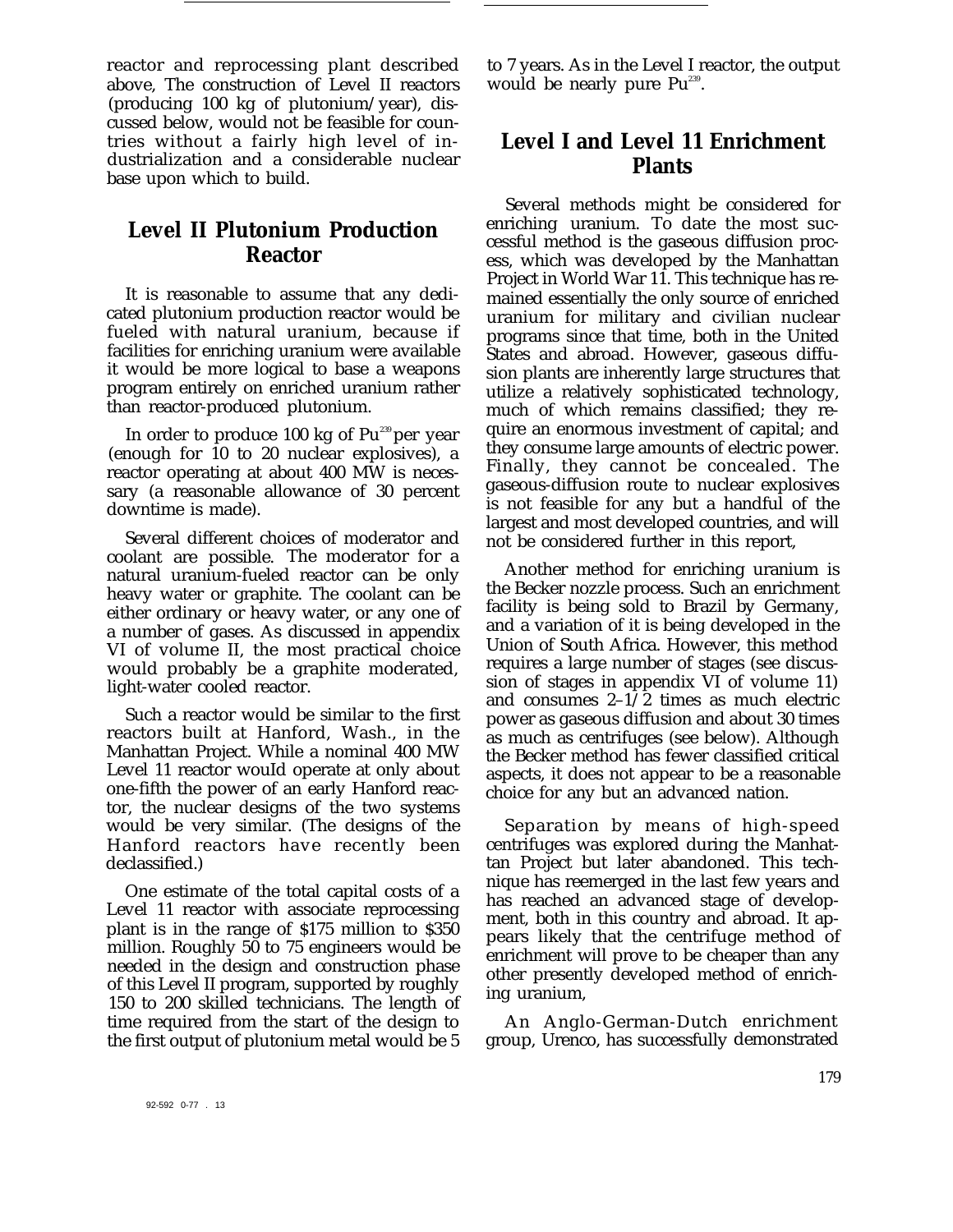the first cascades of two small centrifuge plants, each with a planned capacity of about 200,000 kg separative work units (SWU) per year at Capenhurst, England, and Almelo, Holland. Urenco has plans to expand one or both plants to a total enrichment capacity of 2 million kg SWU by 1982. A small test facility is in operation at Oak Ridge, Term. One American firm has proposed building a major centrifuge uranium-enrichment plant to provide fuel for nuclear powerplants.

One advantage of the centrifuge method for a dedicated facility is that a small number of units or groups of centrifuges can be placed in operation as soon as they are built and tested. The separative operation need not wait upon the completion of a large facility. Production of weapons-grade uranium can begin at a small level and gradually be increased as additional centrifuges are installed.

The capacity of an enrichment plant necessary to produce 30 kg of highly enriched uranium (enough for one or two explosives) is shown in appendix VI of volume II to be between 6000 and 7000 kg SWU/year, depending on the tails assay. If each centrifuge has a capacity of 5 kg SWU/year this size plant would require 1200 centrifuges. An enrichment plant for a Level II weapons program would have to be about 10 times this size, with a capacity of 60,000 kg SWU/year.

The costs of a Level I or Level II centrifuge plant can only be based on estimates made by those now planning commercial plants. Those figures are not only estimates themselves, but most are for plants considerably larger than a dedicated enrichment plant would be and costs do not scale linearly with size. Urenco, which plans a plant whose capacity is several million kg SWU/year, (i.e., hundreds of thousands of machines), has estimated its capital costs at \$165/SWU. A U.S. estimate of capital costs for a 3 million kg SWU/year plant is \$300/SWU. Another U.S. estimate for a smaller (300,000 SW U/year) plant is \$700/SWU. Finally, Japan expects the cost of a 50,000 kg SWU/year plant to be \$3,300 /SWU.

The only one of these estimates to correspond closely to the size of a Level II centrifuge plant is the Japanese estimate. On this basis, one might put the cost per SWU at \$2,000-\$4,000 and the total plant capital cost at \$120-\$240 million. Because, as discussed earlier a Level I centrifuge-enrichment plant is likely to be built only as an "add-on" to an existing plant, its costs may run the same per SWU as those of a larger plant. Taking the range of U.S. estimates of capital costs of \$300 -\$700/SWU, this assumption leads to a cost estimate for a Level I add-on plant of between \$2 million and \$5 million.

The costs discussed above do not include those for research and development. Centrifuge separation is a difficult technology only recently developed by a few of the most advanced nations. The AEC classified centrifuge technology in 1960, and Urenco also maintains tight security. Although unclassified details of early centrifuge technology are available, considerable development work would be necessary before even a small operable enrichment plant could be built.

### **Comparison**

The centrifuge enrichment route calls for quite different resources and capabilities than does plutonium production reactors. In the latter case not only are complete facility plans readily available, but nuclear reactor and chemical engineers are being trained openly around the world.

For these reasons it is improbable that centrifuge enrichment would be the route taken by a country with a limited industrial and scientific base interested in a Level I facility.

There do not appear to be major differences in personnel requirements between the two types of Level II facilities—plutonium production and centrifuge enrichment-although the centrifuge program might require somewhat more manpower, The centrifuge program might also take longer from inception to metallic-weapons material. The capital and operating costs appear comparable.

Thus, an industrialized country desirous of producing significantly more than one bomb per year might carefully weigh the centrifuge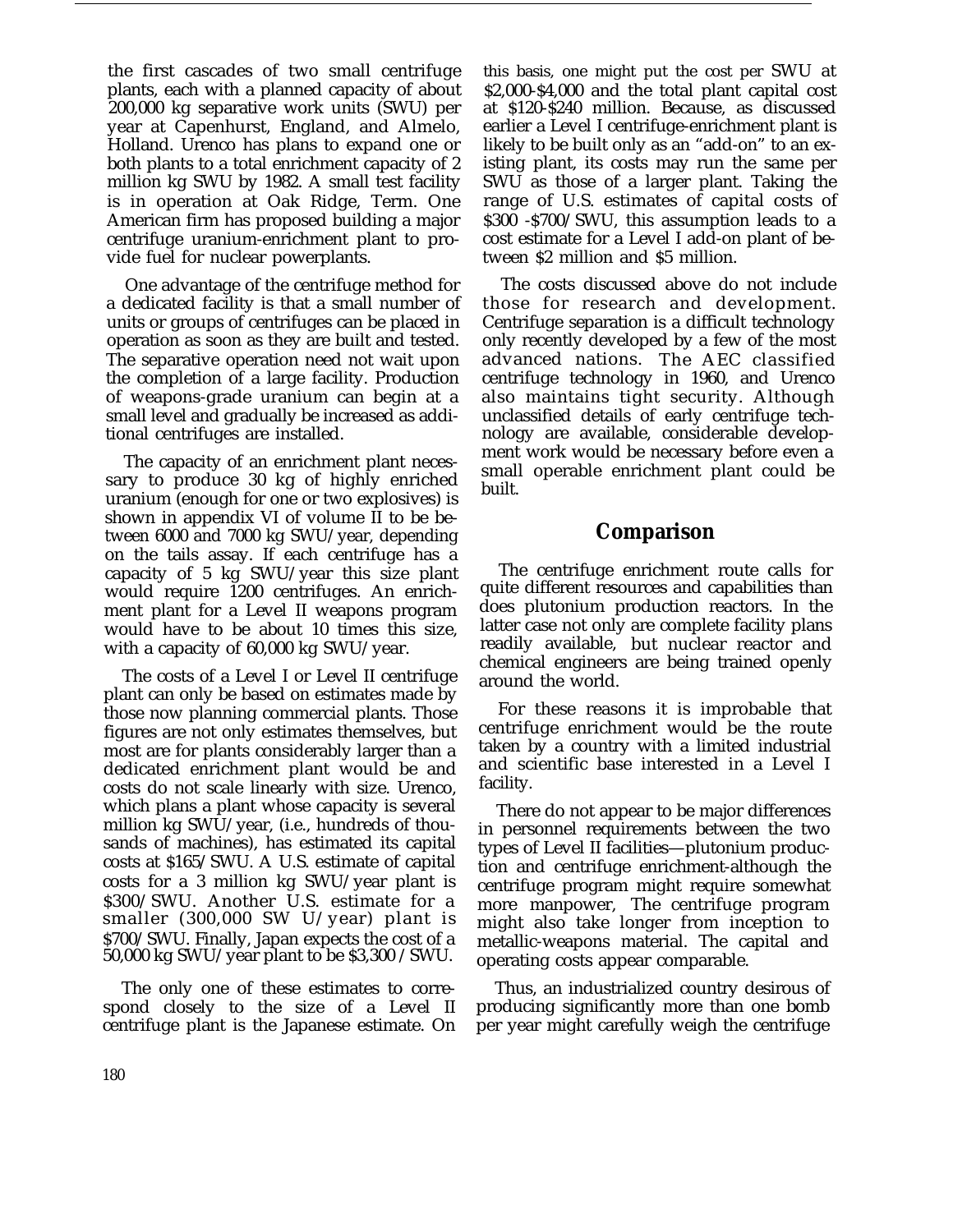enrichment plant against a large plutonium reactor.

## **Advanced Isotope Separation Techniques**

Several enrichment processes are under development that may allow highly enriched uranium to be produced from natural uranium (or even depleted uranium) in a very small number of stages. Two of the processes, laser isotope separation (LIS) and the ioncyclotron resonance process (the Dawson process), are under development on contract to ERDA. There are two variants of the LIS process. One, the atomic LIS process, is under development at Lawrence Livermore Laboratory (LLL). The other, the molecular process, is under development at Los Alamos Scientific Laboratory (LASL). The atomic process is also being developed by a private U.S. firm, Jersey Nuclear AVCO Isotopes (JNAI), a subsidiary of Exxon Nuclear and Avco Corporation. Research applicable to LIS is also being conducted in a number of other countries, notably the U. S. S. R., France, and West Germany.

A third process, an advanced form of electromagnetic separation, is under conceptual investigation by a private U.S. firm, Phrasor Technology, Inc., and research may be underway in at least one other country. It is unclear how much actual laboratory research and development has been done.

The three processes, LIS, advanced electromagnetic, and Dawson, share several key features. All promise to extend uranium resources, because low-tails assay should be easily achievable. The present gaseous diffusion facilities produce tails of 0.2 percent to 0.3 percent  $\mathbf{U}^{\text{235}}$ , and operation at lower tails assay would be very expensive.

The advanced processes project a tails assay of 0.05 percent  $U^{235}$  or less, and an economical extension of uranium resources of about 30 percent could therefore be achieved from lower tails assay. In addition, tails accumulated over the years from the gaseous-diffusion process could be run through an advanced process to extract residual  $U^{235}$ . ERDA has estimated that by 1989, at an average of 0.25 percent  $U^{235}$  in accumulated tails, enough extractable  $U^{235}$  will be contained in the tails for the lifetime fueling of 40 to 50 reactors, each of 1000 MW(e).

The three processes also hold forth a promise of lower cost enrichment. The goal of the ERDA program is a 50 percent to 75 percent reduction in enrichment costs, but much greater cost reduction may also be possible. If these approaches are economical on the large scale, all would be also economical in smallscale plants, in marked contrast to centrifuge processes and especially to gaseous diffusion processes. The reason for this is that the advanced technologies will probably require very few stages (possibly only one) to go from natural uranium to low-enriched uranium for reactors. The gaseous-diffusion process requires over a thousand stages; the centrifuge process requires the order of ten stages, with many centrifuges per stage.

The LIS processes and the Dawson process are still in the research stage, with solutions to several difficult problems still to be demonstrated. The proprietors of the advanced electromagnetic process claim that they are ready to begin pilot plant development, but they have apparently done little laboratory development. (It should be noted that a version of the electromagnetic process, the calutron, was used during the Manhattan Project to separate  $U^{235}$  for the first uranium weapon. The calutron method is described in appendix VI of volume II.)

The EXXON LIS process, although closer to the pilot-plant stage than the corresponding ERDA process (perhaps partially because of its less ambitious cost-reduction goals) also has technical problems to solve.

All three processes have built on a high technology base. LIS development in the United States depends heavily on the electro-optical base developed by the Department of Defense. The electromagnetic process has apparently built upon ion propulsion research in the space program.

All three processes have the potential for exacerbating the nuclear proliferation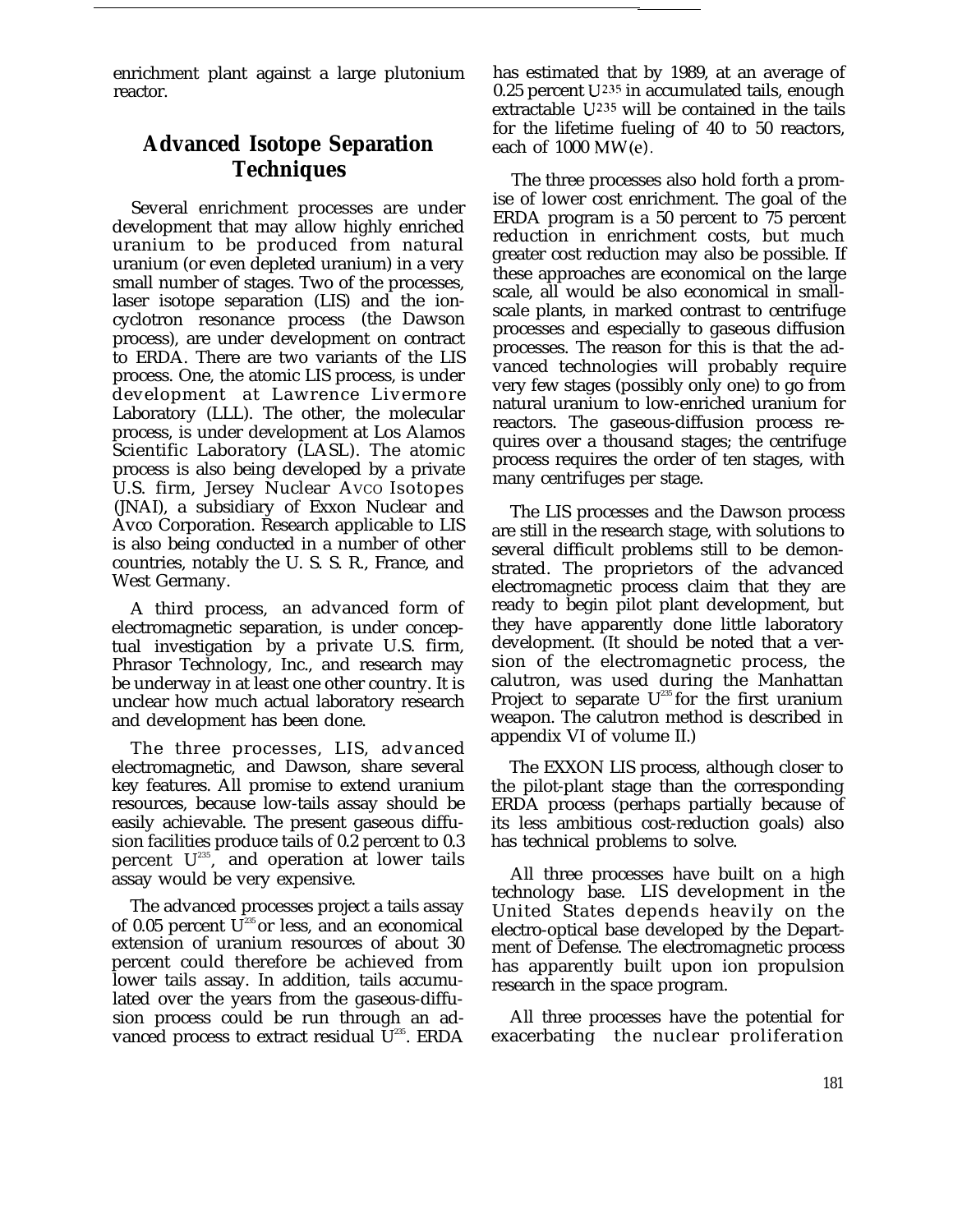problem. This is true in general of all enrichment processes which could produce highly enriched uranium from natural uranium in a few steps, because such processes are highly economical on a small scale once research and development have been completed.

This report has looked more closely at laser isotope separation (LIS) than the other two processes, and has had access to classified material, including ERDA-prepared responses to a series of questions and a classified discussion meeting with representatives from LASL and LLL. In order to keep this document unclassified, much of the detailed material supplied by ERDA has been omitted. As a consequence, the detailed state-of-the-art and description and evaluation of remaining technical problems are not presented.

It appears unlikely, based on knowledge of U.S. technology, that LIS could contribute to nuclear proliferation before the 1990's. ERDA plans to reach a decision in 1979 on which of the approaches, atomic LIS, molecular LIS, or Dawson, to fund to the pilot-plant stage. Pilotplant operation is scheduled for 1984. This schedule depends on the successful solution of a number of difficult technical problems.

#### **Proliferation From Advanced Isotopic Separation Techniques**

Like any other enrichment technology, LIS could theoretically contribute to proliferation in the following ways:

- 1. The indigenous development of a dedicated facility;
- 2. Misuse of a commercial facility;
	- (a) Replication for the purpose of producing weapons material,
	- (b) Covert diversion, and
	- (c) Seizure.

These routes are considered in turn below.

Once LIS is known to work on the pilotplant scale, research and development can be expected to intensify in several technically advanced countries. Some of these countries would probably develop LIS 5 to 10 years after a U.S. demonstration. Countries with only a moderate technological base would take longer.

The above discussion presupposed that LIS technology remained tightly and effectively classified. Leaks of essential data or technical details would speed-up development of LIS by other countries by eliminating the need for some basic research. However, the design, construction, and operation of a workable LIS system (even one that was not commercially competitive) from source preparation to isotope extraction would still require a lengthy and expensive development and learning program.

For these reasons, indigenous development of an LIS dedicated facility to produce highly enriched uranium is unlikely to be a feasible route for nations with a low c r moderate technological base.

A greater danger is that LIS technology will be marketed by one or several advanced countries. France and the U.S.S.R, in particular could well succeed in LIS technology at about the same time as the United States (again, it should be noted that the eventual success of LIS is not a certainty). As noted above, several other countries would probably be only 5 or 10 years behind. Because LIS is economical on a small scale, many countries with a small nuclear power program could make a good economic case for wanting an LIS enrichment plant.

The spread, through sale, of commercial LIS technology would teach many purchasing nations a technology that they probably could not have developed for themselves. Replication of the technology in a small facility to produce weapons material would not be easy, but would be possible for more nations than indigenous development, The sale of commercial LIS technology could also result in many nations possessing a declared and safeguarded facility that could be modified, covertly or overtly, to produce weapons material.

It would be the aim of safeguards to detect covert production of weapons material in a commercial LIS facility. It is not possible to assess a nonexistent safeguards system on a nonexistent plant containing a nonexistent process. However, several general statements can be made. The most important obstacle to effective safeguarding of a LIS plant against covert diversion could turn out to be the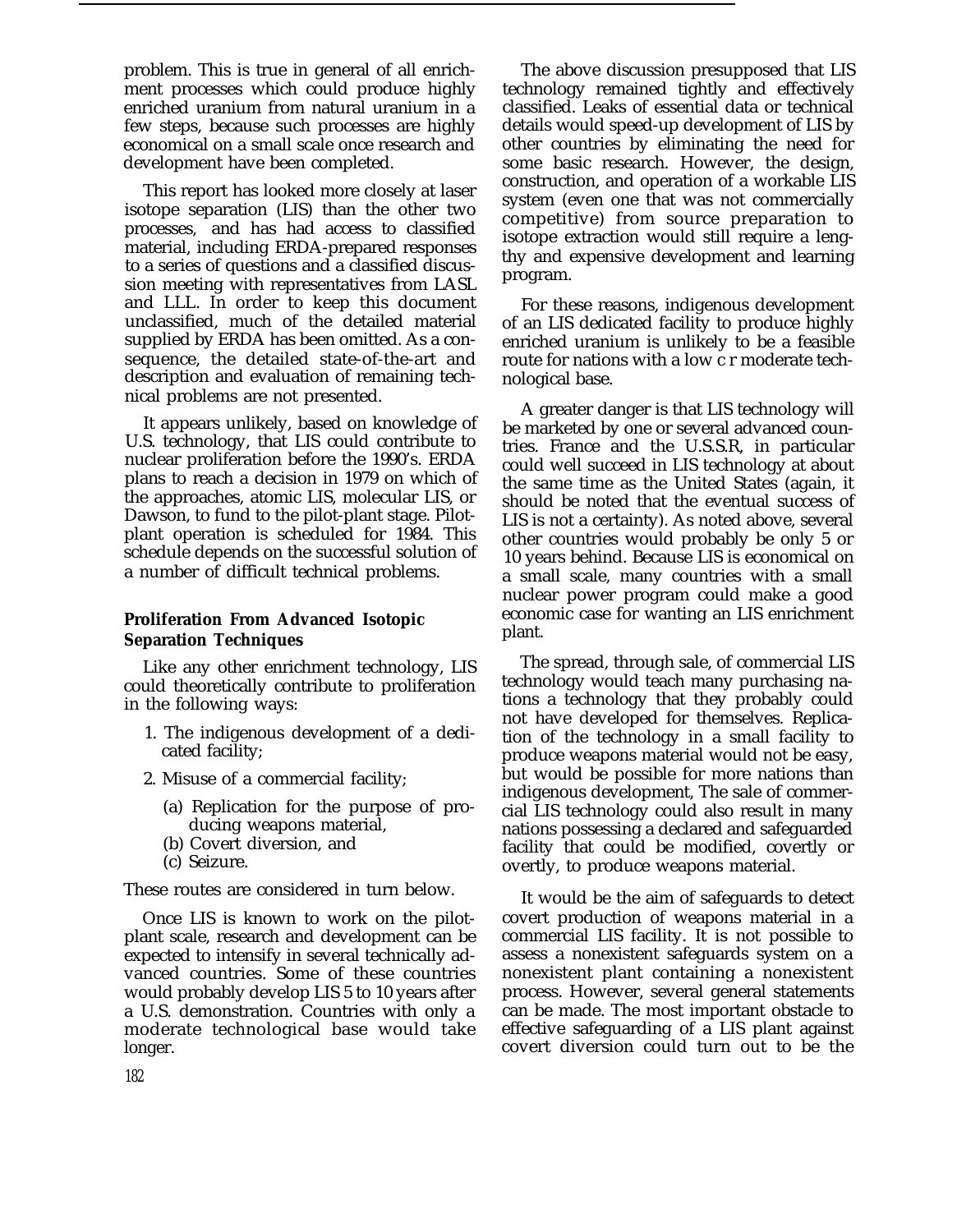obstacle that presently might hamper safeguarding of centrifuge enrichment facilities: the fact that inspectors do not have access to the area where the actual enrichment process is going on, but must rely on monitoring inputs and outputs at the perimeter of the facility, with some input and output routes exempt from monitoring (i. e., perimeter monitoring with undeclared paths. See chapters VIII "Safeguards" and VII "Diversion From Commercial Power Systems".) On the other hand, the intrinsic nature of the LIS process, with relatively small pieces of equipment and a low-process inventory, could make LIS plants easier to safeguard against covert diversion than present enrichment facilities. In addition, many LIS plants would be small, and small plants are intrinsically easier to safeguard than large plants because the uncertainties in materials accountancy are smaller in absolute terms of kg of enriched uranium. Therefore, LIS plants may not present uniquely difficult safeguarding problems.

A greater danger than covert diversion is overt divers ion, which international safeguards, by their nature, cannot prevent. Some form of sanctions would be the only effective response to overt diversion. A nation with an enrichment facility is in a strong position to withstand international embargos aimed at LWR fuel, and LIS facilities could provide this immunity to countries that could not consider present enrichment technologies. (See chapters 111 and VIII for a discussion of sanctions. )

The difficulty of modifying a commercial LIS plant designed for 3 percent  $U^{235}$  reactor fuel to produce highly enriched  $U^{235}$  for weapons would depend on the engineering details of the process. (It should be noted that one need not go to 90 percent enrichment to have useful weapons material: anything above about 50 percent  $U^{235}$  would be useful.) There do not appear to be any basic physics reasons to preclude obtaining weapons-grade material in a few stages in either the atomic or molecular LIS processes. Jersey Nuclear Avco Isotopes (JNAI) has stated that their process appears to be unsuitable for the production of highly enriched uranium. Representatives of the Lawrence Livermore Laboratory (LLL) LIS

group have stated that they do not agree with the JNAI statement, if it is meant to apply to all possible atomic vapor processes, although, LLL continues, it could be true for the particular JNAI design. The concept of a "tamperresistant" LIS process, atomic or molecular, is an attractive idea, but a good deal of technological analysis would be necessary to establish how tamper resistant any particular design was. Moreover, too much reliance should not be placed on tamper-resistant LIS designs. Even a very tamper-resistant design would not be an absolute fix; what it would do is drive the nation towards the route of replication with modifications (a research and development program might be necessary to accomplish this) rather than overt seizure.

Some observers have suggested a U.S. moratorium on LIS development, coupled with strenuous U.S. diplomatic effort to obtain agreement from other countries to suspend work on LIS. Others express great doubt that the United States could achieve international agreement to stop the development of LIS or other advanced enrichment technologies, in view of both the pressures in many countries for independent and inexpensive enrichment and the worldwide market for enrichment services expected to develop in the 1990's.

ERDA predicts the worldwide market for enrichment to reach about 130 million SWU per year in the year 2000, based on their projections of 1200 GW(e) for LWRS worldwide by the year 2000. These projections may prove to be too high, nevertheless present and planned U.S. and foreign enrichment stands now at about 60 million SWU per year, all of it the expensive diffusion or centrifuge processes (see figure X-18). The advanced enrichment technologies, promising much less expensive enrichment, are thus extremely attractive to countries wanting both to assure themselves of self-sufficiency at a low cost in meeting their own enrichment needs and to profit from the sale of enrichment services.

Some observers have argued that the United States should develop an advanced enrichment technology and guarantee to sell enrichment services for a low fee or at cost. If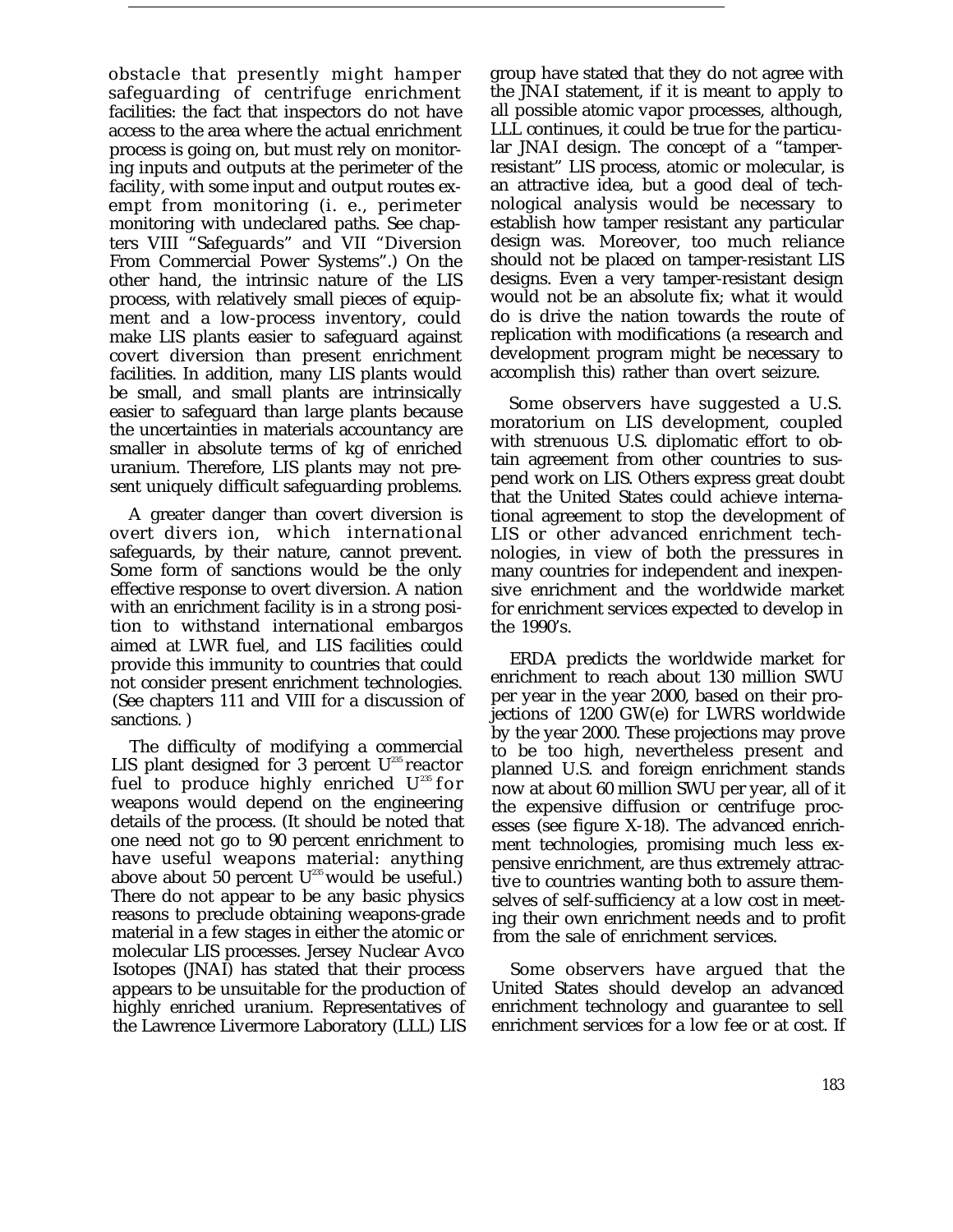this were done, they maintain, the profit incentive for other countries to develop such technologies would be removed, and the incentive for smaller countries to buy an advanced enrichment facility would be much reduced. Thus, these observers argue, U.S. development of these technologies would in fact slow down their spread.

It would be unrealistic to expect, if this happened, that no other countries would develop advanced enrichment technology. A few advanced countries, with large nuclear programs and an avowed interest in LIS or another advanced enrichment technology (notably France and the U.S.S.R.), would almost certainly prefer their own low-cost enrichment facilities, even at the cost of indigenous development, to reliance on U.S. guarantees.

The same argument of desire for independence could be used by countries seeking to purchase an advanced enrichment facility, even if guaranteed services were available from the United States and perhaps a few other suppliers. Whether the independence argument will be plausible, or will be perceived as only a mask for an unstated weapons objective, would depend strongly on how supplier-importer relationships develop over the next decade.

In summary, the sale of LIS and other advanced enrichment technologies presents a greater proliferation danger than indigenous development of the technologies. The present course of formulating suppliers' agreements to end the sale of enrichment facilities is therefore particularly crucial in the case of the advanced technologies. (Chapters III and VIII discuss methods to restrict the spread of enrichment and reprocessing. )

All enrichment technologies capable of producing highly enriched uranium from natural uranium in a few stages should be closely watched by the United States. At the time of the ERDA decision point in 1979, the competing ERDA technologies should be evaluated for proliferation potential, in addition to economical and technical promise. In particular, the ability to safeguard advanced enrichment facilities and the possibility of tamperresistant processes should receive attention.

In evaluating the proliferation potential of advanced enrichment technologies, the effect that their uranium-conserving properties might have on the economics of the introduction of plutonium recycle and fast breeder reactors should also be considered.

## **Detection of Dedicated Facilities**

This report has not had access to any classified intelligence information. Therefore, only a few general comments on the detection of dedicated facilities can be offered.

Once the political decision has been made, it would take up to 5 years to build a facility dedicated to the production of weapons material and to obtain the material for the first explosive. As discussed in chapter VIII "International Control of Proliferation, " a nation would probably be at an advantage if its weapons program were not detected until after it had assembled its first explosive. Therefore, the question of the detection of dedicated facilities focuses on the probability of detection within a time span of approximately 5 years—between the time a nation begins serious internal discussion of the possibility to a short but significant time before it has the weapons material in hand.

The likelihood of detection of a dedicated facility in a particular country depends on several factors. For example, it will be relatively easy to detect a clandestine nuclear facility in a country which otherwise has a very limited nuclear program. It will be relatively easy to detect a clandestine nuclear facility in a country which appears to have cause to want a nuclear weapons capability, because intelligence analysts will be more alert for early indications of a move towards clandestine nuclear activity. It will also be relatively easy to detect a large Level 11 nuclear facility.

One of the most important intelligence techniques, especially for the first indications of a dedicated facility, is political reporting. The very first indications of a dedicated facility are unlikely to come from technological techniques, such as satellite photography. Visible photography from satellite or aircraft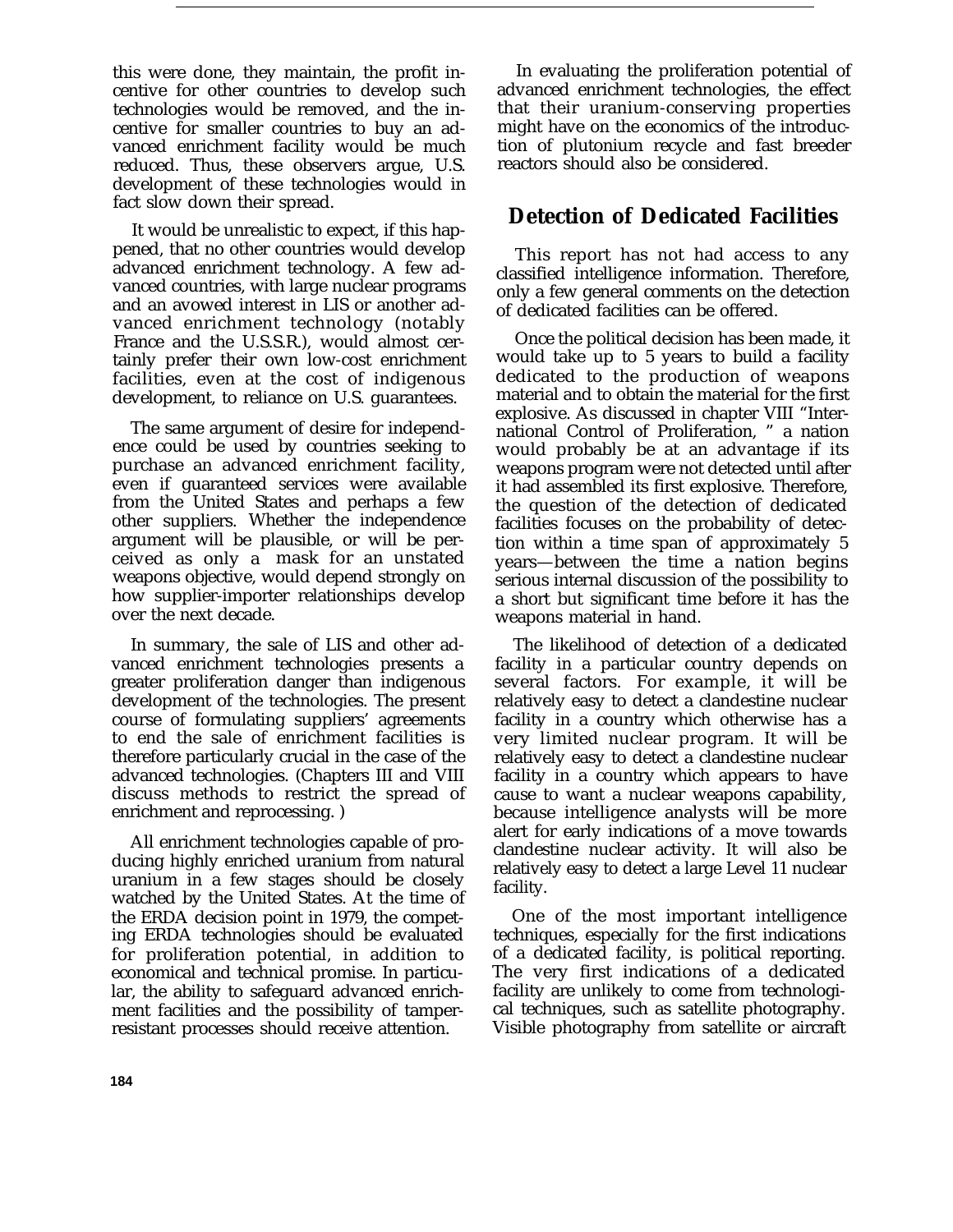would become an important tool only after an active, coordinated surveillance program has begun.

A sustained effort, probably over a period of several years, coordinating many elements of the intelligence system—political reporting, visible photography, monitoring of the movement of materials and persons, sampling for chemical or isotopic indicators (such as  $Kr<sup>85</sup>$ for a reprocessing plant) would be necessary to build up familiarity with the target of surveillance and thus confidence in conclusions.

It appears unlikely that a Level II facility could long escape detection. Too many people would be involved in its design, construction, and operation. Level I facilities probably would present a detection problem in many countries, especially if the country were not considered one of the five or six most likely Nth countries. Intelligence agencies cannot continually monitor the whole world for dedicated facilities, and must allocate their resources according to priorities of problems and priorities of targets.

## **PURCHASE AND THEFT**

A third potential route to the acquisition of nuclear weapons is the direct purchase or theft of either the fissile material or the weapons themselves. The commodities might be purchased through an illegal nuclear black market, bought or traded from a friendly nation in what is termed a gray market, or even stolen directly from some national nuclearweapons arsenal. These paths bypass the need for the expensive and demanding technologies required by either the commercial power or dedicated facilities route, Thus, if this type of transaction emerges, the scope of proliferation could be extended to technologically limited nations and non-state adversaries (NSAS) who would otherwise have found the task difficult and risky. The pace of proliferation could be further accelerated by the relative ease of obtaining weapons, a general sense that the nonproliferation regime was crumbling, and a specific concern that one's enemies could be covertly arming. This section describes and evaluates the three elements to this route: black market; gray market; and theft. Appendix VII of volume II provides further detail.

#### **Black Market**

The term black market, as used here, means the illicit trade of goods where the commodity does not in general belong legitimately to the seller. The commodities traded in a nuclear black market could be fissile material,

weapons designs, or actual weapons. The most probable fissile material is plutonium derived from commercial power cycles, because it can be directly used for weapons fabrication. Only a very small fraction of the plutonium expected to be moving in a worldwide plutonium fuel cycle by the end of this century would have to be diverted to produce many bombs annually. Research-reactor and breeder-experiment fuel are other potential sources. A detailed design of an effective bomb would be an attractive commodity, especially for NSAS, because it would reduce the time and risk necessary to develop an effective weapon. The third black market com modity—weapons—might be stolen from military stockpiles, particularly if proliferation continues and security is lax in the new weapons states.

Participants in black markets can be categorized as buyers, suppliers, and intermediaries. Several potential participants can be identified in each category, and the type of transaction and motivation varies with the participants. Buyers might be nations or subnational groups (terrorists, political or military factions, and criminals). The types of nations most likely to pursue a black market route are those technologically limited but internationally ambitious or those confronted with a sudden dire emergency which precludes the more conventional but timeconsuming routes. Demand for illicit weapons or strategic nuclear materials could arise for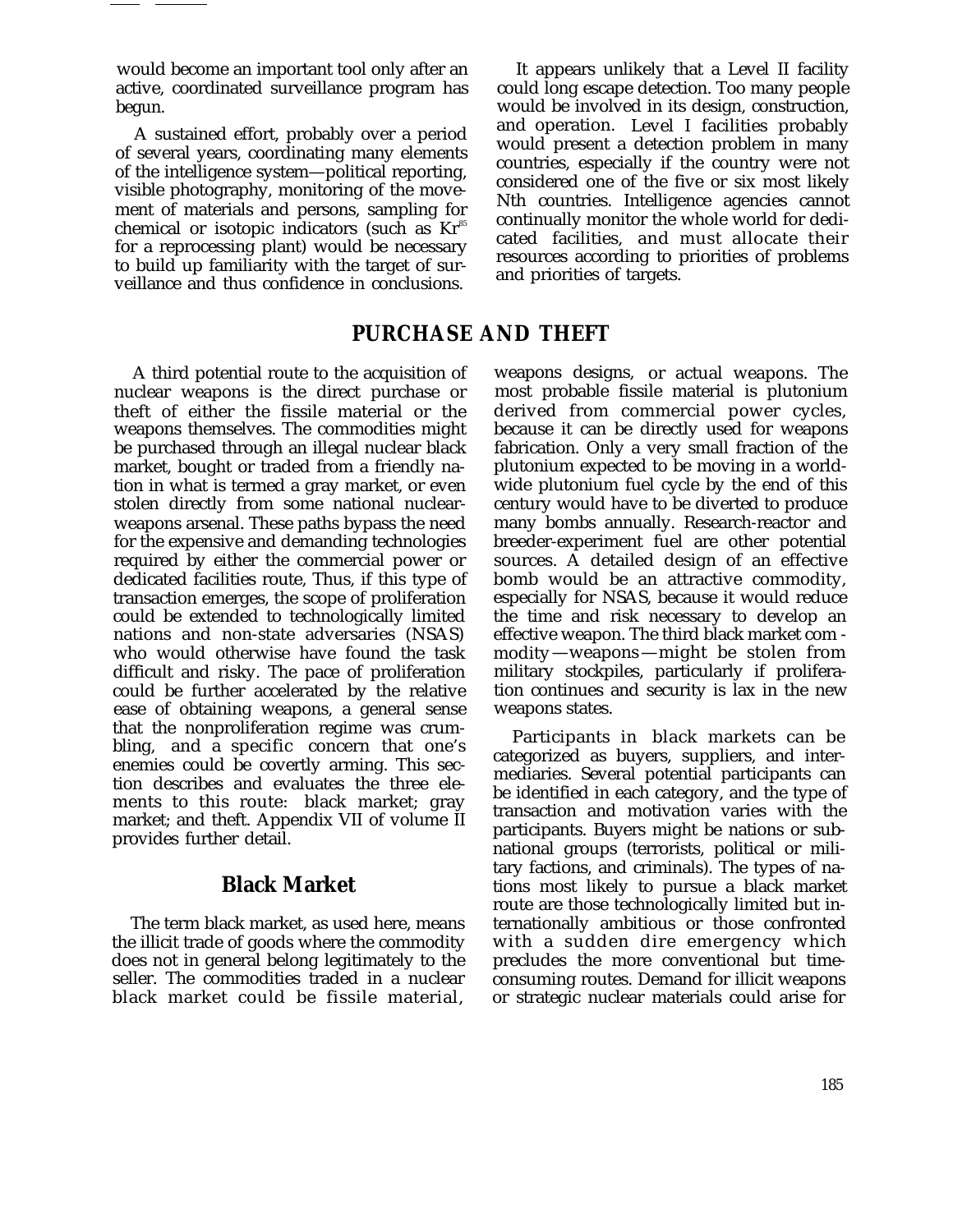economic reasons. An approximate price for plutonium if freely traded could be about  $$9000/lb.$  ( $$20/gram$ ).<sup>4</sup>Ten kg for one or two bombs would at that price be \$200,000, and a small arsenal of 20 bombs would cost less than \$4,000,000. The black market price would probably be several times higher, but even so the total cost could still be much less than that of the construction and operation of dedicated facilities. Subnational groups that consider terror to be a legitimate weapon could be drawn to nuclear weapons as described in chapter V, but might find procurement of the material otherwise too difficult. A military faction might want nuclear arms to facilitate a coup, or to hold in reserve for a national emergency if the civilian government has forsworn their development. Criminal groups, conceivably even individuals, might want to acquire arms for extortion.

Different commodities require different suppliers, Fissile material (plutonium) might be diverted by an employee at a nuclear facility such as a reprocessing plant. Motivation could be money, coercion, or ideology. Alternatively, strategic nuclear materials could be acquired by terrorists or criminal groups staging an armed attack, probably on shipments. Military weapons might also be procured by armed attack, but the tighter security would require even higher motivation on the part of the attackers. Corrupt military elements in a nuclear weapons state might steal their own bombs for profit, especially if security is casual. If intermediaries are involved they would most likely be criminal or international terrorist groups.

One constraint on a nuclear black market is the difficulty of initiating transactions. Most buyers and suppliers are unlikely partners. Contact and trust may be difficult to establish, except possibly between terrorist groups. Suppliers can generally find buyers more easily than vice versa, since potential buyers are relatively obvious. By contrast, a supplier might be the only employee out of 500 at a reprocessing plant with the motivation and the ability to divert plutonium. The supplier, however, runs the greater risk since he enters into the transaction with the illegally obtained commodity.

These transactions are more likely to occur if both the supply and demand are high. The supply of weapons designs and weapons themselves is likely to change only slowly (although access to them may increase faster). The potential supply of fissile material, however, could increase dramatically if largescale reprocessing and plutonium recycle are initiated. If all the spent fuel from 1,000 LWRS (anticipated by 1995) is reprocessed, then diversion of one-tenth of 1 percent of the annually produced plutonium would be sufficient for about 50 bombs. This supply might be limited by effective safeguards and physical security, which can sharply reduce opportunities for illegal diversion, just as they reduce opportunities for national diversion. Material accounting, containment, and surveillance will reduce employee theft, while physical security should deter and repel armed attack, Physical security is especially important to protect weapons.

Given sufficient supply and demand, a sustained market could emerge from initial intermittent transactions. Thus, the market would be transferred from an amateur to a professional operation. The latter would be more dangerous because it would be continually seeking new suppliers and customers, and because the greater expertise of the operators would inhibit interference. A full-blown market could consist of many individual diversion activities and continuing networks, with criminal organizations providing necessary middleman services. A sustained black market requires a high demand, which would probably come only from less developed countries: more advanced countries would want more and better bombs than a black market could be expected to provide, and NSAS are unlikely to be able to afford more than a few. The major source of supply might be a number of reprocessing plant employees. If each smuggled out just one gram of

<sup>4</sup>Based on previous expectations and discussions with industry representatives. Utilities presently assign zero value to their plutonium in the spent fuel, but if recycle is allowed, the value would depend on the cost of the enrichment which the plutonium replaces, the cost of reprocessing, and the additional cost of mixed-oxide fuel fabrication.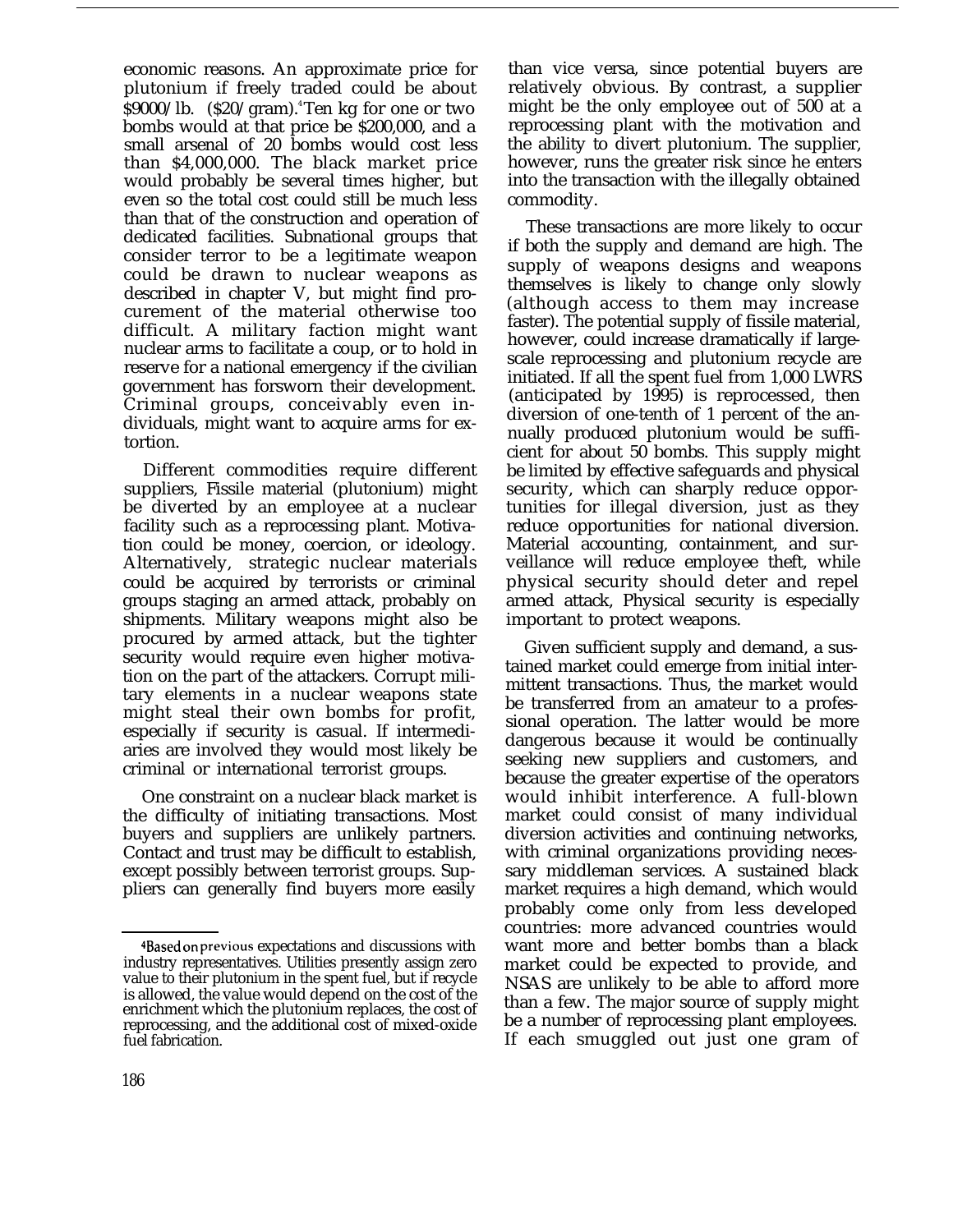plutonium per day (an amount probably too small for either material accounting or portal monitors to detect) he should realize at least \$5,000 per year and maybe several times that. This source could be supplemented by attacks on shipments of plutonium, which could net several million dollars worth of material. A market of several hundred pounds of fissile material worth millions of dollars per year seems credible. Although small by comparison to the drug market, this is large enough to interest criminal groups and to have a major impact on proliferation.

#### **Gray Market**

A gray market falls between a black market and normal commercial transactions. The commodity belongs legitimately to the seller and the transaction is legal under the laws of the nations concerned but must be covert because it would be unacceptable if known publicly. The main reasons for secrecy of nuclear transactions would be to avoid alerting an enemy and to avert domestic or international reaction to furthering proliferation, especially if in violation of the NPT. The transaction could involve weapons, fissile material, or technical assistance.

The buyer in a nuclear gray market could only be a government, because purchase by any non-national group would be illegal. The supplier could be another government, a corporation, or an individual. Government-togovernment transfer of nuclear arms could occur if a close and valued ally was on the verge of annihilation. Sale or barter of such weapons under more normal conditions is less likely. Fissile material is a more probable commodity, and technical assistance the most likely. The latter could consist of design information for either weapons or plutonium production facilities, or the critical components for either one, A supplier nation might enter into gray market transactions either at the demand of a nation that provides a vital resource (e.g., oil) or by the desire to gain political support (e.g., Pakistan and India both trying to gain favor with Arab nations), Alternatively, some nations may engage in a joint development program to reduce costs and shorten schedules.

Corporations with a large investment or substantial business expectations in another country could be subjected to considerable pressure to assist in a weapons program, particularly the plutonium production aspects. Revelations of corporate bribing of foreign officials gives a certain credence to this speculation, but the difference between a bribe and a contribution to proliferation will not be lost on corporation executives. The impact of exposure could also be much larger, Furthermore, the nations with the most leverage would the ones needing the least assistance. Hence, this type of transaction seems less likely than governmental assistance. If it does emerge, however, the most likely suppliers would be reactor manufacturers, architectengineers, and consulting companies. These are discussed in appendix IV of volume 11. Companies might be more susceptible to foreign overtures if their domestic nuclear activities are curtailed.

Individuals could contribute to a weapons development program by becoming scientific mercenaries. A sizable pool of scientific manpower conversant with plutonium reprocessing, materials handling, and related fuel-cycle technology already exists. Lack of demand for their skills at home might force a few to seek employment elsewhere, and bitterness over their loss of careers could overcome their 'scruples about contributing to proliferation. A constraint on this movement would be the desire of most nations to keep their weapons program secret. The nation may not wish to rely on the loyalty of foreigners in this situation, and may be unable to sequester them voluntarily for the long duration of the development program.

It is possible that some examples of gray marketing have already occurred. It was reported in 1975 that West Germany had been covertly involved in South Africa's uranium enrichment development programs This cooperation was denied but some evidence indicates it may have existed. Nuclear mercenaries have **a** precedence in the migration of scientific manpower to the developed countries in the brain drain of the 1950's and 1960's.

<sup>5</sup> The Observer (London), Oct. 5, 1975.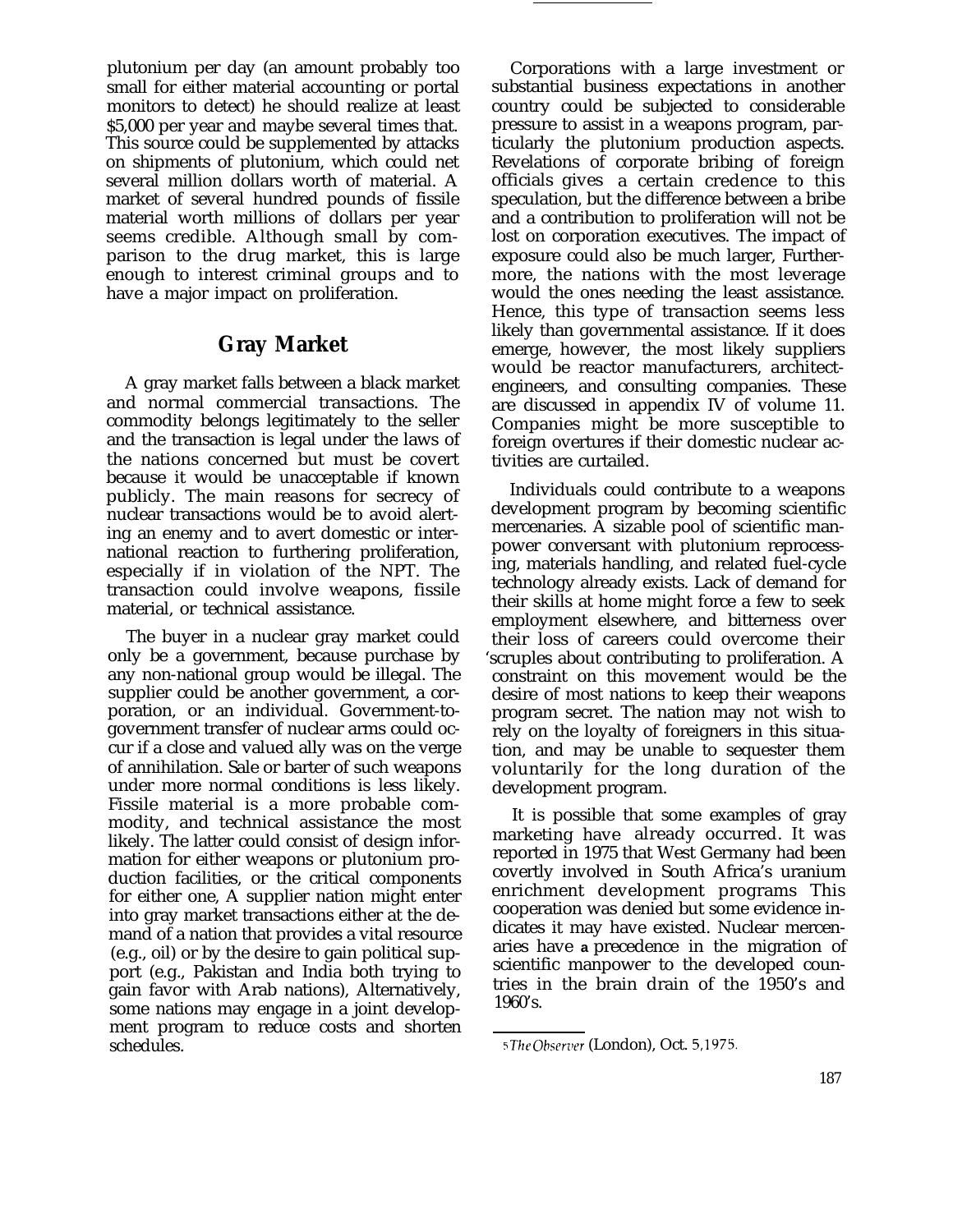## **Countermeasures to Black and Gray Market**

An important step in combatting these transactions is to detect them. Intelligencegathering operations can serve to identify participants, but the difficulty experienced with cracking the illegal drug market illustrates the problems that will be encountered in penetrating a nuclear black market. Isolated transactions would be even harder to detect unless the participants revealed themselves. If the buyer in either a gray market or black market is a government, then some aspects of its weapons fabrication may emit unique intelligence signals (as for other weapons development programs). This is discussed in the previous section, "Dedicated Facilities. " Intelligence activities could also track migrating manpower, but the difficulty of separating the critical cases from the legitimate movements will be great and conflicts with civil liberties may arise. International safeguards should be capable of at least detecting when significant diversion has occurred. With that as a start, then intelligence can more easily track the material and determine the participants.

International safeguards have been directed at national diverters, but the same methods would be effective against black market diverters. Both intelligence and safeguards can be enhanced and reoriented towards this threat. Increased effectiveness in detection would be a potent deterrent to potential participants. The factor that would probably have the greatest impact in controlling a black market in fissile material would be to limit plutonium recycle. The supply that does exist can be made less accessible by enhanced physical security,

The willingness of participants to engage in these transactions depends not only on perceived rewards and risks of detection, but also on the consequences of detection. Possible responses might include sanctions against countries engaged in nuclear gray marketing, police work to capture black marketeers, and control of the activities of potential nuclear mercenaries and corporations abroad.

## **Theft of Nuclear Weapons**

The most direct route to a nuclear weapon is the theft of someone else's. This report does not analyze weapons security in detail. Nevertheless, certain observations can be made. Fewer groups are capable of attacking a nuclear weapons stockpile or transport than could participate in a black market. Only highly motivated, well-organized, and wellarmed attackers would have much chance of overcoming effective military security surrounding weapons.

U.S. nuclear weapons consist of bombs, missiles, artillery shells, depth charges, torpedoes, and demolition charges.<sup>6</sup> All are protected against unauthorized use by internal mechanisms. None of these can prevent the weapons from being used simply as a source of high quality fissile material, but the delay would enhance the chances of recovery. Even without rebuilding the weapons, however, the thief would achieve full psychological value of possession.

U.S. weapons are kept in Europe, the Pacific Ocean area on naval vessels, and at home. Storage sites are usually on military installations. The protection provided is more stringent than that required for commercial fissile material, but the need for upgrading is recognized and being addressed by the Department of Defense. Weapons stored abroad might become less secure if the host government suddenly changed hands. Transport for logistical purposes is probably the most vulnerable link, but it is also infrequent.

It is difficult to defend against a determined, effective, comando type of attack. Groups of about 8 to 20 attackers using an imaginative plan and aided by one or more insiders would be especially difficult to resist without rapid reinforcement. On the other hand, it would also be difficult to mount this type of attack

bJoint Committee on Atomic Energy, Development, Use and Control of Nuclear Energy for the Common Defense and Security and for Peaceful Purposes, 1976.